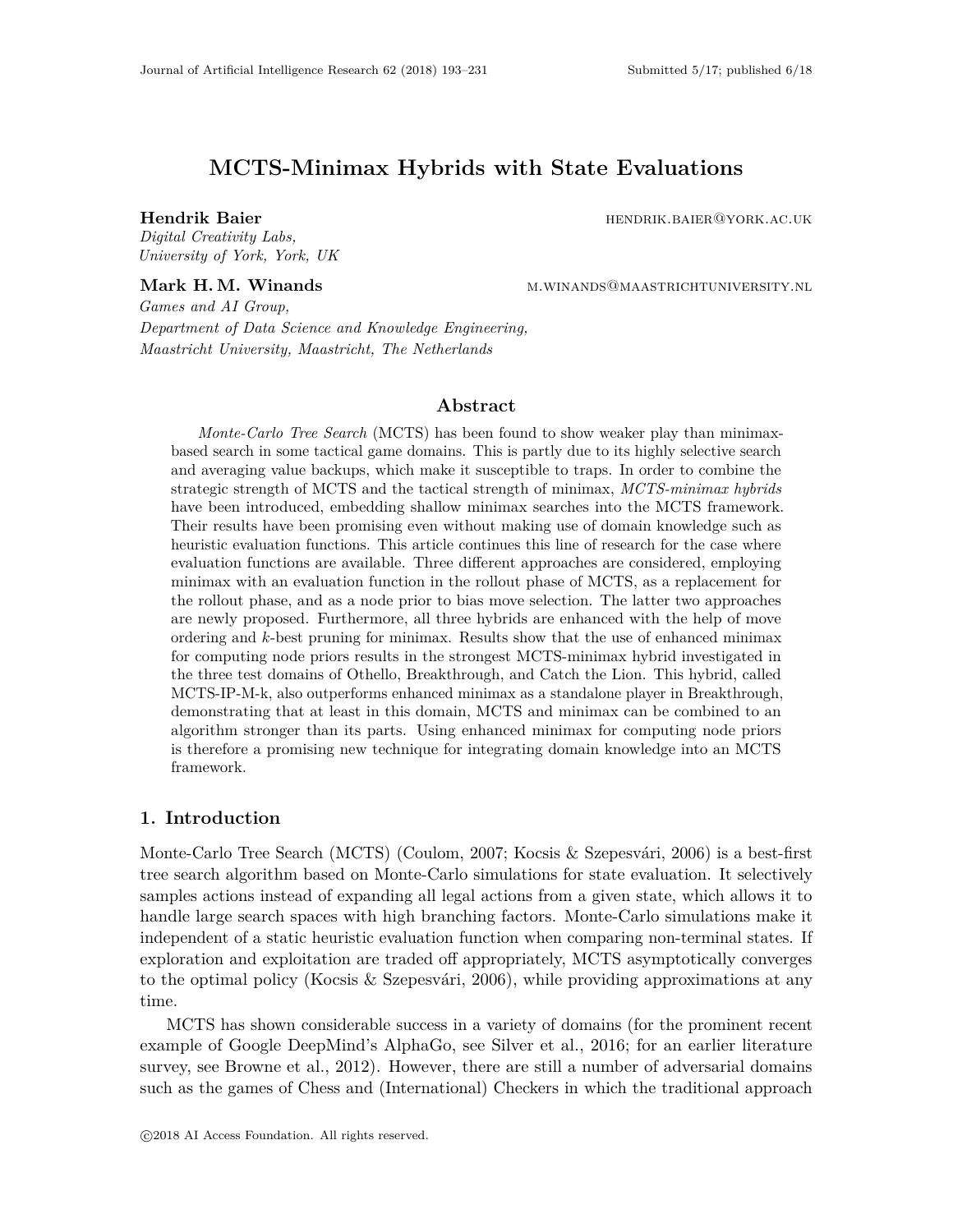to adversarial planning, minimax search with *αβ* pruning (Knuth & Moore, 1975), remains superior. Part of the reason could be the selectivity of MCTS, its focusing on only the most promising lines of play. In tactical games such as Chess, a large number of terminal states and *shallow traps* exist in the search space (Ramanujan, Sabharwal, & Selman, 2010a). These require precise play to avoid immediate loss, and the selective sampling and averaging value backups of MCTS can easily miss or underestimate an important move. Conversely, MCTS could be more effective in domains such as Go, where terminal states and potential traps do not occur until the latest stage of the game. Here, MCTS can fully play out its strategic and positional understanding resulting from Monte-Carlo simulations of entire games.

Note that the recent publication of AlphaZero (Silver et al., 2017b) points towards MCTS possibly becoming the dominant approach even for Chess-like games. Deep reinforcement learning seems to be able to produce state evaluators that avoid traps surprisingly well on their own. Regardless of the state evaluator however, MCTS is still more susceptible to traps than alpha-beta, and deep neural networks may give a boost to alpha-beta as well. While AlphaZero opens new questions, this article could give an indication as to how the strengths of MCTS and alpha-beta can be combined using any evaluation function, hand-coded or learned.

In previous work (Baier & Winands, 2015), *MCTS-minimax hybrids* have been introduced, embedding shallow minimax searches into the MCTS framework. This was a first step towards combining the strategic strength of MCTS with the tactical strength of minimax. The results of the hybrid algorithms MCTS-MR, MCTS-MS, and MCTS-MB have been promising even without making use of domain knowledge such as heuristic evaluation functions. However, their inability to evaluate non-terminal states makes them ineffective in games with very few or no terminal states throughout most of the search space, such as the game of Othello. Furthermore, some form of state evaluation is often available in practice—as AlphaGo (Silver et al., 2016) demonstrated, deep learning makes this possible even for domains where hand-crafting evaluation functions has traditionally been considered very difficult. This article therefore continues this line of research by addressing the case where domain knowledge is available.

The algorithms discussed in this article make use of *state evaluations*. These state evaluations can either be the result of simple evaluation function calls, or the result of minimax searches using the same evaluation function at the leaves. Three different approaches for integrating state evaluations into MCTS are considered. The first approach uses state evaluations to choose rollout moves (MCTS-*IR* for *informed rollouts*). The second approach uses state evaluations to terminate rollouts early (MCTS-*IC* for *informed cutoffs*). The third approach uses state evaluations to bias the selection of moves in the MCTS tree (MCTS-*IP* for *informed priors*). Using minimax with  $\alpha\beta$  to compute state evaluations means accepting longer computation times in favor of typically more accurate evaluations as compared to simple evaluation function calls. Only in the case of MCTS-IR, minimax has been applied before (Ramanujan, Sabharwal, & Selman, 2010b); the use of minimax for the other two approaches is newly proposed in the form described here. The MCTS-minimax hybrids are tested and compared to their counterparts using evaluation functions without minimax in the domains of Othello, Breakthrough, and Catch the Lion.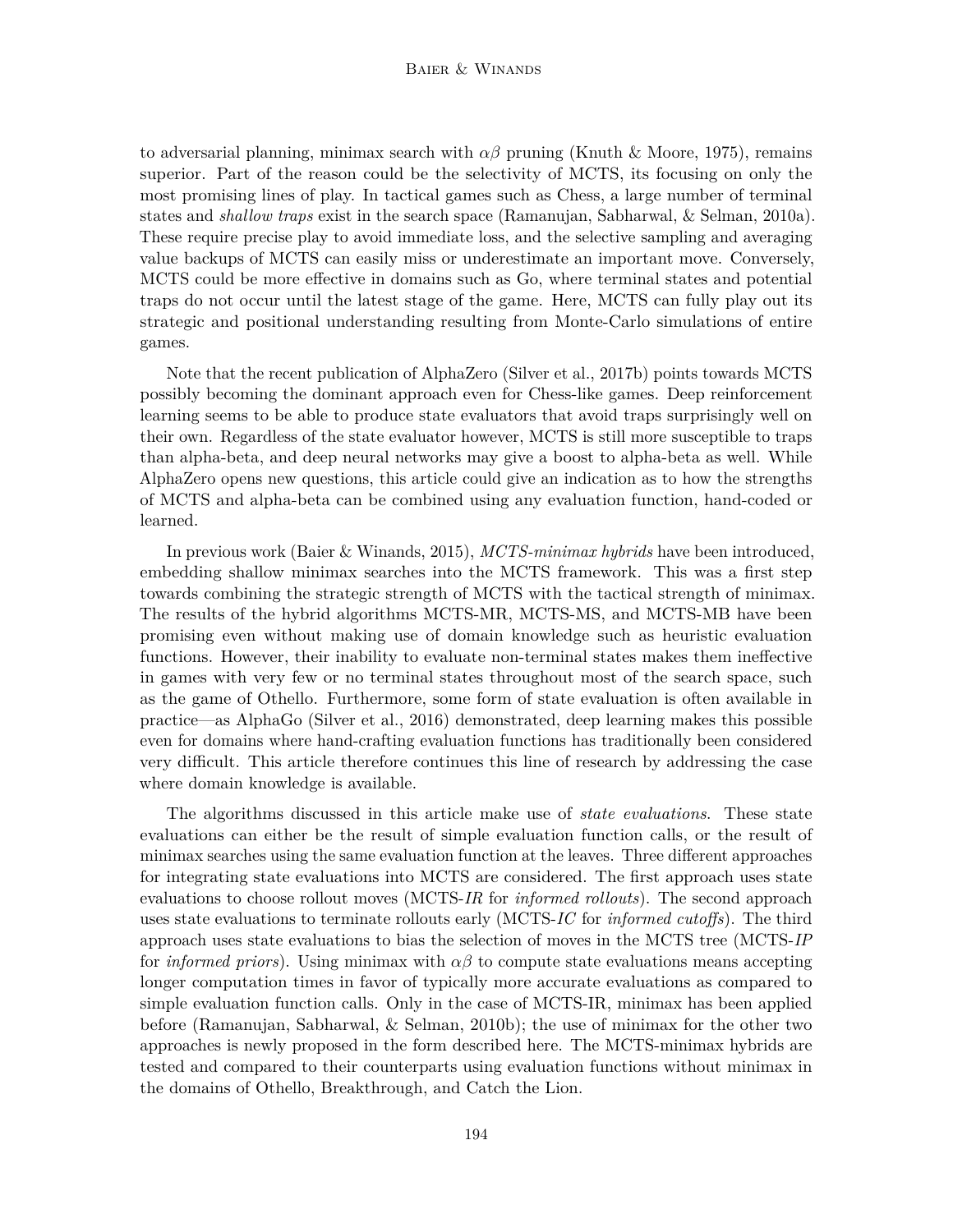After the branching factor of a domain is identified as a limiting factor of the hybrids' performance, further experiments are conducted using domain knowledge not only for state evaluation, but also for *move ordering*. Move ordering reduces the average size of  $\alpha\beta$  trees. and furthermore allows to restrict the effective branching factor of  $\alpha\beta$  to only the k most promising moves in any given state (*k-best pruning*). Again, this has only been done for MCTS with minimax rollouts before (Winands, Björnsson, & Saito, 2010). The enhanced MCTS-minimax hybrids with move ordering and *k*-best pruning are tested and compared to the unenhanced hybrids as well as the equivalent algorithms using static evaluations in all three domains. They are also tested against each other to determine the relative strongest hybrid, compared across domains, studied at different time settings and different branching factors, combined with each other, and finally compared to an  $\alpha\beta$  baseline.

This article extends the work of Baier and Winands (2014). It explains how to overcome the problems identified there with the help of move ordering and *k*-best pruning. The resulting algorithms MCTS-IR-M-k, MCTS-IC-M-k, and MCTS-IP-M-k are introduced, tested and evaluated in the newly added Subsection 5.2, leading to the novel contribution of MCTS-IP-M-k as a promising technique for integrating domain knowledge into an MCTS framework.

This article is structured as follows. Section 3 provides a brief overview of related work on algorithms combining features of MCTS and minimax, and on using MCTS with heuristics. Section 4 outlines three different methods for incorporating heuristic evaluations into the MCTS framework, and presents variants using shallow-depth embedded minimax searches for each of these. Two of these MCTS-minimax hybrids are newly proposed here. Section 5 shows experimental results of the MCTS-minimax hybrids in the test domains of Othello, Breakthrough, and Catch the Lion. Section 6 concludes and suggests future research.

## **2. Background**

Monte-Carlo Tree Search (MCTS) is the underlying framework of the algorithms in this article. MCTS works by repeating the following four-phase loop until computation time runs out (Chaslot et al., 2008). The root of the tree represents the current state of the game. Each iteration of the loop represents one simulated game. The phases are visualized in Figure 1.

Phase one: *selection*. The tree is traversed from the root to one of its leaves, choosing the move to sample from each state with the help of a selection policy. The selection policy should balance the exploitation of states with high value estimates and the exploration of states with uncertain value estimates. In this article, the UCB1-TUNED policy is used as selection policy (Auer, Cesa-Bianchi, & Fischer, 2002).

Phase two: *expansion*. When a leaf has been reached, one or more of its successors are added to the tree. In this article, we always add the one successor chosen in the current iteration.

Phase three: *rollout*. A rollout (also called *playout*) policy plays the simulated game to its end, starting from the state represented by the newly added node. MCTS converges to the optimal move in the limit even when rollout moves are chosen randomly.

Phase four: *backpropagation*. The value estimates of all states traversed during the simulation are updated with the result of the finished game.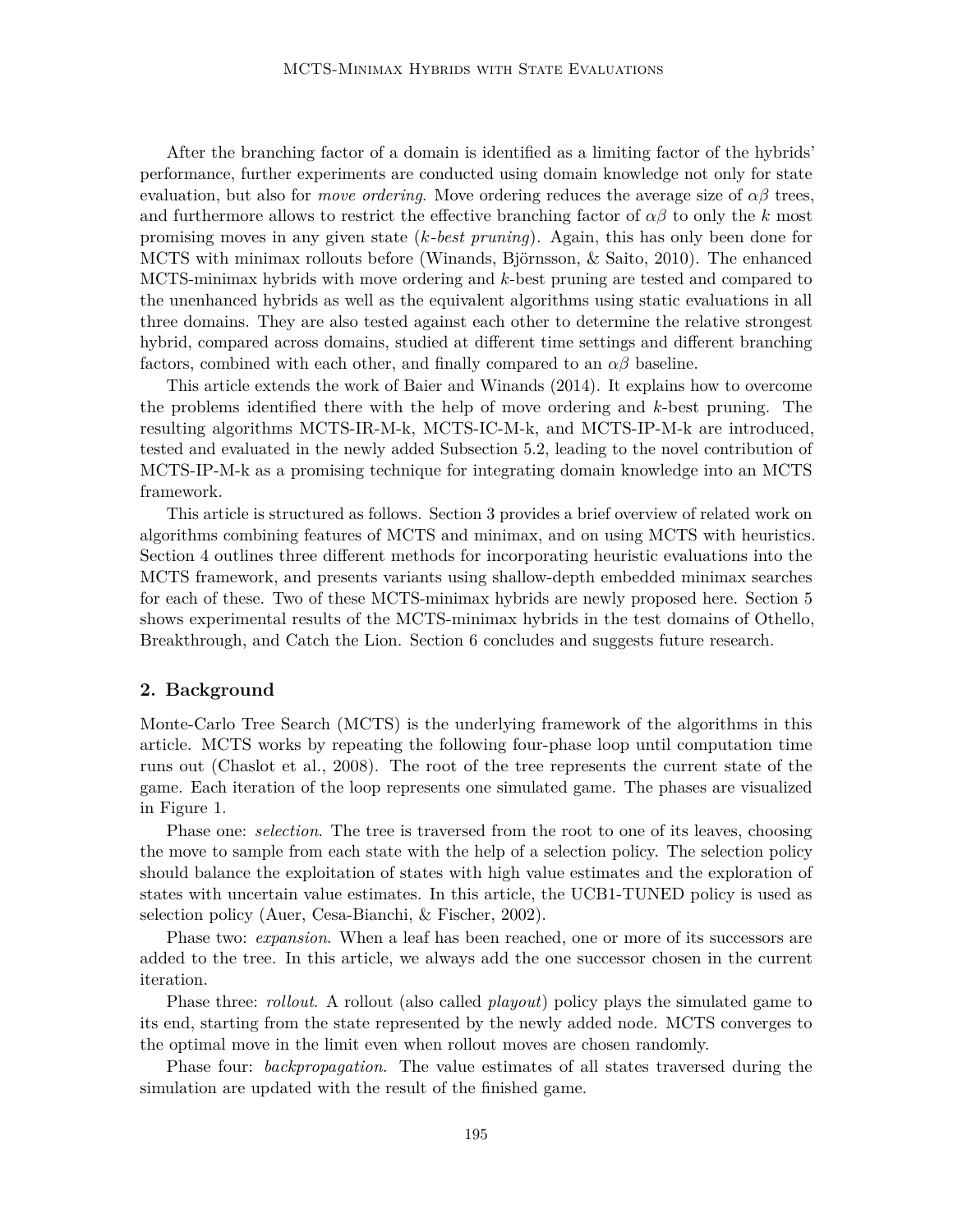



(a) The selection phase. The selection policy is applied recursively until an unsampled action is reached.

(b) The expansion phase. The newly sampled action is executed and the resulting state is added to the tree.



(c) The rollout phase. One simulated game is played by the rollout policy.

(d) The backpropagation phase. The result of the rollout is used to update value estimates in the tree.

Figure 1: MCTS.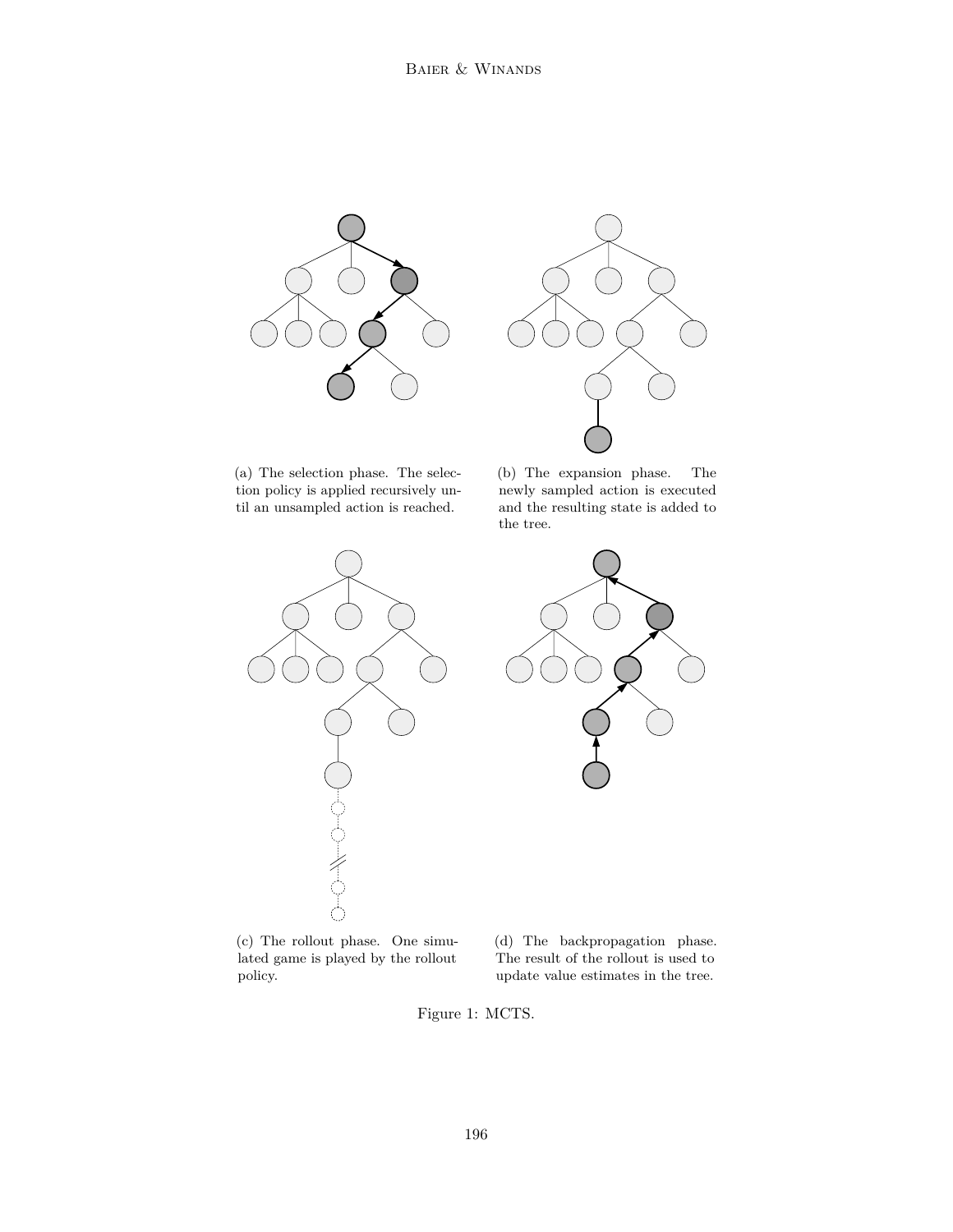Many variants and extensions of this framework have been proposed in the literature (Browne et al., 2012). In this article, we are using MCTS with the *MCTS-Solver* extension (Winands, Björnsson, & Saito, 2008) as the baseline algorithm. MCTS-Solver is able to backpropagate not only regular simulation results such as losses and wins, but also gametheoretic values such as proven losses and proven wins whenever the search tree encounters a terminal state. The basic idea is marking a move as a proven loss if the opponent has a winning move from the resulting position, and marking a move as a proven win if the opponent has only losing moves from the resulting position. This avoids wasting time on the re-sampling of game states whose values are already known.

## **3. Related Work**

Previous work on developing algorithms influenced by both MCTS and minimax has taken two principal approaches. On the one hand, one can extract individual features of minimax such as minimax-style backups and integrate them into MCTS. This approach was chosen e.g. by Ramanujan and Selman (2011), where the algorithm *UCTMAX<sup>H</sup>* replaces MCTS rollouts with heuristic evaluations and classic averaging MCTS backups with minimaxing backups. In *implicit minimax backups* (Lanctot et al., 2014), both minimaxing backups of heuristic evaluations and averaging backups of rollout returns are managed simultaneously. On the other hand, one can nest minimax searches into MCTS searches. This is the approach taken in this work.

The idea of improving Monte-Carlo rollouts with the help of heuristic domain knowledge has first been applied to games by Bouzy (2005). It is now used by state-of-the-art programs in virtually all domains. Shallow minimax in every step of the rollout phase has been proposed as well, e.g. a 1-ply search for the game of Havannah (Lorentz, 2011), or a 2-ply search for Lines of Action (Winands & Björnsson, 2011), Chess (Ramanujan et al., 2010b), and multi-player games (Nijssen & Winands, 2012). Similar techniques are considered in Subsection 4.1.

The idea of stopping rollouts before the end of the game and backpropagating results on the basis of heuristic knowledge has been explored in Amazons (Lorentz, 2008), Lines of Action (Winands et al., 2010), and Breakthrough (Lorentz & Horey, 2014). It was first described in a naive Monte Carlo context (without tree search) by Sheppard (2002). A similar method is considered in Subsection 4.2, where we also introduce a hybrid algorithm replacing the evaluation function with a minimax call. Our methods are different from those of Lorentz (2008) and Winands et al. (2010) as we backpropagate the actual heuristic values instead of rounding them to losses or wins. They are also different from the method by Winands et al. (2010) as we backpropagate heuristic values after a fixed number of rollout moves, regardless of whether they reach a threshold of certainty.

The idea of biasing the selection policy with heuristic knowledge has been introduced by Gelly and Silver (2007) and Chaslot et al. (2008) for the game of Go. Our implementation is similar to that by Gelly and Silver (2007) as we initialize tree nodes with knowledge in the form of virtual wins and losses. We also propose a hybrid using minimax returns instead of simple evaluation returns in Subsection 4.3.

Recent work on AlphaGo Zero (Silver et al., 2017a) and AlphaZero (Silver et al., 2017b) has demonstrated the impressive success of using deep reinforcement learning to train a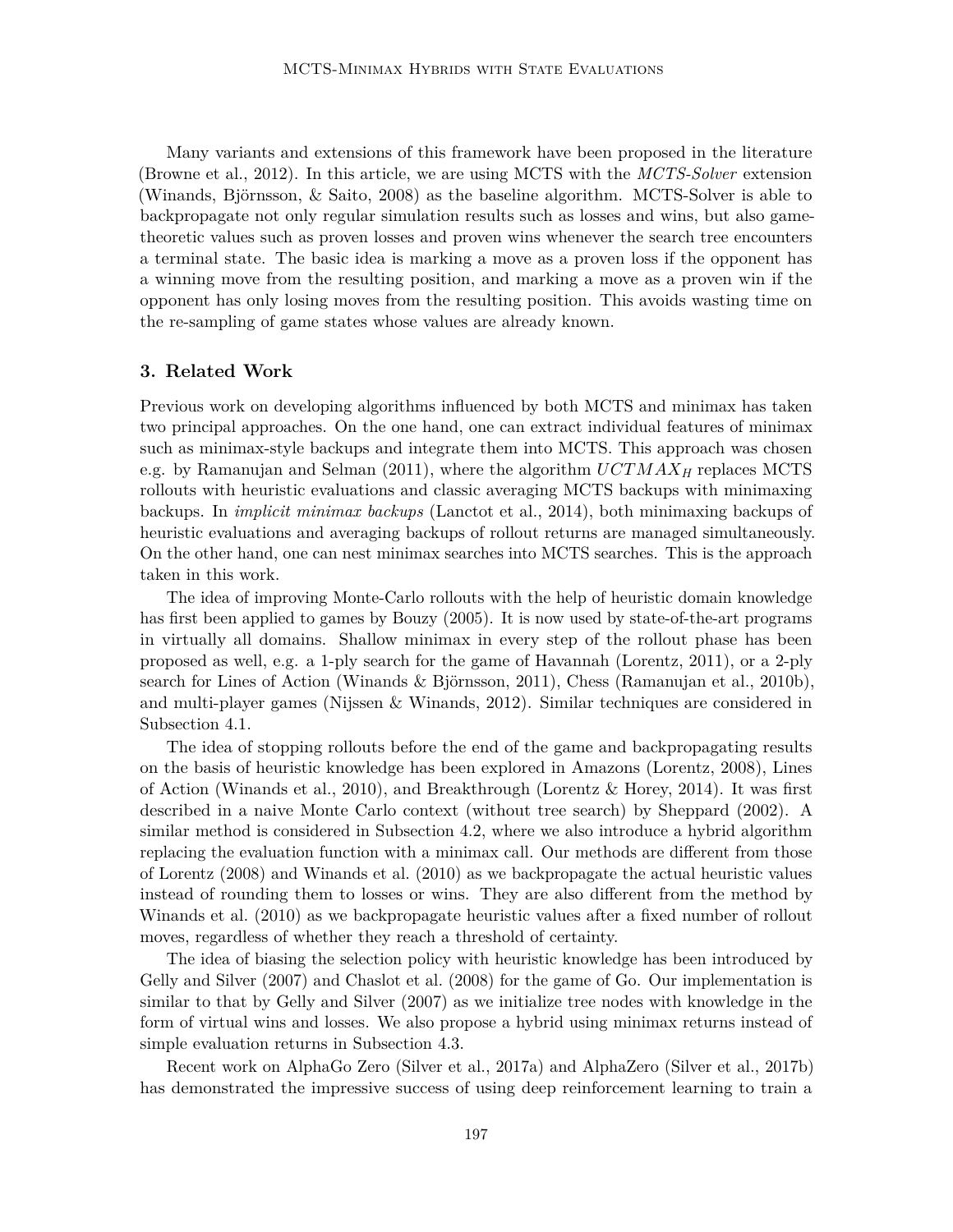neural network which encodes domain knowledge. This network was then used within MCTS both for biasing the selection policy as well as for replacing the rollout policy with a state evaluation. It remains an interesting line of future work to see if powerful function approximators such as deep neural networks can also be even more effectively used in hybrid search algorithms such as those proposed here.

## **4. Hybrid Algorithms**

As described in Section 2, MCTS-Solver is used as the baseline. This section describes the three different approaches for employing heuristic knowledge within MCTS that we explore in this article. For each approach, a variant using simple evaluation function calls and a hybrid variant using shallow minimax searches is considered. Two of the three hybrids are newly proposed in the form described here.

# **4.1 MCTS with Informed Rollouts (MCTS-IR)**

The convergence of MCTS to the optimal policy is guaranteed even with uniformly random move choices in the rollouts. However, more informed rollout policies can greatly improve performance (Gelly et al., 2006), and preserve convergence if they explore sufficiently. When a heuristic evaluation function is available, it can be used in every rollout step to compare the states each legal move would lead to, and choose the most promising one. Instead of choosing this *greedy* move, it is effective in some domains to choose a uniformly random move with a low probability  $\epsilon$ , so as to avoid determinism and preserve diversity in the rollouts. Our implementation additionally ensures non-deterministic behavior even for  $\epsilon = 0$ by picking moves with equal values at random both in the selection and in the rollout phase of MCTS. The resulting rollout policy is typically called  $\epsilon$ -greedy (Sturtevant, 2008). In the context of this work, we call this approach *MCTS-IR-E* (MCTS with informed rollouts using an evaluation function).

The depth-one lookahead of an  $\epsilon$ -greedy policy can be extended in a natural way to a depth-*d* minimax search for every rollout move (Winands & Björnsson, 2011; Nijssen & Winands, 2012). We use a random move ordering in minimax as well in order to preserve non-determinism. In contrast to Winands and Björnsson (2011) and Nijssen and Winands (2012) who added several enhancements such as move ordering, *k*-best pruning, and killer moves to  $\alpha\beta$ , we first test unenhanced  $\alpha\beta$  search in Subsection 5.2. We are interested in its performance before introducing additional improvements, especially since our test domains have smaller branching factors than e.g. the games Lines of Action (around 30) or Chinese Checkers (around 25-30) used by Winands and Björnsson (2011) and Nijssen and Winands (2012), respectively. Move ordering and *k*-best pruning are then added in Subsection 5.3. Using a depth-*d* minimax search for every rollout move aims at stronger move choices in the rollouts, which make rollout returns more accurate and can therefore help to guide the growth of the MCTS tree. We call this approach *MCTS-IR-M* (MCTS with informed rollouts using minimax). An example is visualized in Figure 2.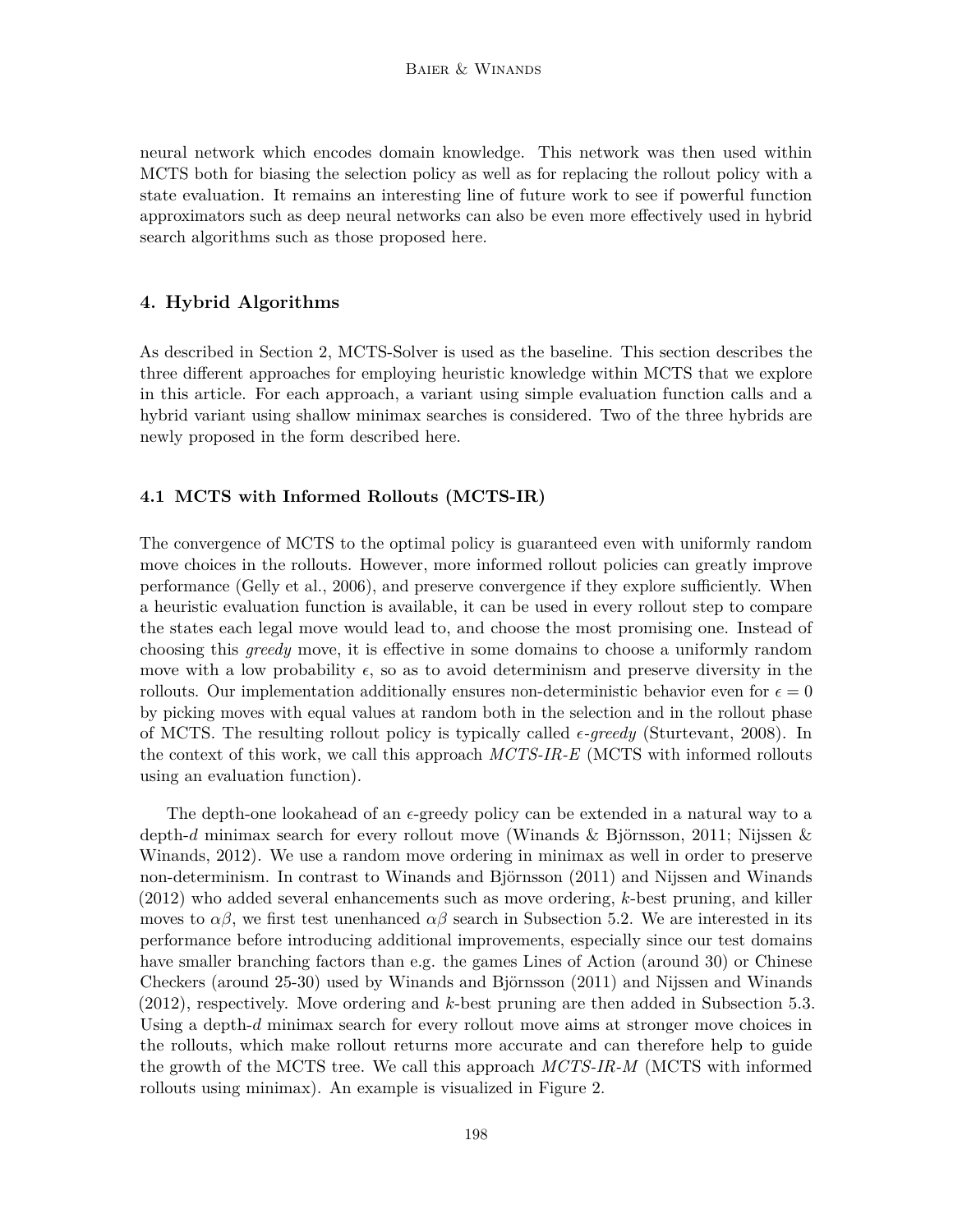

(c) A  $d = 2$  minimax search is started to find the first rollout move. The maximizing player chooses move *b* with a heuristic value of 0.6.

(d) Another *d* = 2 minimax search is conducted for the second rollout move. In this case, the maximizing player chooses move *c* with a heuristic value of 0.3.

Figure 2: The MCTS-IR-M hybrid.  $\epsilon = 0$  and  $d = 2$ .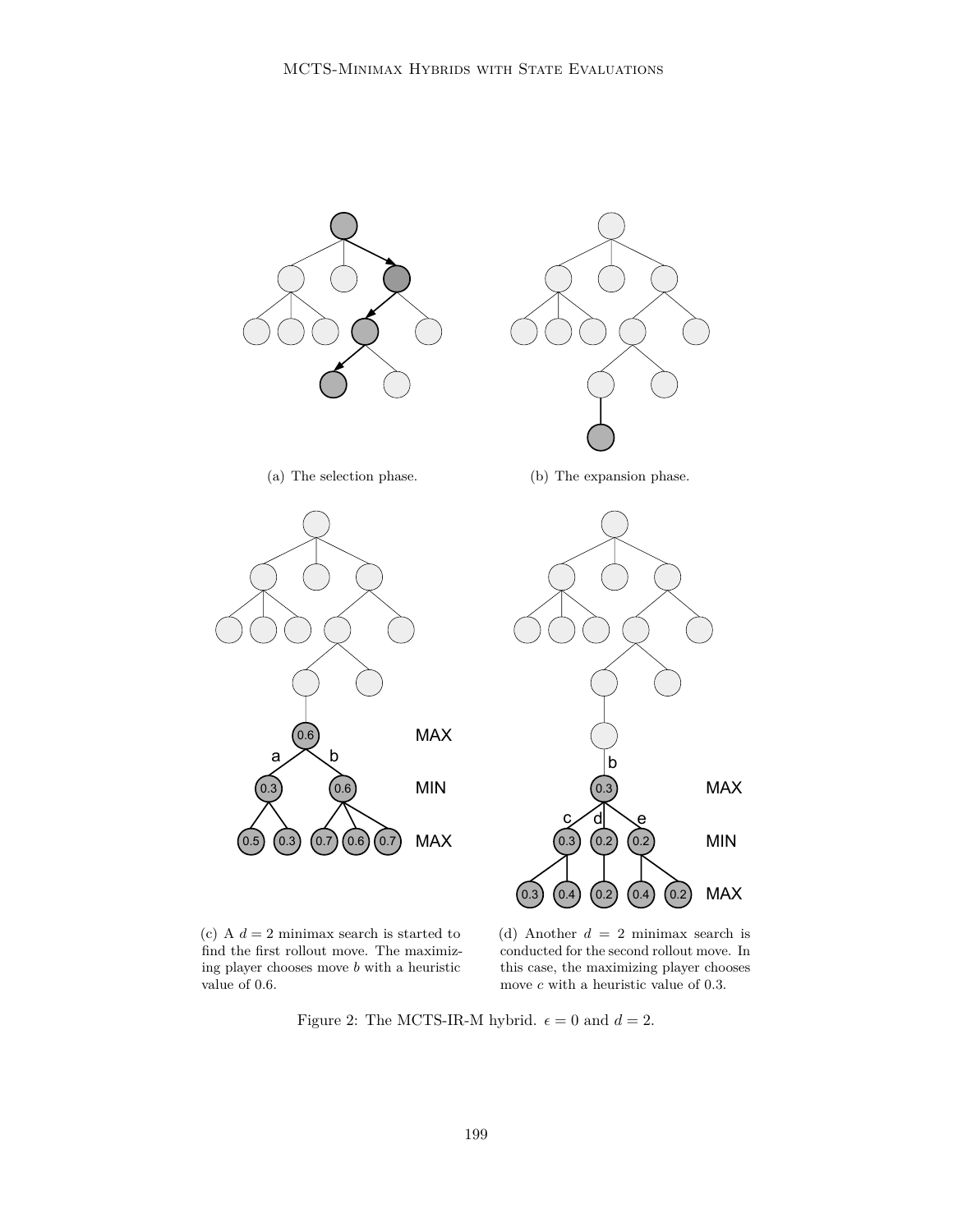# **4.2 MCTS with Informed Cutoffs (MCTS-IC)**

The idea of rollout cutoffs is an early termination of the rollout in case the rollout winner, or the player who is at an advantage, can be reasonably well predicted with the help of an evaluation function. The statistical noise introduced by further rollout moves can then be avoided by stopping the rollout, evaluating the current state of the simulation, and backpropagating the evaluation result instead of the result of a full rollout to the end of the game (Lorentz, 2008; Winands et al., 2010). If on average, the evaluation function is computationally cheaper than playing out the rest of the rollout, this method can also result in an increased sampling speed as measured in rollouts per second. A fixed number *m* of rollout moves can be played before evaluating in order to introduce more non-determinism and get more diverse rollout returns. If  $m = 0$ , the evaluation function is called directly at the newly expanded node of the tree. As in MCTS-IR, our MCTS-IC implementation avoids deterministic gameplay through randomly choosing among equally valued moves in the selection policy. We scale all evaluation values to [0*,* 1]. In the following, we call this approach *MCTS-IC-E* (MCTS with informed cutoffs using an evaluation function).

We propose an extension of this method using a depth-*d* minimax search at cutoff time in order to determine the value to be backpropagated. In contrast to the integrated approach taken by Winands and Björnsson (2011), we do not assume MCTS-IR-M as rollout policy and backpropagate a win or a loss whenever the searches of this policy return a value above or below two given thresholds. Instead, we play rollout moves with an arbitrary policy (uniformly random unless specified otherwise), call minimax when a fixed number of rollout moves has been reached, and backpropagate the heuristic value returned by this search. Like MCTS-IR-M, this strategy tries to backpropagate more accurate rollout returns, but by computing them directly instead of playing out the rollout. We call this approach *MCTS-IC-M* (MCTS with informed cutoffs using minimax). An example is shown in Figure 3. Subsections 5.2.3 and 5.3.4 present results on the performance of this strategy using *αβ* in unenhanced form and with  $\alpha\beta$  using move ordering and *k*-best pruning, respectively.

# **4.3 MCTS with Informed Priors (MCTS-IP)**

Node priors (Gelly & Silver, 2007) represent one method for supporting the selection policy of MCTS with heuristic information. When a new node is added to the tree, or after it has been visited *n* times, the heuristic evaluation *h* of the corresponding state is stored in this node. This is done in the form of virtual wins and virtual losses, weighted by a prior weight parameter  $\gamma$ . The following formulas show how to update the win  $(w)$  and visit  $(v)$  counters of the node at hand.

$$
v \longleftarrow v + \gamma \tag{1a}
$$

$$
w \longleftarrow w + \gamma h \tag{1b}
$$

We assume  $h \in [0, 1]$ . If the evaluation value h is 0.6 and the weight  $\gamma$  is 100, for example, 60 wins and 100 visits are added to the node at hand. This is equivalent to 60 virtual wins and  $100 - 60 = 40$  virtual losses. Since heuristic evaluations are typically more reliable than the MCTS value estimates resulting from only a few samples, this prior helps to guide tree growth into a promising direction. If the node is visited frequently however, the influence of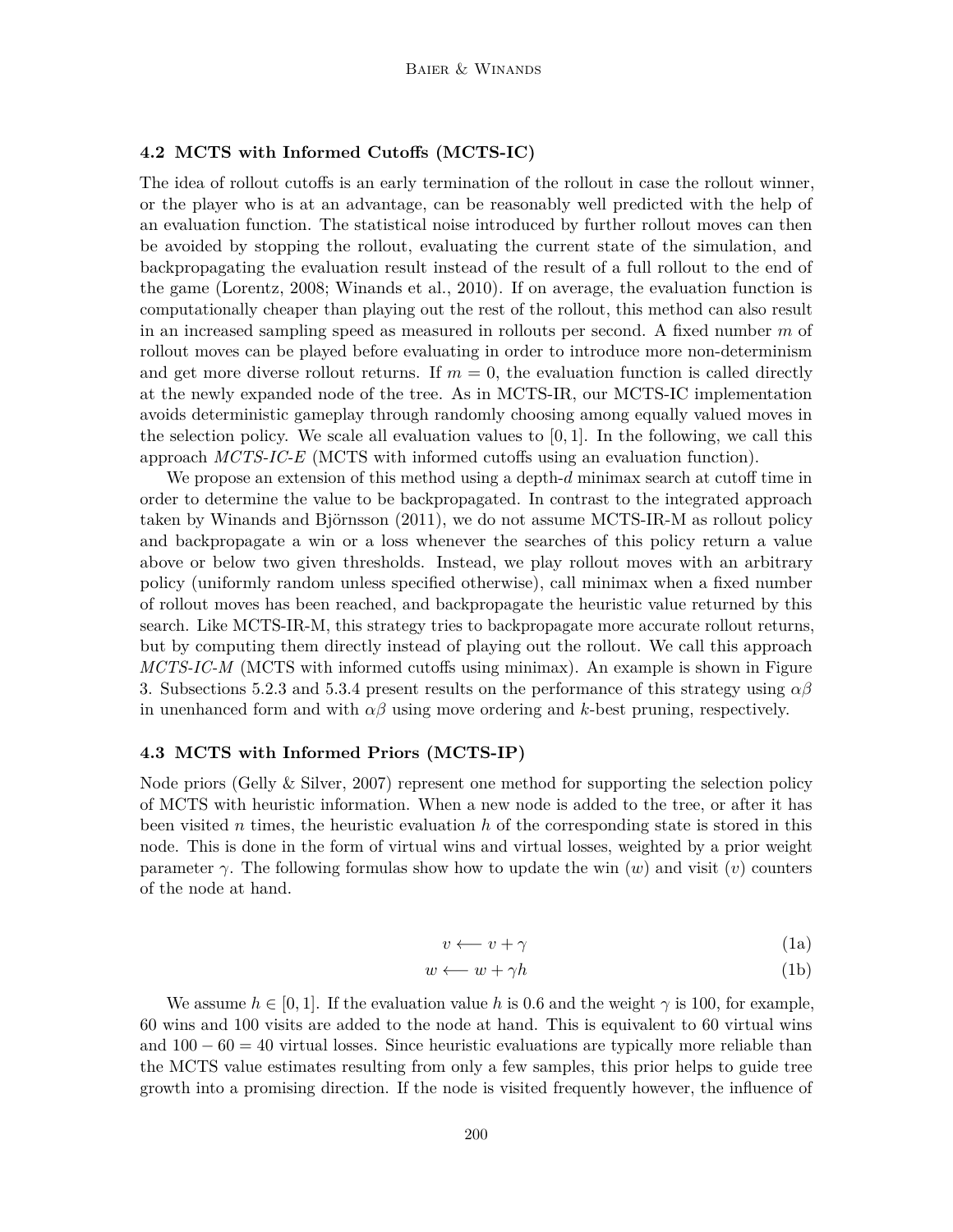



(a) The selection and expansion phases.



(b)  $m = 1$  move is played by the rollout policy.



(c) The resulting position is evaluated with a  $d = 2$  minimax search. The heuristic evaluation is 0.7 for the maximizing player.

(d) This value is backpropagated as rollout return. Each traversed node increments its visit count by 1, and its win count by 0.7 or 1−0*.*7 = 0*.*3 depending on the player to move.

Figure 3: The MCTS-IC-M hybrid.  $m = 1$  and  $d = 2$ .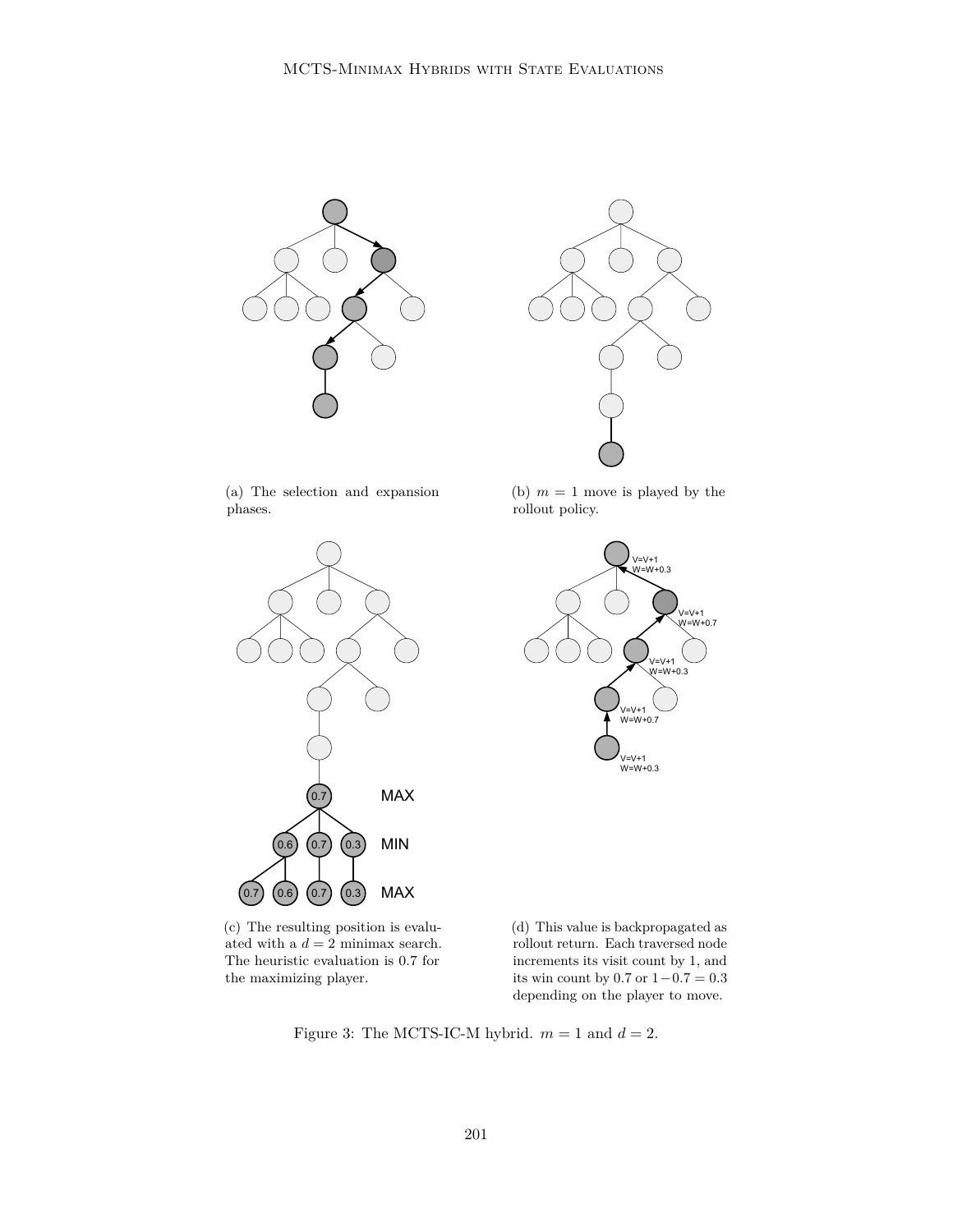the prior progressively decreases over time, as the virtual rollout returns represent a smaller and smaller percentage of the total rollout returns stored in the node. Thus, MCTS rollouts progressively override the heuristic evaluation. We call this approach *MCTS-IP-E* (MCTS with informed priors using an evaluation function) in this article.

We propose to extend MCTS-IP with a depth-*d* minimax search in order to compute the prior value to be stored. This approach aims at guiding the selection policy through more accurate prior information in the nodes of the MCTS tree. We call this approach *MCTS-IP-M* (MCTS with informed priors using minimax). See Figure 4 for an illustration. Just like the other hybrids, we first test MCTS-IP-M with  $\alpha\beta$  in unenhanced form (Subsection 5.2.4), and then introduce move ordering and *k*-best pruning (Subsection 5.3.5).





(b) A tree node with  $v = n = 3$  visits is encountered.



(c) This triggers a  $d = 2$  minimax search. The heuristic evaluation is  $h = 0.6$  for the maximizing player.

 $(0.6)(0.5)(0.5)(0.8)$ 

(d) This value is stored in the node in the form of  $\gamma = 100$  virtual visits and  $\gamma * 0.6 = 60$  virtual wins.

Figure 4: The MCTS-IP-M hybrid.  $n = 3$ ,  $d = 2$ , and  $\gamma = 100$ .

MAX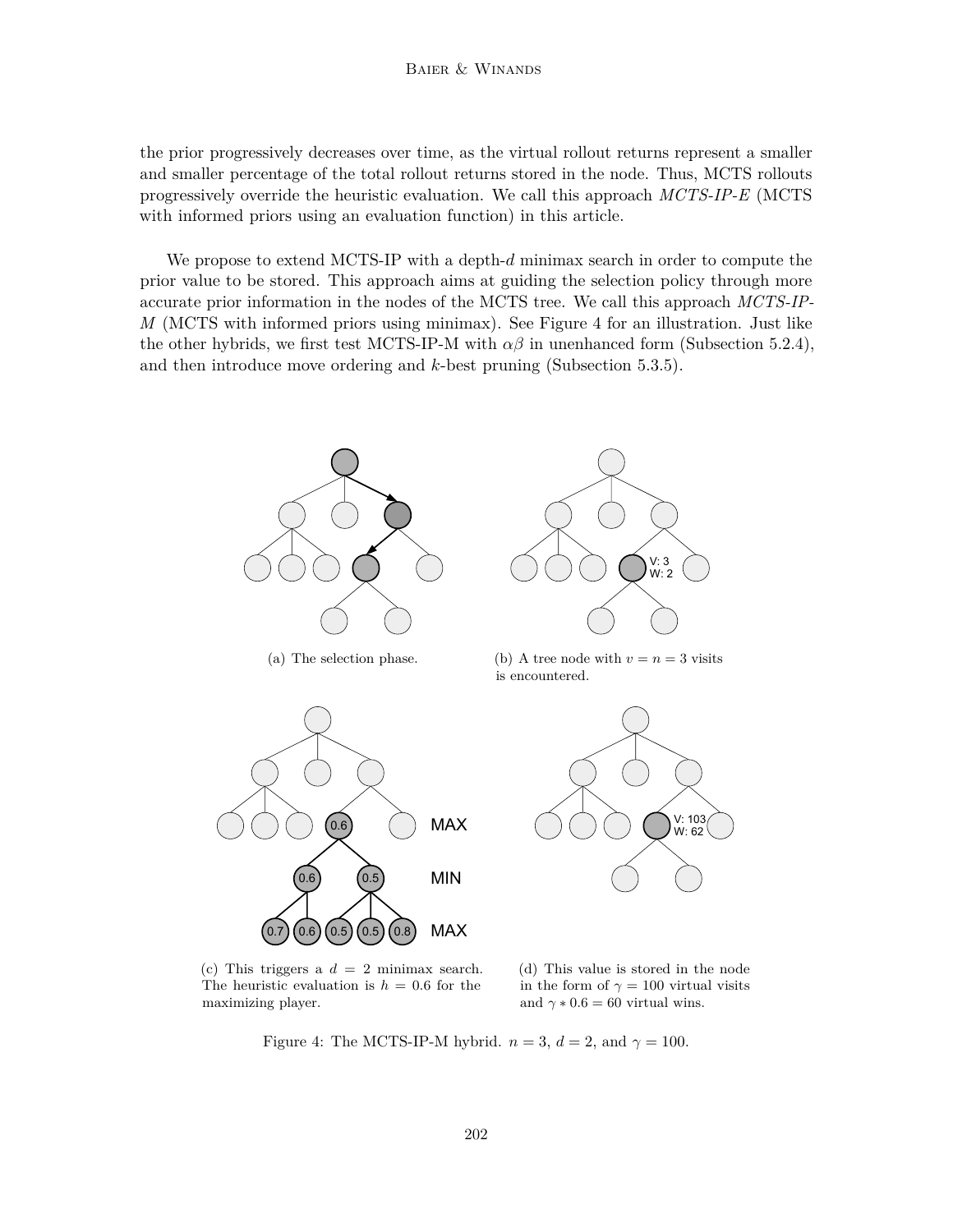## **5. Experimental Results**

We tested the algorithms in three different domains: *Othello*, *Catch the Lion*, and *6*×*6 Breakthrough*. These are all deterministic perfect-information turn-taking zero-sum games. Othello, closely related to *Reversi*, is a territory game which has been subject to research both in the minimax framework (Rosenbloom, 1982) as well as for MCTS in General Game Playing (Finnsson & Björnsson, 2008). Its three- and four-player variant *Rolit* has also been used for investigating multi-player search algorithms (Schadd & Winands, 2011). Catch the Lion—or *doubutsu shogi*, "animal Chess" in Japanese—is a capture game developed by professional Shogi (Japanese Chess) players Madoka Kitao and Maiko Fujita in 2008 in order to attract children to Shogi. It attempts to reflect all essential characteristics of Shogi in the simplest possible form (see Sato, Takahashi, & Grimbergen, 2010, for an MCTS approach to the full game of Shogi). It is used here because it represents a simple instance of Chess-like games, which tend to be particularly difficult for MCTS (Ramanujan et al., 2010a). Breakthrough is a race game invented by Dan Troyka in 2000 for a game design competition. The application of MCTS to  $(8 \times 8)$  Breakthrough has been investigated by Lorentz and Horey (2014). Breakthrough is also a popular domain in the General Game Playing community (Finnsson & Björnsson, 2008; Tak, Winands, & Björnsson, 2012; Gudmundsson & Björnsson, 2013). The game was originally described as being played on a  $7 \times 7$  board, but other sizes such as  $8 \times 8$  are popular as well, and the  $6 \times 6$  board used here preserves an interesting search space.

This section is organized as follows. Subsection 5.1 outlines the evaluation functions used for each game. Next, Subsection 5.2 presents experimental results for MCTS-IR-E, MCTS-IC-E, and MCTS-IP-E, as well as MCTS-IR-M, MCTS-IC-M, and MCTS-IP-M using unenhanced  $\alpha\beta$ . After identifying the branching factor of a domain as an important limiting factor for algorithm performance, Subsection 5.3 then provides improved results for MCTS-IR-M-k, MCTS-IC-M-k, and MCTS-IP-M-k using *αβ* with move ordering and *k*-best pruning, and analyzes these hybrids more deeply. Both Subsection 5.2 and 5.3 begin with a brief summary of the main takeaways in order to improve readability.

## **5.1 Evaluation Functions**

This subsection outlines the heuristic board evaluation functions used for each of the three test domains. The evaluation function from the point of view of the current player is always her total score minus her opponent's total score, normalized to [0*,* 1] as a final step.

**Othello.** The evaluation function we use for Othello is adapted from the Rolit evaluation function described by Nijssen (2013). It first determines the number of *stable* discs for the player, i.e. discs that cannot change color anymore for the rest of the game. For each stable disc of her color, the player receives 10 points. Afterwards, the number of legal moves for the player is added to the score in order to reward mobility.

**Catch the Lion.** The evaluation function we use for Catch the Lion represents a weighted material sum for each player, where a Chick counts as 3 points, a Giraffe or Elephant as 5 points, and a Chicken as 6 points, regardless of whether they are on the board or captured by the player.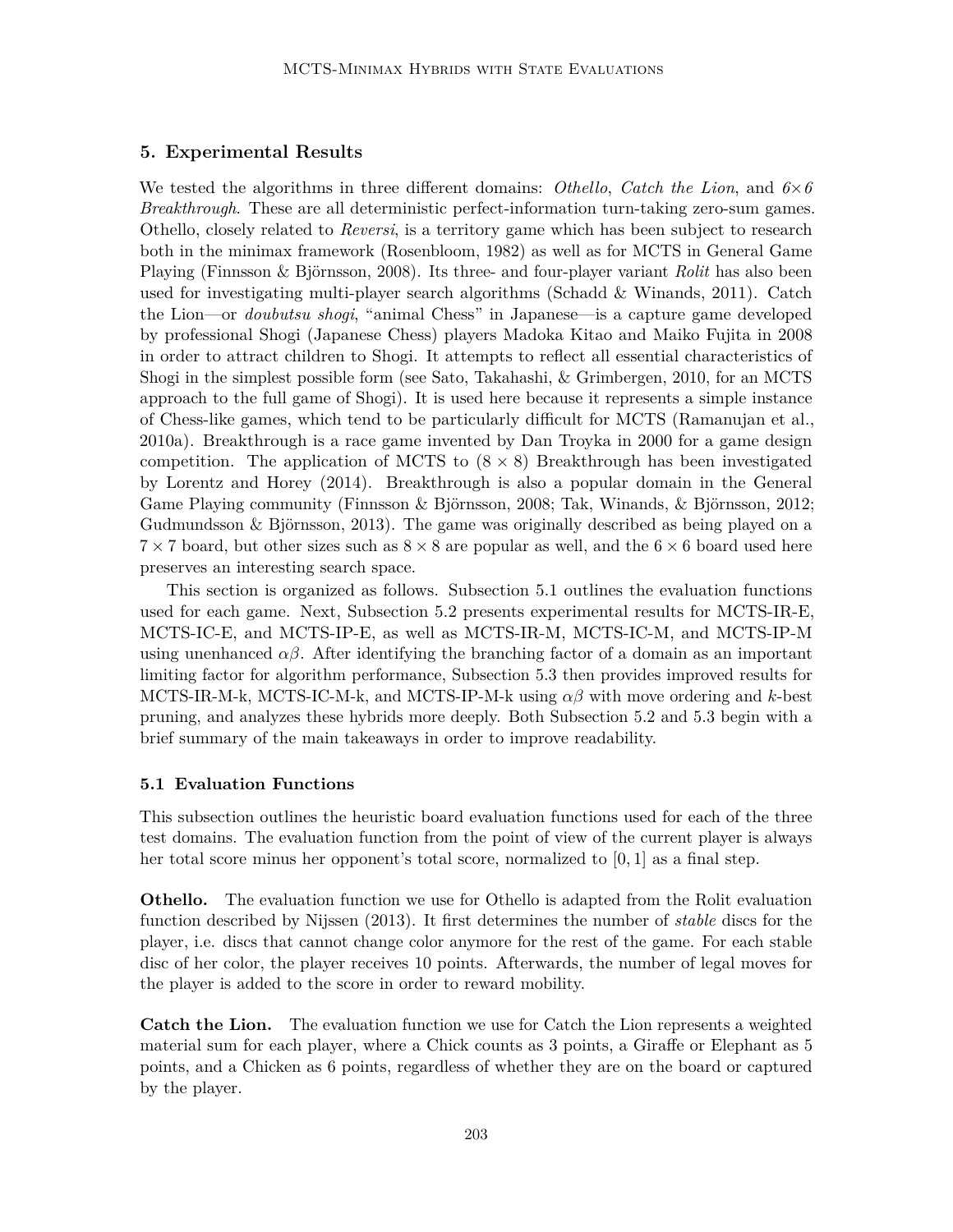**Breakthrough.** The evaluation score we use for  $6\times6$  Breakthrough gives the player 3 points for each piece of her color. Additionally, each piece receives a location value depending on its row on the board. From the player's home row to the opponent's home row, these values are 10, 3, 6, 10, 15, and 21 points, respectively. This evaluation function is a simplified version of the one used by Lorentz and Horey (2014).

## **5.2 Results with Unenhanced** *αβ*

In all experimental conditions, we compared the hybrids (ending -M) as well as their counterparts using heuristics without minimax (ending -E) against regular MCTS-Solver as the baseline. Rollouts were uniformly random except for MCTS-IR. Optimal MCTS parameters such as the exploration factor *C* were determined once for MCTS-Solver in each game and then kept constant for both MCTS-Solver and the MCTS-minimax hybrids during testing. *C* was set to 0.7 in Othello and Catch the Lion, and 0.8 in Breakthrough. Draws, which are possible in Othello, were counted as half a win for both players. We used minimax with  $\alpha\beta$  pruning, but no other search enhancements. Computation time was 1 second per move. In order to make a comparison of the relative computational costs of all algorithms possible, we are also listing their speed in terms of rollouts per second (rps), measured on an Intel Core i7-3667U CPU at 2.0 GHz using the average over 10 1-second searches from the initial board position in each game. Our MCTS-Solver baseline searches with 9000 rps in Othello, 73600 rps in Breakthrough, and 66900 rps in Catch the Lion.

Subsection 5.2.1 briefly summarizes the main findings. Subsections 5.2.2 to 5.2.4 present in more detail the results for MCTS-IR, MCTS-IC, and MCTS-IP, respectively.

## 5.2.1 Main Findings

- MCTS-IR-E works well in all three domains. However, MCTS-IR-M does not improve on it in any domain. The reason is the high computational cost of calling minimax many times in each MCTS simulation.
- MCTS-IC-E works well in all domains but Breakthrough (the evaluation function we used in Breakthrough may not be accurate enough for MCTS to fully rely on it instead of rollouts). However, MCTS-IC-M does not improve on MCTS-IC-E in any domain, the reason again being the high computational cost of calling minimax even just once in every MCTS simulation.
- MCTS-IP-E works well in all domains. MCTS-IP-M improves on it in all domains but Breakthrough. The reason is probably that the parameters of MCTS-IP make it easier to control the computational cost, but the branching factor of Breakthrough (15.5 compared to 10.5 in Catch the Lion and 8 in Othello) is still causing problems.
- In conclusion, MCTS-IP-M seems to be a promising hybrid, but the sensitivity to the branching factor of the given domain is a problem for the hybrids in general. Additional steps need to be taken to reduce the effective branching factor.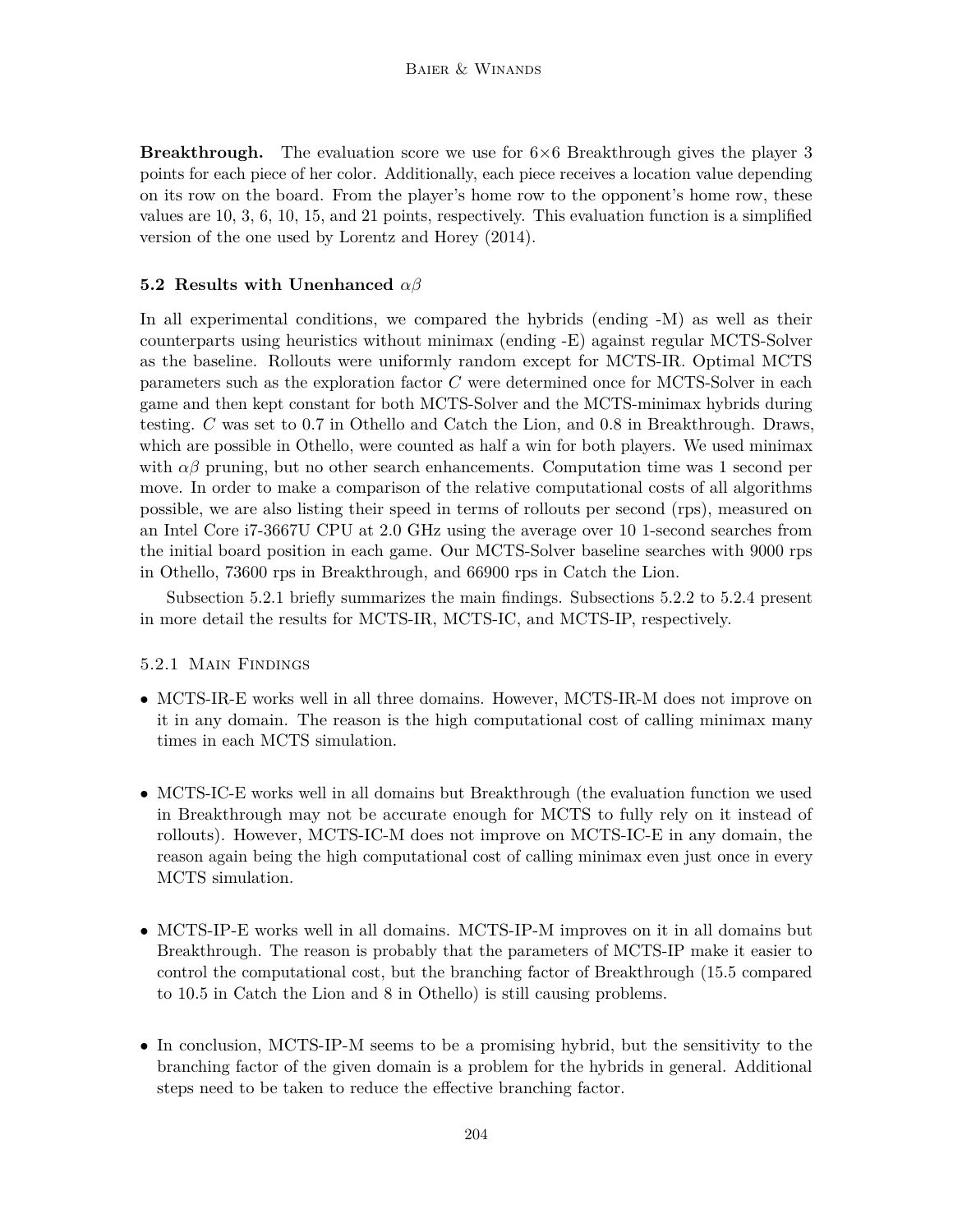## 5.2.2 Experiments with MCTS-IR

MCTS-IR-E was tested for  $\epsilon \in \{0, 0.05, 0.1, 0.2, 0.5\}$ . Each parameter setting played 1000 games in each domain against the baseline MCTS-Solver with uniformly random rollouts. Figures 5(a) to 5(c) show the results. The best-performing conditions used  $\epsilon = 0.05$  in Othello and Catch the Lion, and  $\epsilon = 0$  in Breakthrough. They were each tested in 2000 additional games against the baseline. The results were win rates of 79*.*9% in Othello, 75*.*4% in Breakthrough, and 96*.*8% in Catch the Lion. All of these are significantly stronger than the baseline (p*<*0.001).

MCTS-IR-M was tested for  $d \in \{1, \ldots, 4\}$  with the optimal value of  $\epsilon$  found for each domain in the MCTS-IR-E experiments. Each condition played 1000 games per domain against the baseline player. The results are presented in Figures  $5(d)$  to  $5(f)$ . The most promising setting in all domains was  $d = 1$ . In an additional 2000 games against the baseline per domain, this setting achieved win rates of 73*.*9% in Othello, 65*.*7% in Breakthrough, and 96*.*5% in Catch the Lion. The difference to the baseline is significant in all domains (p*<*0.001).

In each domain, the best settings for MCTS-IR-E and MCTS-IR-M were then tested against each other in 2000 further games. The results for MCTS-IR-M were win rates of 37*.*1% in Othello, 35*.*3% in Breakthrough, and 47*.*9% in Catch the Lion. MCTS-IR-M is weaker than MCTS-IR-E in Othello and Breakthrough (p*<*0.001), while no significant difference could be shown in Catch the Lion. This shows that the incorporation of shallow  $\alpha\beta$  searches into rollouts did not improve MCTS-IR in any of the domains at hand. Depth-1 minimax searches in MCTS-IR-M are functionally equivalent to MCTS-IR-E, but have some overhead in our implementation due to the recursive calls to a separate  $\alpha\beta$  search algorithm. This results in the inferior performance.

Higher settings of *d* were not successful because deeper minimax searches in every rollout step require too much computational effort. In an additional set of 1000 games per domain, we compared MCTS-IR-E to MCTS-IR-M at 1000 rollouts per move, ignoring the time overhead of minimax. Here, MCTS-IR-M won 78*.*6% of games with *d* = 2 in Othello, 63*.*4% of games with  $d = 2$  in Breakthrough, and 89.3% of games with  $d = 3$  in Catch the Lion. All of these conditions are significantly stronger than MCTS-IR-E (p*<*0.001). This confirms MCTS-IR-M is suffering from its time overhead.

The best-performing settings of MCTS-IR-E searched with 370 rps in Othello, 3800 rps in Breakthrough, and 34500 rps in Catch the Lion. MCTS-IR-M achieved 320 rps in Othello, 2300 rps in Breakthrough, and 30100 rps in Catch the Lion.

Interestingly, deeper minimax searches do not always guarantee better performance in MCTS-IR-M, even when ignoring time. While MCTS-IR-M with  $d = 1$  won 50.4% (47.3%-53.5%) of 1000 games against MCTS-IR-E in Catch the Lion,  $d = 2$  won only 38.0%—both at 1000 rollouts per move. In direct play against each other, MCTS-IR-M with  $d = 2$  won  $38.8\%$  of 1000 games against MCTS-IR-M with  $d = 1$ . As standalone players however, a depth-2 minimax beat a depth-1 minimax in 95*.*8% of 1000 games. Such cases where policies that are stronger as standalone players do not result in stronger play when integrated in MCTS rollouts have been observed before (compare Gelly & Silver, 2007; Silver & Tesauro, 2009).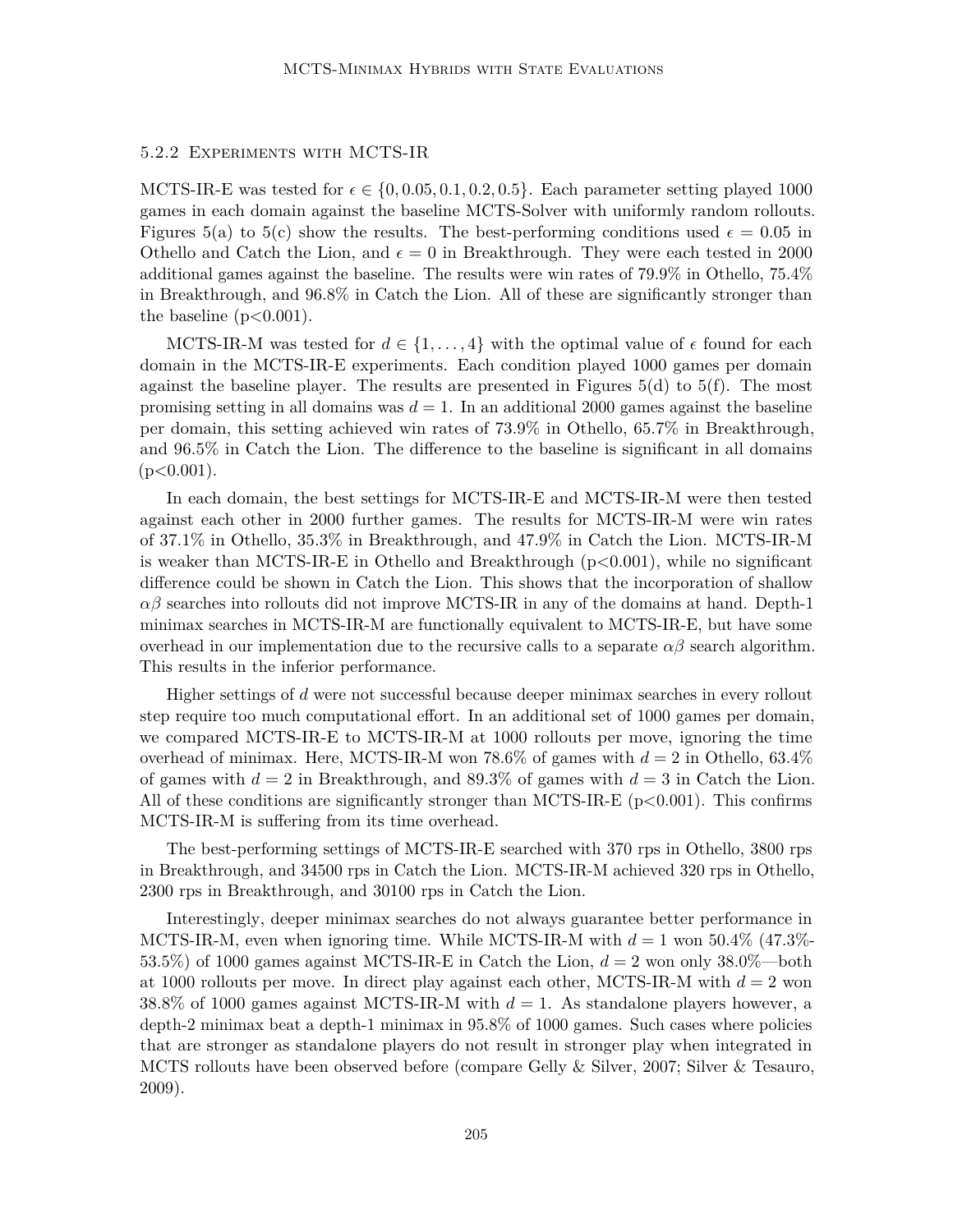

(a) Performance of MCTS-IR-E in Othello.





(b) Performance of MCTS-IR-E in Breakthrough.



(c) Performance of MCTS-IR-E in Catch the Lion.



(e) Performance of MCTS-IR-M in Breakthrough. For all conditions,  $\epsilon = 0$ .

(d) Performance of MCTS-IR-M in Othello. For all conditions,  $\epsilon = 0.05$ .



(f) Performance of MCTS-IR-M in Catch the Lion. For all conditions,  $\epsilon = 0.05$ .

Figure 5: Performance of MCTS-IR in Othello, Breakthrough and Catch the Lion.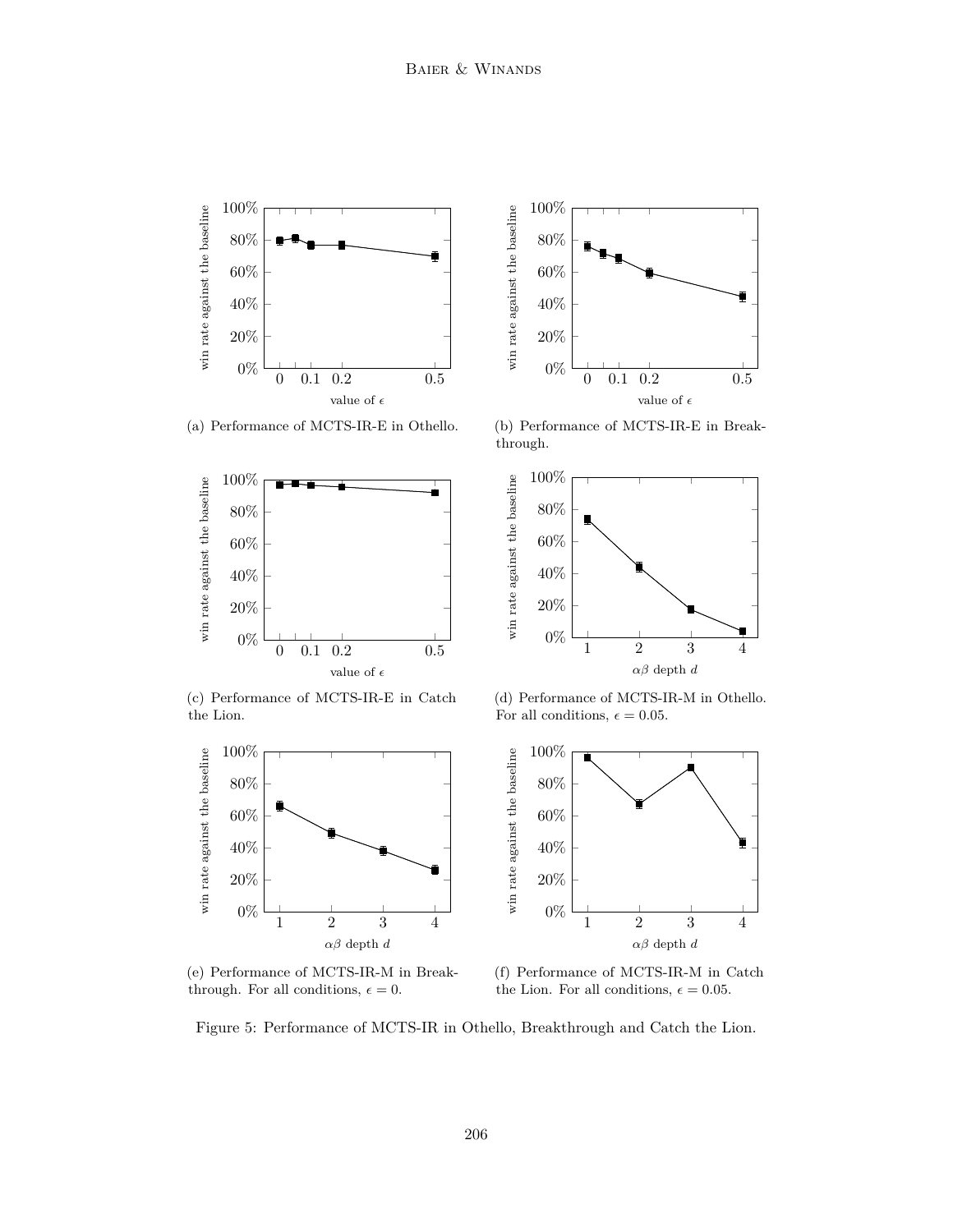## 5.2.3 Experiments with MCTS-IC

MCTS-IC-E was tested for  $m \in \{0, \ldots, 5\}$ . 1000 games were played against the baseline MCTS-Solver per parameter setting in each domain. Figures 6(a) to 6(c) present the results. The most promising condition was  $m = 0$  in all three domains. It was tested in 2000 additional games against the baseline. The results were win rates of 61*.*1% in Othello, 41*.*9% in Breakthrough, and 98*.*1% in Catch the Lion. This is significantly stronger than the baseline in Othello and Catch the Lion (p*<*0.001), but weaker in Breakthrough (p*<*0.001). The evaluation function in Breakthrough may not be accurate enough for MCTS to fully rely on it instead of rollouts. Testing higher values of *m* showed that as fewer and fewer rollouts are long enough to be cut off, MCTS-IC-E effectively turns into the baseline MCTS-Solver and also shows identical performance. Note that the parameter *m* can sometimes be sensitive to the opponents it is tuned against. In this subsection, we tuned against regular MCTS-Solver only, and both MCTS-Solver and MCTS-IC used uniformly random rollouts.

MCTS-IC-M was tested for all combinations of  $m \in \{0, \ldots, 5\}$  and  $d \in \{1, 2, 3\}$ , with 1000 games each per domain. The results are shown in Figures  $6(d)$  to  $6(f)$ . The best performance was achieved with  $m = 0$  and  $d = 2$  in Othello,  $m = 4$  and  $d = 1$  in Breakthrough, and  $m = 1$  and  $d = 2$  in Catch the Lion. Of an additional 2000 games against the baseline per domain, these settings won 62*.*4% in Othello, 32*.*4% in Breakthrough, and 99*.*6% in Catch the Lion. This is again significantly stronger than the baseline in Othello and Catch the Lion (p*<*0.001), but weaker in Breakthrough (p*<*0.001).

The best settings for MCTS-IC-E and MCTS-IC-M were also tested against each other in 2000 games per domain. Despite MCTS-IC-E and MCTS-IC-M not showing significantly different performance against the regular MCTS-Solver baseline in Othello and Catch the Lion, MCTS-IC-E won 73*.*1% of these games against MCTS-IC-M in Othello, 58*.*3% in Breakthrough, and 66*.*1% in Catch the Lion. All conditions are significantly superior to MCTS-IC-M ( $p<0.001$ ). Thus, the integration of shallow  $\alpha\beta$  searches into rollout cutoffs did not improve MCTS-IC in any of the tested domains either.

Just as for MCTS-IR, this is a problem of computational cost for the  $\alpha\beta$  searches. We compared MCTS-IC-E with optimal parameter settings to MCTS-IC-M at equal rollouts per move instead of equal time in an additional set of experiments. Here, MCTS-IC-M won 65*.*7% of games in Othello at 10000 rollouts per move, 69*.*8% of games in Breakthrough at 6000 rollouts per move, and 86*.*8% of games in Catch the Lion at 2000 rollouts per move (the rollout numbers were chosen so as to achieve comparable times per move). The parameter settings were  $m = 0$  and  $d = 1$  in Othello,  $m = 0$  and  $d = 2$  in Breakthrough, and  $m = 0$ and  $d = 4$  in Catch the Lion. All conditions here are stronger than MCTS-IC-E ( $p < 0.001$ ). This confirms that MCTS-IC-M is weaker than MCTS-IC-E due to its time overhead.

The best-performing settings of MCTS-IC-E searched with 109200 rps in Othello, 153500 rps in Breakthrough, and 133700 rps in Catch the Lion. Note the speedup due to not having to perform rollouts, in particular for games where computing legal moves is more complex, such as Othello. MCTS-IC-M achieved 11600 rps in Othello, 47600 rps in Breakthrough, and 41200 rps in Catch the Lion.

A seemingly paradoxical observation was made with MCTS-IC as well. In Catch the Lion, the values returned by minimax searches are not always more effective for MCTS-IC than the values of simple static heuristics, even when time is ignored. In Catch the Lion for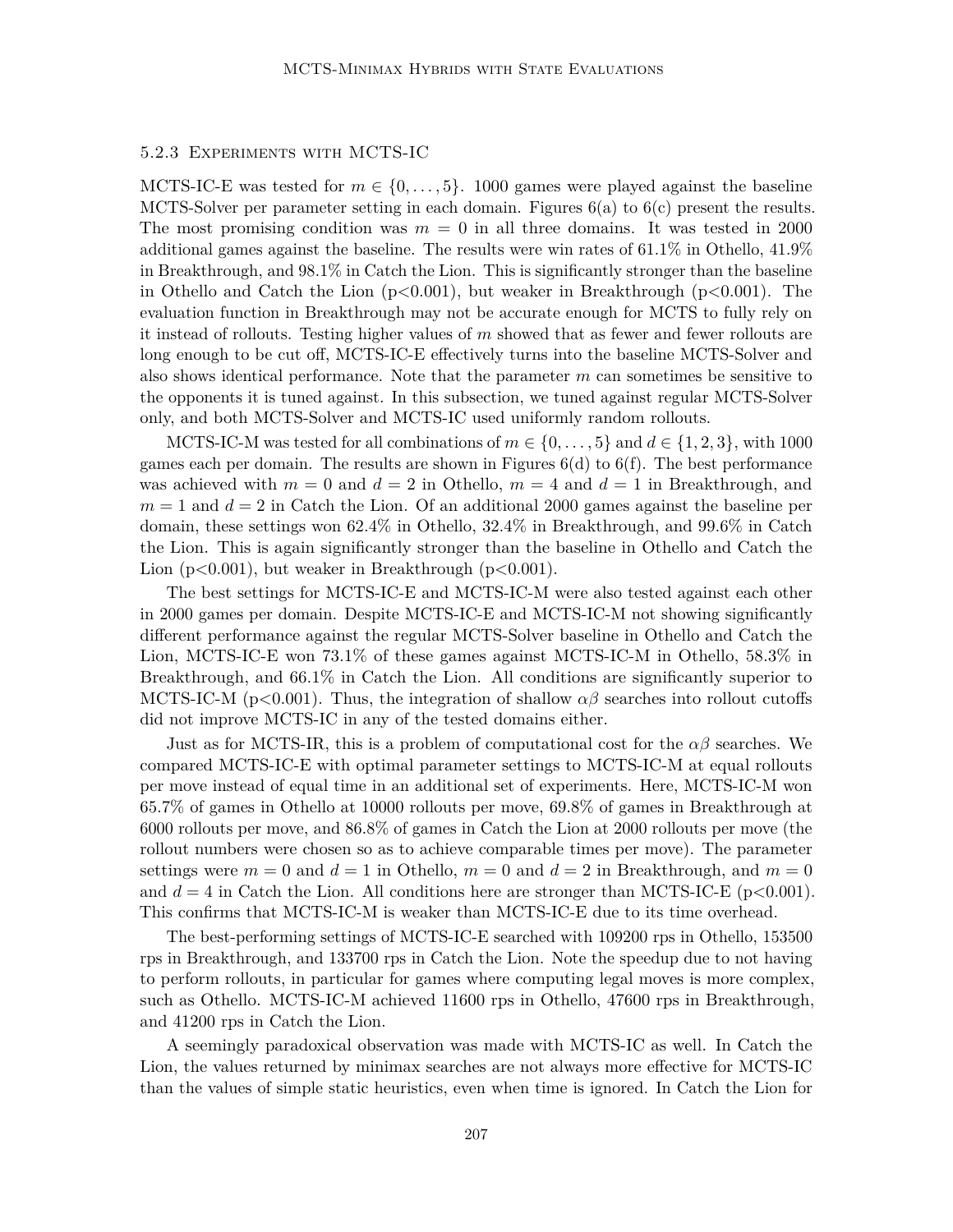example, MCTS-IC-M with  $m = 0$  and  $d = 1$  won only 14.8% of 1000 test games against MCTS-IC-E with  $m = 0$ , at 10000 rollouts per move. With  $d = 2$ , it won 38.2%. Even with  $d = 3$ , it won only 35.9% (all at 10000 rollouts per move). Once more these results demonstrate that a stronger policy can lead to a weaker search when embedded in MCTS.



(a) Performance of MCTS-IC-E in Othello.



(c) Performance of MCTS-IC-E in Catch the Lion.



(e) Performance of MCTS-IC-M in Breakthrough.



0%

20%

40%

win rate against the baseline

win rate against the baseline

60% 80%

100%

0 1 2 3 4 5

moves before cutoff *m*



(d) Performance of MCTS-IC-M in Othello.



(f) Performance of MCTS-IC-M in Catch the Lion.

Figure 6: Performance of MCTS-IC in Othello, Breakthrough and Catch the Lion.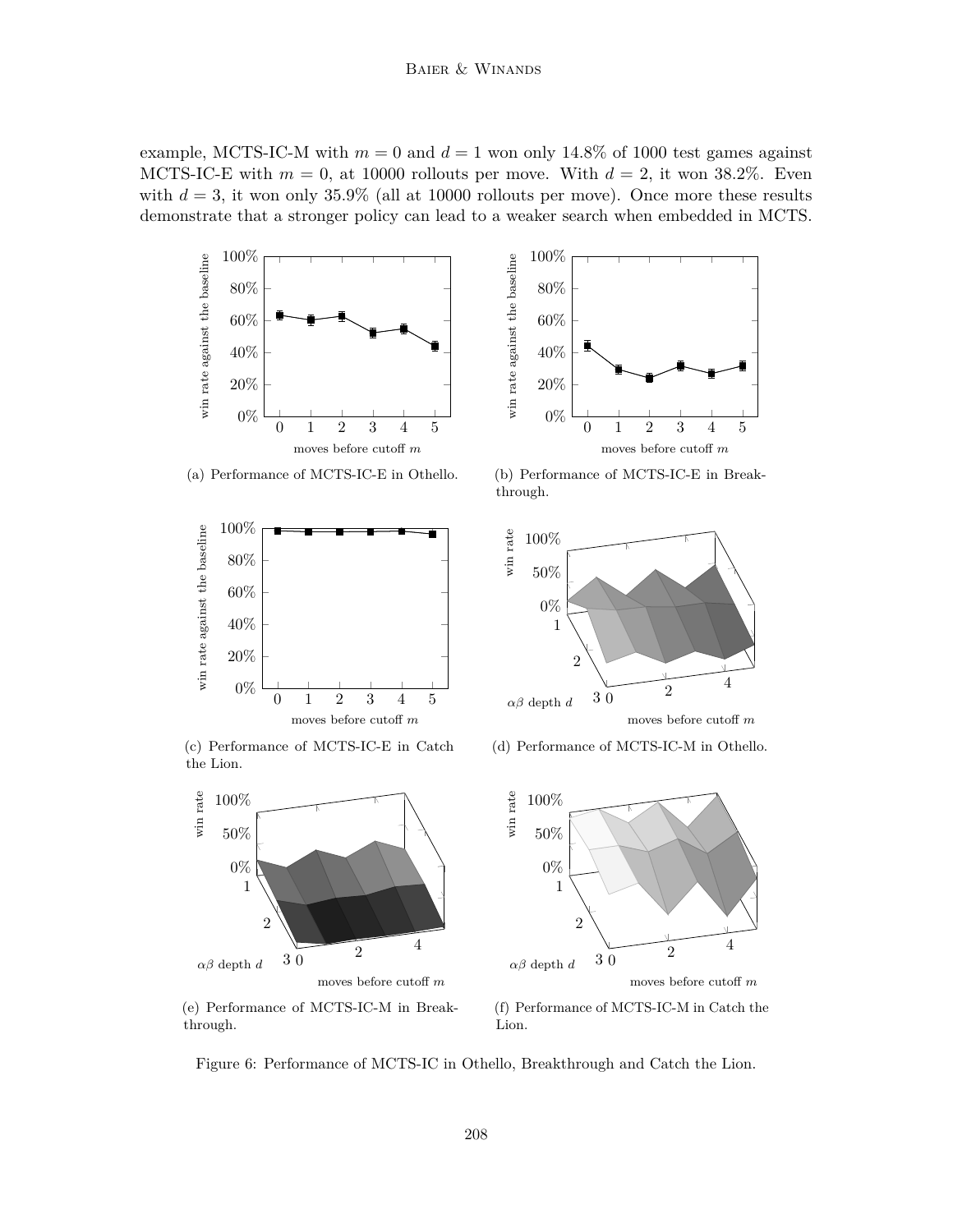### 5.2.4 Experiments with MCTS-IP

MCTS-IP-E was tested for all combinations of  $n \in \{0, 1, 2\}$  and  $\gamma \in \{50, 100, 250, 500, 1000,$ 2500*,* 5000}. Each condition played 1000 games per domain against the baseline player. The results are shown in Figures 7(a) to 7(c). The best-performing conditions were  $n = 1$  and  $\gamma = 1000$  in Othello,  $n = 1$  and  $\gamma = 2500$  in Breakthrough, and  $n = 0$  and  $\gamma = 100$  in Catch the Lion. In 2000 additional games against the baseline, these conditions achieved win rates of 56*.*8% in Othello, 86*.*6% in Breakthrough, and 71*.*6% in Catch the Lion (all significantly stronger than the baseline with p*<*0.001).

MCTS-IP-M was tested for all combinations of  $n \in \{0, 1, 2, 5, 10, 25\}$ ,  $\gamma \in \{50, 100, 250,$ 500*,* 1000*,* 2500*,* 5000}, and *d* ∈ {1*, . . . ,* 5} with 1000 games per condition in each domain. Figures 7(d) to 7(f) present the results, using the optimal setting of *d* for all domains. The most promising parameter values found in Othello were  $n = 2$ ,  $\gamma = 5000$ , and  $d = 3$ . In Breakthrough they were  $n = 1$ ,  $\gamma = 1000$ , and  $d = 1$ , and in Catch the Lion they were  $n = 1, \gamma = 2500$ , and  $d = 5$ . Each of them played 2000 additional games against the baseline, winning 81*.*7% in Othello, 87*.*8% in Breakthrough, and 98*.*0% in Catch the Lion (all significantly stronger than the baseline with p*<*0.001).

The best settings for MCTS-IP-E and MCTS-IP-M subsequently played 2000 games against each other in all domains. MCTS-IP-M won 76*.*2% of these games in Othello, 97*.*6% in Catch the Lion, but only 36*.*4% in Breakthrough (all of the differences are significant with p*<*0.001). We can conclude that using shallow *αβ* searches to compute node priors strongly improves MCTS-IP in Othello and Catch the Lion, but not in Breakthrough. This is most likely due to the larger branching factor of Breakthrough slowing MCTS-IP-M down—it has a branching factor of 15.5 on average, while Catch the Lion has 10.5 and Othello has 8. At 1000 rollouts per move, MCTS-IP-M with *n* = 1, *γ* = 1000, and *d* = 1 won 91*.*1% of 1000 games against the best MCTS-IP-E setting in Breakthrough as well.

An interesting observation is the high weight assigned to the node priors in all domains. It seems that at least for uniformly random rollouts, best performance is achieved when rollout returns never override priors for the vast majority of nodes. They only differentiate between states that look equally promising for the evaluation functions used. The exception is MCTS-IP-E in Catch the Lion, where the static evaluations might be too unreliable to give them large weights due to the tactical nature of the game. Exchanges of pieces can often lead to quick and drastic changes of the evaluation values, or even to the end of the game by capturing a Lion (for a comparison of the domains' tacticality in terms of trap density and trap difficulty, see Baier & Winands, 2015). The quality of the priors in Catch the Lion improves drastically when minimax searches are introduced, justifying deeper searches  $(d = 5)$  than in the other tested domains despite the high computational cost. However, MCTS-IC still works better in this case, possibly because inaccurate evaluation results are only backpropagated once and are not stored to influence the selection policy for a longer time as in MCTS-IP. In Othello, minimax searches in combination with a seemingly less volatile evaluation function lead to MCTS-IP-M being the strongest hybrid tested in this subsection.

The best-performing settings of MCTS-IP-E searched with 8800 rps in Othello, 68600 rps in Breakthrough, and 58000 rps in Catch the Lion. MCTS-IP-M achieved 2500 rps in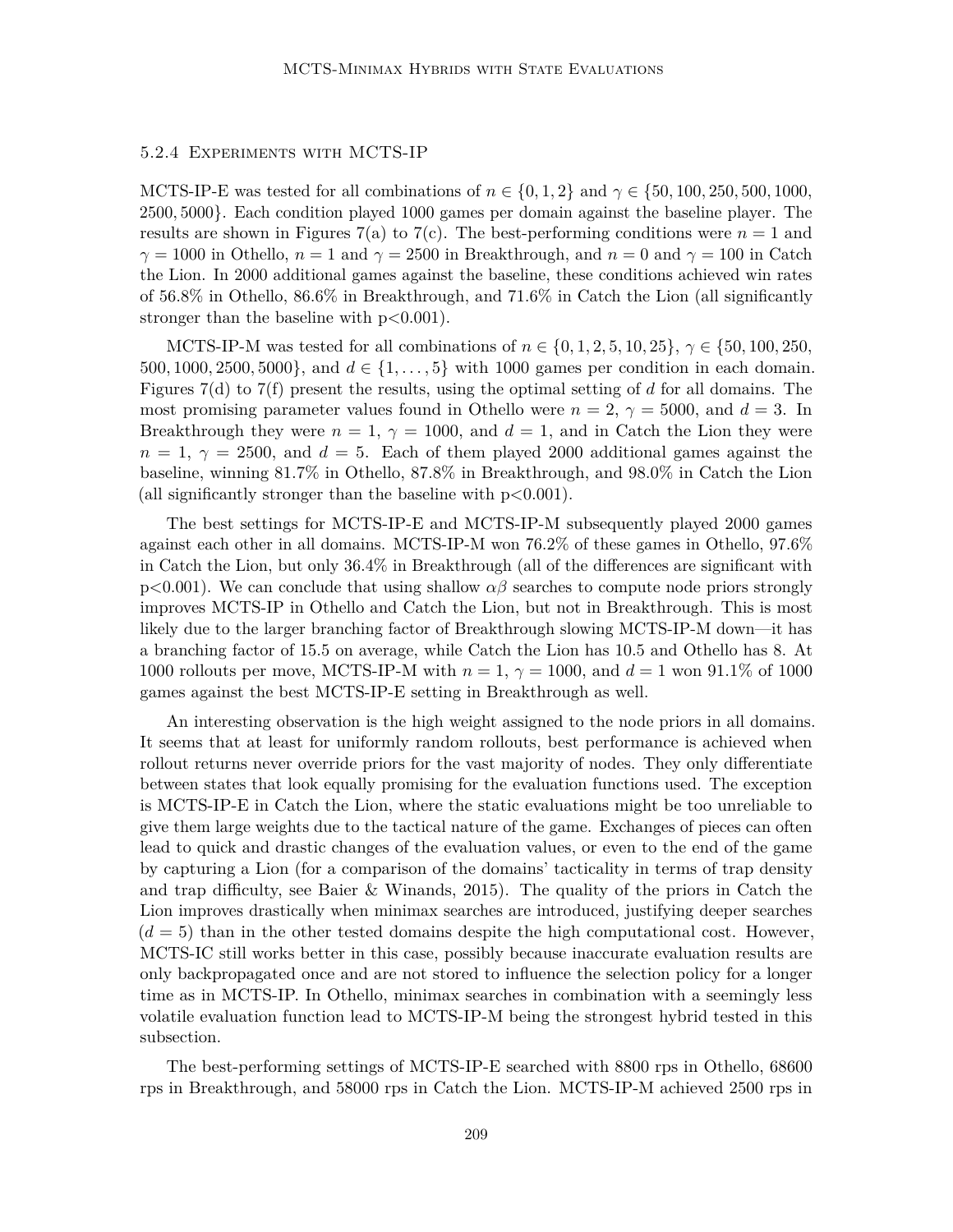Othello, 43700 rps in Breakthrough, and 870 rps in Catch the Lion. Note how in the tactical Catch the Lion, more accurate priors are worth giving up a large percentage of rollouts.

The effect of stronger policies resulting in weaker performance when integrated into MCTS can be found in MCTS-IP just as in MCTS-IR and MCTS-IC. In Breakthrough for example, MCTS-IP-M with  $n = 1$ ,  $\gamma = 1000$ , and  $d = 2$  won only 83.4% of 1000 games against the strongest MCTS-IP-E setting, compared to  $91.1\%$  with  $n = 1, \gamma = 1000$ , and  $d = 1$ —both at 1000 rollouts per move. The difference is significant ( $p < 0.001$ ). As standalone players however, depth-2 minimax won 80*.*2% of 1000 games against depth-1 minimax in our Breakthrough experiments.

#### **5.3 Results with Move Ordering and** *k***-best Pruning**

In the previous subsection,  $\alpha\beta$  search was used in its basic, unenhanced form. This was sufficient to improve MCTS-IP in Othello and Catch the Lion, but too computationally expensive for MCTS-IR and MCTS-IC in these two domains, as well as for all hybrids in Breakthrough. The performance difference between the hybrids can be explained by the fact that MCTS-IP allows to control the frequency of minimax calls with the parameter *n*, while MCTS-IC needs to call minimax once in every rollout, and MCTS-IR even for every single rollout move. This makes it easier for MCTS-IP to trade off the computational cost of embedded minimax searches against their advantages over static evaluation function calls. In previous work on a combination of MCTS-IR and MCTS-IC (Winands & Björnsson, 2011), the computational cost seemed to be have less impact due to the longer time settings of up to 30 seconds per move. A reduction of the number of rollouts is less problematic at long time settings because rollouts can bring diminishing returns (see e.g. Robilliard, Fonlupt, & Teytaud, 2014). The performance difference between the domains, however, can be explained by the larger branching factor of  $6\times6$  Breakthrough compared to Othello and Catch the Lion, which affects full-width minimax more strongly than for example the sampling-based MCTS. The main problem of MCTS-minimax hybrids seems to be their sensitivity to the branching factor of the domain.

In this subsection, we therefore conduct further experiments applying limited domain knowledge not only for state evaluation, but also for move ordering. The application of move ordering is known to strongly improve the performance of  $\alpha\beta$  through a reduction of the average size of the search tree (Knuth & Moore, 1975). Additionally, with a good move ordering heuristic one can restrict  $\alpha\beta$  to only searching the k moves in each state that seem most promising to the heuristic (*k-best pruning*). The number of promising moves *k* is subject to empirical optimization. This technique, together with other enhancements such as *killer moves*, has been successfully used for MCTS-IR-M before even in Lines of Action, a domain with an average branching factor twice as high as  $6\times 6$  Breakthrough (Winands et al., 2010). Move ordering and *k*-best pruning could make all MCTS-minimax hybrids viable in domains with much higher branching factors, including the newly proposed MCTS-IC-M and MCTS-IP-M. We call the hybrids with activated move ordering and *k*-best pruning *enhanced hybrids* or *MCTS-IR-M-k*, *MCTS-IC-M-k*, and *MCTS-IP-M-k*, respectively.

In contrast to the previous subsection, we only report on the performance of the strongest parameter settings per hybrid and domain in this subsection. Parameter landscapes are not provided. The reason is that all tuning for this subsection was conducted with the help of a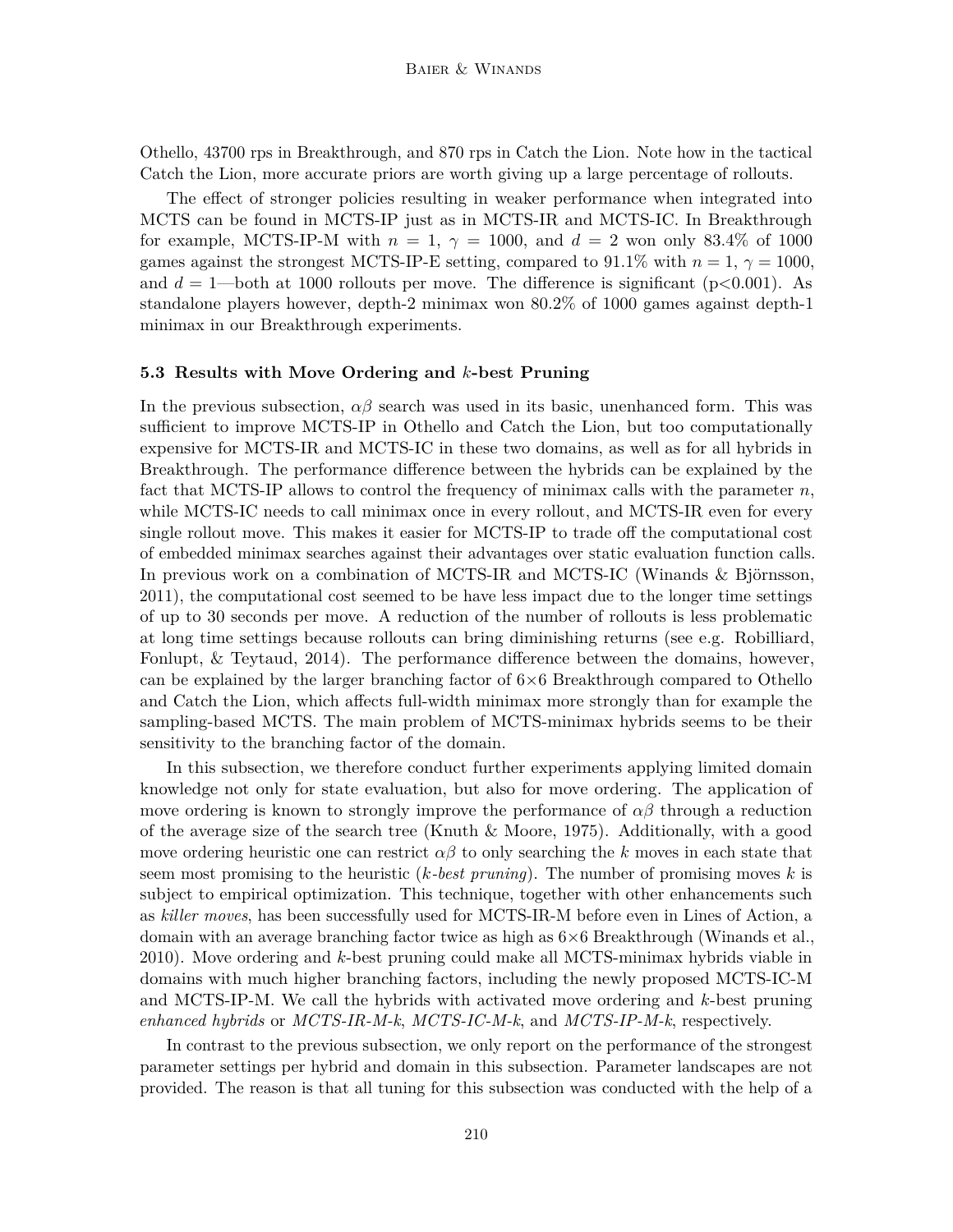

(a) Performance of MCTS-IP-E in Othello.



(c) Performance of MCTS-IP-E in Catch the Lion.



(e) Performance of MCTS-IP-M in Breakthrough. For all conditions,  $d = 1$ .



(b) Performance of MCTS-IP-E in Breakthrough.



(d) Performance of MCTS-IP-M in Othello. For all conditions,  $d = 3$ .



(f) Performance of MCTS-IP-M in Catch the Lion. For all conditions,  $d = 5$ .

Figure 7: Performance of MCTS-IP in Othello, Breakthrough and Catch the Lion.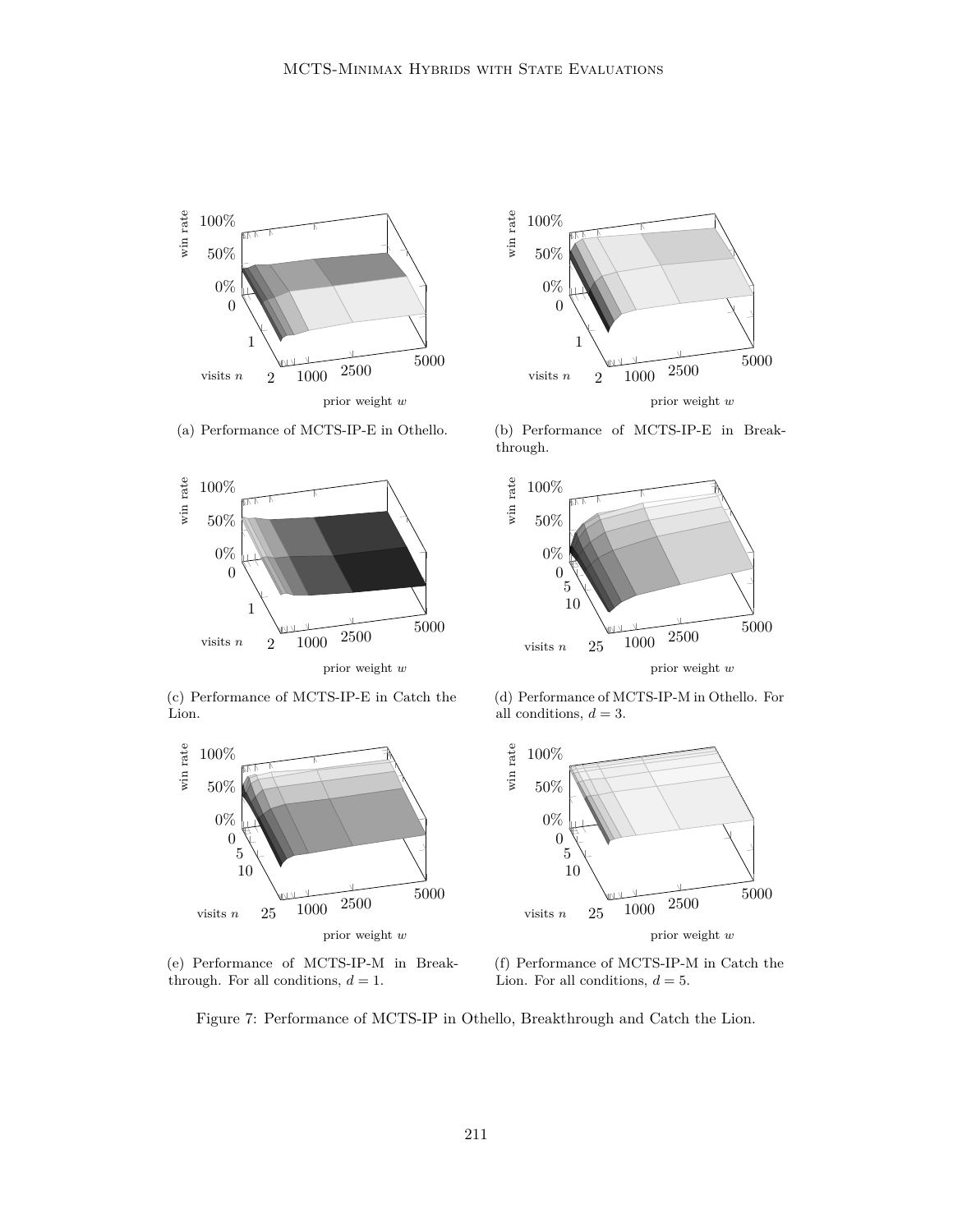bandit-based optimizer, distributing test games to parameter settings via the UCB1-TUNED formula. This method speeds up the tuning process as it does not waste samples on clearly inferior settings, but results in win rates with drastically different confidence intervals for different settings.

Another difference to Subsection 5.2 is that we observed overfitting in some cases. Especially MCTS-IP-M-k turned out to be sensitive to the opponent it is tuned against possibly because it has four parameters as opposed to the three of the other hybrids. Instead of tuning against the comparatively weak baseline MCTS-Solver, all hybrids in this subsection were therefore tuned against a mix of opponents. The mix consists of the best-performing MCTS-IR, MCTS-IC, and MCTS-IP variants (with or without embedded minimax searches) found in Subsection 5.2 for the domain at hand. The reported win rates are results of testing the tuned hybrid in 2000 additional games against a single opponent. The chosen opponent is the overall best-performing player found in Subsection 5.2 for the respective domain, namely MCTS-IP-M in Othello, MCTS-IC-E in Catch the Lion, and MCTS-IP-E in Breakthrough, each with their best-performing settings.

Results are provided for MCTS-IR-M-k, MCTS-IC-M-k, and MCTS-IP-M-k. The techniques MCTS-IR-E, MCTS-IC-E, and MCTS-IP-E are unaffected by the introduction of move ordering and *k*-best pruning, so their performance remains unchanged from Subsection 5.2.

This subsection is organized as follows. Subsection 5.3.1 summarizes the main takeaways. Subsection 5.3.2 explains the move ordering functions used for each game and tests their effectiveness. Next, 5.3.3 to 5.3.5 present experimental results for MCTS-IR-M-k, MCTS-IC-M-k, and MCTS-IP-M-k in all domains. Subsection 5.3.6 tests the hybrids against each other instead of the baseline, confirming the relative strength of MCTS-IP-M-k. The hybrids are then compared across domains in 5.3.7. Afterwards, the effects of different time settings are studied in 5.3.8 and the effects of different branching factors in 5.3.9. Combinations are two hybrids are tested in 5.3.10. Subsection 5.3.11 finally compares the best-performing hybrids to  $\alpha\beta$  instead of our MCTS baseline.

## 5.3.1 Main Findings

- MCTS-IR-M-k improves on MCTS-IR-E in all three domains. However, its strength comes from move ordering and *k*-best pruning alone, not from embedded minimax searches: The optimal minimax search depth is the minimal depth of 1.
- MCTS-IC-M-k improves on MCTS-IC-E in Othello and Breakthrough. However, its strength again comes from move ordering and *k*-best pruning, not from minimax – the optimal search depth for minimax is 1 here, too.
- MCTS-IP-M-k improves on MCTS-IP-E (and MCTS-IP-M) in all three domains, and truly profits from the embedded minimax searches (optimal minimax depths are larger than 1 in all test domains). It is significantly stronger than the best player found with unenhanced  $\alpha\beta$  in all domains, and stronger than all other hybrids tested.
- A comparison of domains shows that all hybrids are most successful in Catch the Lion, probably due to the higher number of shallow hard traps in this Chess-like domain.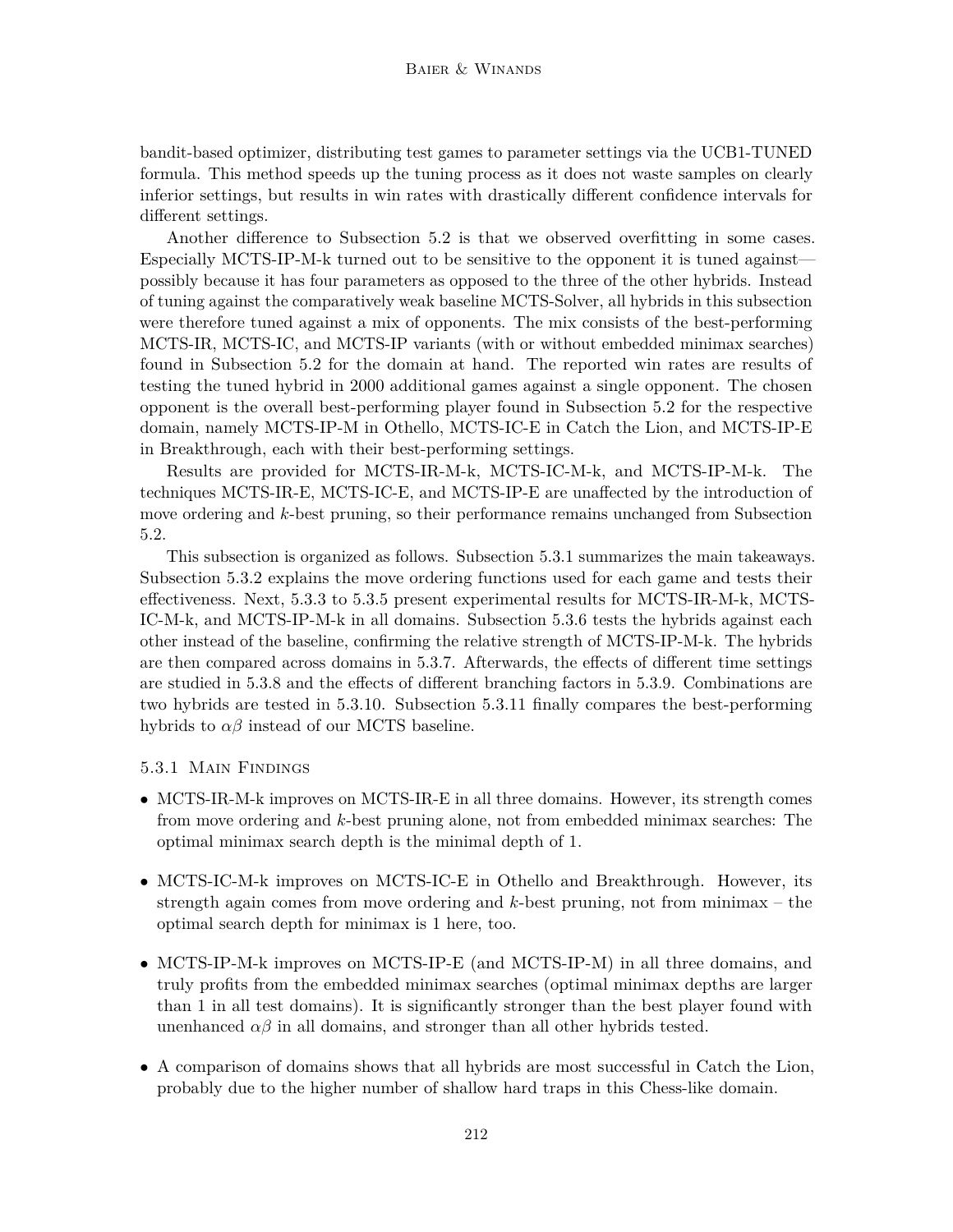- MCTS-IP-M-k works well at all tested time settings from 250 ms per move to 5 s per move, but can overfit to the time settings it was tuned for.
- MCTS-IP-M-k and MCTS-IC-M-k, the hybrids proposed in this article, become considerably more effective as we increase the branching factor in Breakthrough by enlarging the board from  $6\times6$  to  $18\times6$ . MCTS-IR-M-k cannot handle larger branching factors this well due to the much higher number of minimax calls.
- It is potentially useful to combine different ways of using identical domain knowledge in MCTS-minimax hybrids. MCTS-IP-M-k for example profits from the combination with MCTS-IR-M-k in Breakthrough and Catch the Lion.
- The combination of MCTS-IP-M-k and MCTS-IR-M-k outperforms both its MCTS part and its  $\alpha\beta$  part in Breakthrough, demonstrating a successful combination of the advantages of the two search approaches. In Catch the Lion and Othello however, regular *αβ* is still stronger than the best MCTS hybrids found for each domain.
- In conclusion, MCTS-IP-M-k is the strongest standalone MCTS-minimax hybrid investigated in all three tested domains. The use of enhanced minimax for computing node priors is therefore a promising new technique for integrating domain knowledge into an MCTS framework.

# 5.3.2 Move Ordering Functions

This subsection outlines the heuristic move ordering functions used for each of the three test domains. All move orderings are applied lazily by  $\alpha\beta$ , meaning that first the highest-ranked move is found and searched, then the second-highest-ranked move is found and searched, etc.—instead of first ranking all available moves and then searching them in that order. When two moves are equally promising to the move ordering function, they are searched in random order.

**Othello.** The move ordering we use for Othello is adapted from the Rolit move ordering described by Nijssen (2013). Moves are ordered according to their location on the board. The heuristic value of a move on each square of the board is shown in Figure 8. Corners, for instance, have the highest heuristic values because discs in the corner are always stable and can provide an anchor for more discs to become stable as well.

**Catch the Lion.** The move ordering we use for Catch the Lion ranks winning moves first. After winning moves it ranks capturing moves, ordered by the value difference between the capturing and the captured piece. Capturing a more valuable piece with a less valuable piece is preferred (see 5.1 for the piece values). This is an idea related to MVV-LVA (*Most Valuable Victim—Least Valuable Aggressor*) capture sorting in computer Chess<sup>1</sup>. After capturing moves, it ranks promotions, and after that all other moves in random order.

**Breakthrough.** For  $6\times6$  Breakthrough, we consider two different move orderings: a weaker one and a stronger one. This allows us to demonstrate the effect that the quality of the move ordering has on the performance of the MCTS-minimax hybrids. The weaker move

<sup>1.</sup> https://chessprogramming.wikispaces.com/MVV-LVA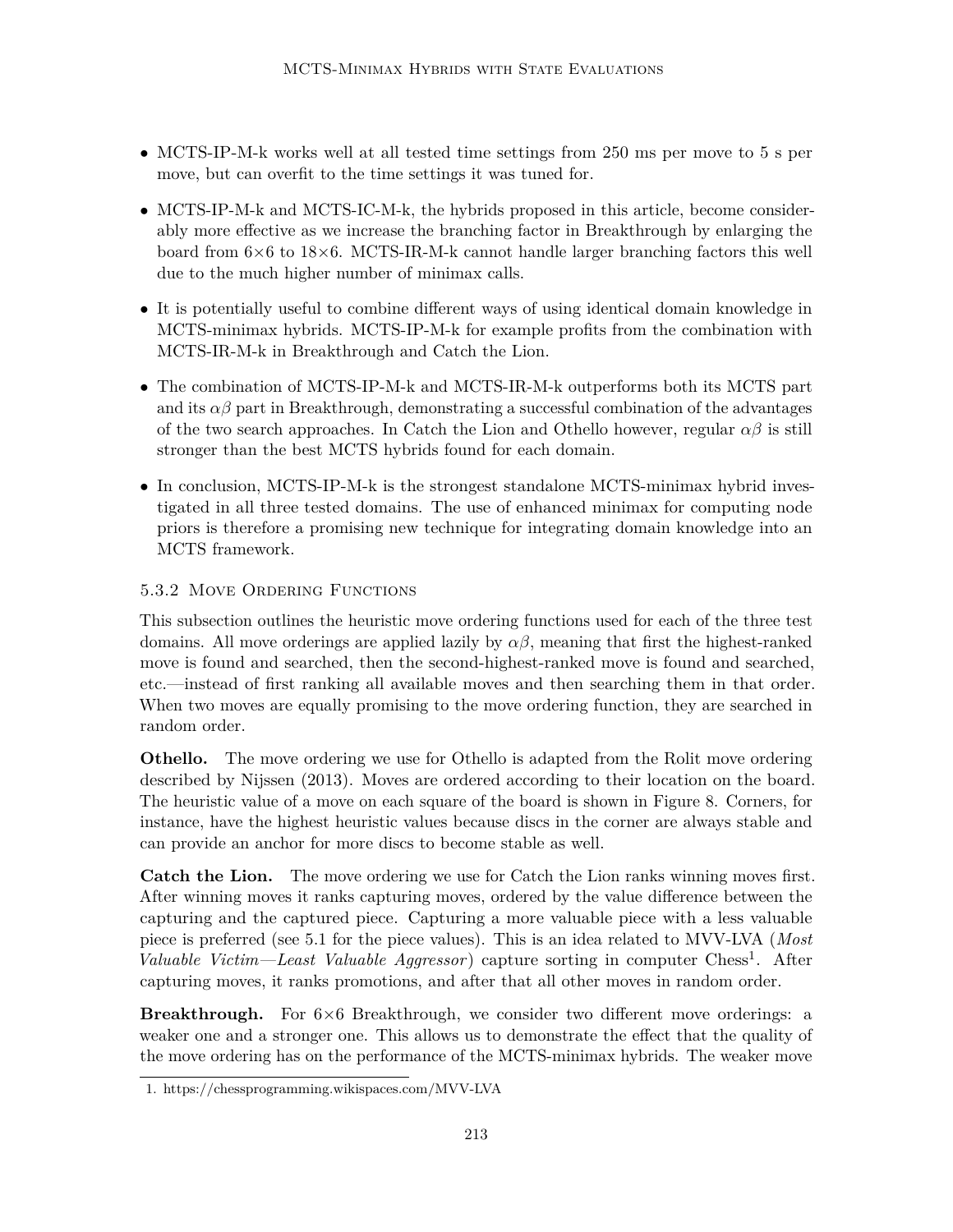| 5                       | 2 | 4 | 3                       | 3 | 4 | $\overline{2}$ | 5              |
|-------------------------|---|---|-------------------------|---|---|----------------|----------------|
| $\overline{2}$          | 1 | 3 | 3                       | 3 | 3 | 1              | $\overline{2}$ |
| $\overline{\mathbf{4}}$ | 3 | 4 | $\overline{\mathbf{4}}$ | 4 | 4 | 3              | 4              |
| 3                       | 3 | 4 | 4                       | 4 | 4 | 3              | 3              |
| 3                       | 3 | 4 | 4                       | 4 | 4 | 3              | 3              |
| $\overline{\mathbf{4}}$ | 3 | 4 | 4                       | 4 | 4 | 3              | 4              |
| $\overline{2}$          | 1 | 3 | 3                       | 3 | 3 | 1              | $\overline{2}$ |
| 5                       | 2 | 4 | 3                       | 3 | 4 | 2              | 5              |

Figure 8: The move ordering for Othello.

ordering ranks moves according to how close they are to the opponent's home row—the closer, the better. The stronger move ordering ranks winning moves first. Second, it ranks saving moves (captures of an opponent piece that is only one move away from winning). Third, it ranks captures, and fourth, all other moves. Within all four groups of moves, moves that are closer to the opponent's home row are preferred as well.

**Effectiveness of the move ordering functions.** The following experiment was conducted in order to test whether the proposed move ordering functions are valid, i.e. whether they rank moves more effectively than a random ordering. Effective move orderings on average lead to quicker cutoffs in  $\alpha\beta$  and thus to smaller  $\alpha\beta$  trees for a given search depth. For each domain, move ordering, and  $\alpha\beta$  search depth from 1 to 5, we therefore played 50 fast games (250 ms per move) between two MCTS-IC-M players, logging the average sizes of  $\alpha\beta$  trees for each player. Since MCTS-IC-M uses  $\alpha\beta$  in each rollout, these 50 games provided us with a large number of  $\alpha\beta$  searches close to typical game trajectories. Tables 1 and 2 presents the results. All move orderings are successful at reducing the average size of  $\alpha\beta$  trees in their respective domains. As expected, the stronger move ordering for Breakthrough results in smaller trees than the weaker move ordering. Depth-1 trees are unaffected because no  $\alpha\beta$  cutoffs are possible. When comparing the move orderings across domains, it seems that the stronger move ordering in Breakthrough is most effective (88.6% tree size reduction at depth 5, effective branching factor reduced from 7.8 to 5.0), while the Othello move ordering is least effective (29.0% tree size reduction at depth 5, effective branching factor reduced from 4.4 to 4.1). Note that these data do not show whether the gains from move ordering outweigh the overhead, nor whether they allow effective *k*-best pruning—this is tested in the following subsections. We return to time settings of 1 second per move.

## 5.3.3 Experiments with MCTS-IR-M-k

The best-performing settings of MCTS-IR-M-k in the tuning experiments were  $d = 1$ ,  $\epsilon = 0$ , and  $k = 2$  in Othello and Catch the Lion,  $d = 1$ ,  $\epsilon = 0$ , and  $k = 20$  in Breakthrough with the weaker move ordering, and  $d = 1$ ,  $\epsilon = 0.1$ , and  $k = 1$  in Breakthrough with the stronger move ordering. In all domains, no search deeper than one ply proved to be worthwhile  $(d = 1)$ . In Breakthrough with the stronger move ordering, the optimal strategy is playing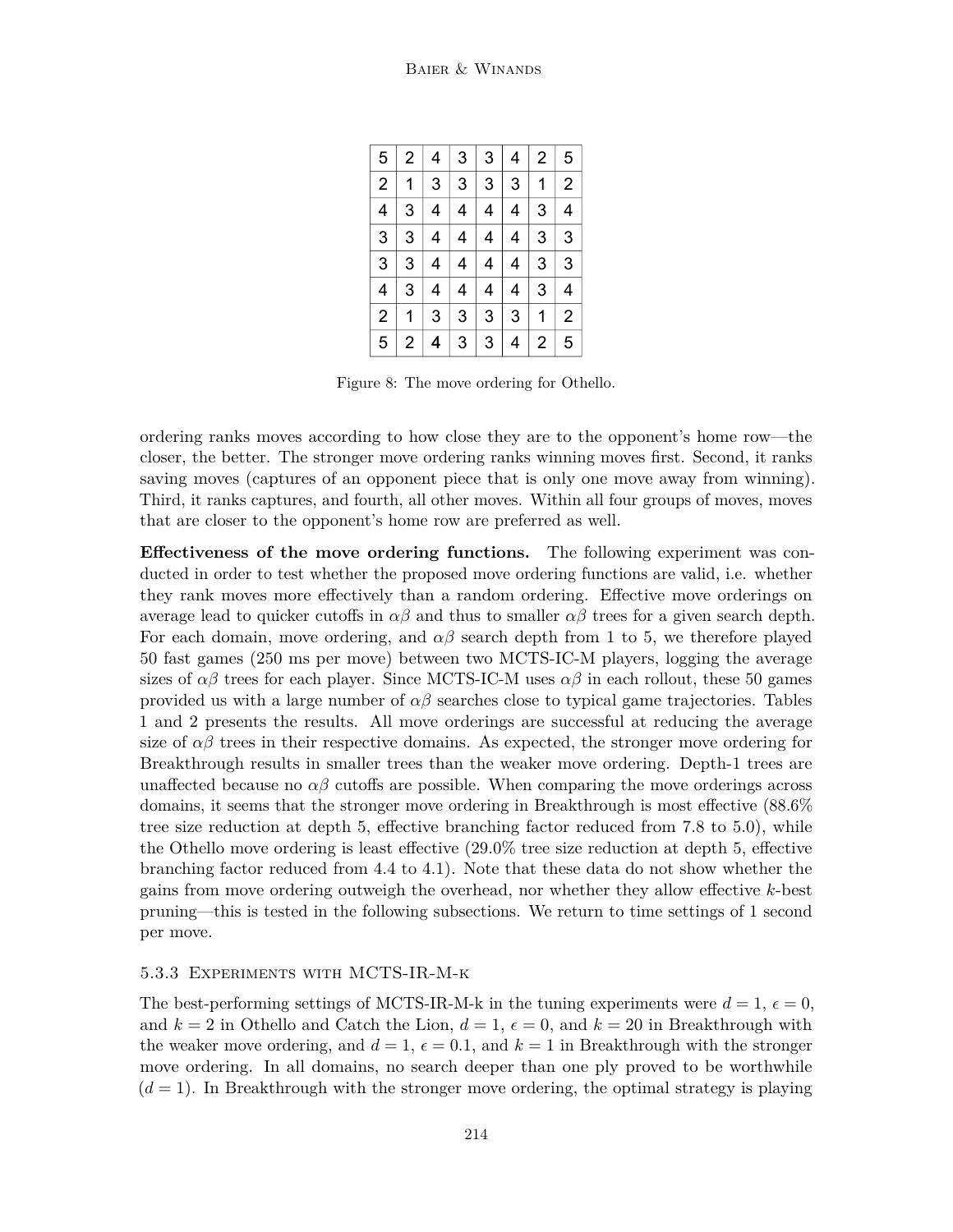| domain         |      | $\alpha\beta$ depth d |       |        |         |  |  |  |  |
|----------------|------|-----------------------|-------|--------|---------|--|--|--|--|
|                | 1    | 2                     | 3     | 4      | 5       |  |  |  |  |
| Breakthrough   |      |                       |       |        |         |  |  |  |  |
| without m.o.   | 17.0 | 90.9                  | 657.4 | 2847.9 | 28835.5 |  |  |  |  |
| weaker m.o.    | 16.5 | 60.4                  | 365.2 | 1025.0 | 4522.6  |  |  |  |  |
| stronger m.o.  | 16.6 | 46.9                  | 258.6 | 751.3  | 3278.6  |  |  |  |  |
| Othello        |      |                       |       |        |         |  |  |  |  |
| without m.o.   | 8.9  | 41.3                  | 180.8 | 555.6  | 1605.3  |  |  |  |  |
| with m.o.      | 9.1  | 35.6                  | 147.9 | 466.1  | 1139.0  |  |  |  |  |
| Catch the Lion |      |                       |       |        |         |  |  |  |  |
| without m.o.   | 10.9 | 48.5                  | 279.9 | 1183.8 | 5912.9  |  |  |  |  |
| with m.o.      | 10.9 | 30.0                  | 128.8 | 427.0  | 1663.6  |  |  |  |  |

Table 1: Effectiveness of the move orderings (m.o.) in Breakthrough, Othello, and Catch the Lion. The table shows the average size of  $\alpha\beta$  trees of depth  $d \in \{1...5\}$ .

| domain         | $\alpha\beta$ depth d |                |             |                |     |  |  |  |
|----------------|-----------------------|----------------|-------------|----------------|-----|--|--|--|
|                | 1                     | $\overline{2}$ | 3           | 4              | 5   |  |  |  |
| Breakthrough   |                       |                |             |                |     |  |  |  |
| without m.o.   | 17.0                  | 9.5            | 8.7         | 7.3            | 7.8 |  |  |  |
| weaker m.o.    | 16.5                  | 7.8            |             | $7.1\quad 5.7$ | 5.4 |  |  |  |
| stronger m.o.  | 16.6                  | 6.8            | 6.4         | 5.2            | 5.0 |  |  |  |
| Othello        |                       |                |             |                |     |  |  |  |
| without m.o.   | 8.9                   |                | 6.4 5.7 4.9 |                | 4.4 |  |  |  |
| with m.o.      | 9.1                   |                |             | 6.0 $5.3$ 4.6  | 4.1 |  |  |  |
| Catch the Lion |                       |                |             |                |     |  |  |  |
| without m.o.   | 10.9                  | 7.0            | 6.5         | 5.9            | 5.7 |  |  |  |
| with m.o.      | 10.9                  | 5.5            | 5.1         | 4.5            | 4.4 |  |  |  |

Table 2: Effectiveness of the move orderings (m.o.) in Breakthrough, Othello, and Catch the Lion. The table shows the average effective branching factor of  $\alpha\beta$  trees of depth  $d \in \{1...5\}$ .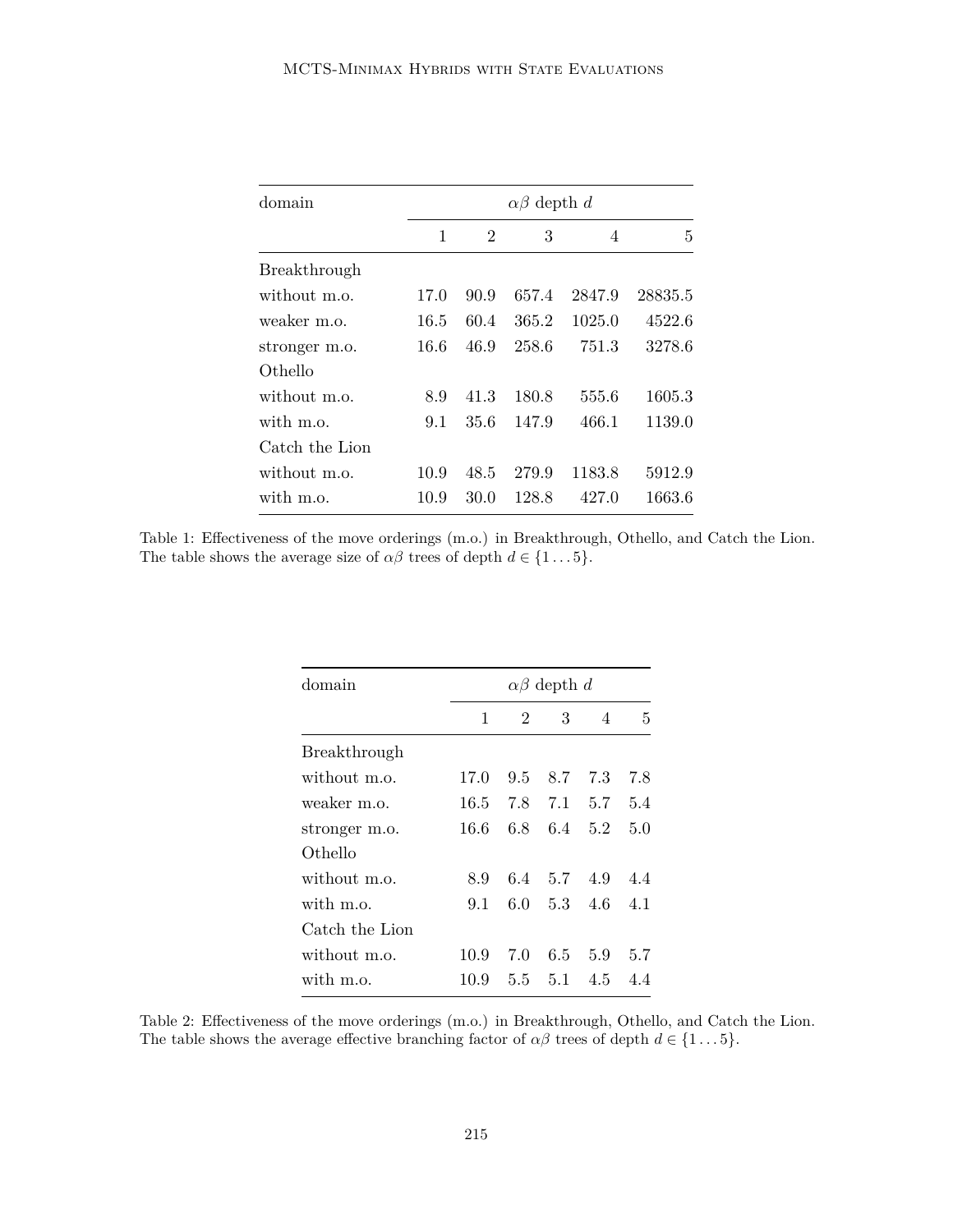the highest-ordered move in each state without using the evaluation function to differentiate between moves (*k* = 1). Such *move ordering rollouts* (compare Nijssen, 2013) are faster than rollouts that rely on the state evaluation function in our Breakthrough implementation. Each of the best-performing settings played 2000 games against the best player with unenhanced *αβ* in the respective domain: MCTS-IP-M in Othello, MCTS-IC-E in Catch the Lion, and MCTS-IP-E in Breakthrough, using the settings found to be optimal in Subsection 5.2. Figure 9 shows the results.

The introduction of move ordering and *k*-best pruning significantly improved the performance of MCTS-IR-M in all domains (p*<*0.0002) except for Breakthrough with the weaker move ordering. This move ordering turned out not to be effective enough to allow for much pruning, so the problem of the branching factor remained. With the stronger move ordering however, the best-performing setting of MCTS-IP-M-k only considers the highest-ranking move in each rollout step, increasing the win rate against MCTS-IP-E from 49*.*6% to 77*.*8%. The stronger move ordering is therefore performing significantly better than the weaker move ordering in MCTS-IR-M-k (p*<*0.0002).

The best-performing settings of MCTS-IR-M-k searched with 830 rps in Othello, 1700 rps in Breakthrough with the weaker move ordering, 13200 rps in Breakthrough with the stronger move ordering, and 32400 rps in Catch the Lion.

As in Subsection 5.2.2, MCTS-IR-M-k was also tested in 2000 games per domain against the non-hybrid, static evaluation version MCTS-IR-E. In this comparison, the enhancements improved the win rate of MCTS-IR-M from 37*.*1% to 62*.*8% in Othello, from 35*.*3% to 80*.*3% in Breakthrough (strong ordering), and from 47*.*9% to 65*.*3% in Catch the Lion. The hybrid version is now significantly stronger than its static equivalent in all three domains. However, the best-performing hybrids do not perform deeper search than MCTS-IR-E—their strength comes from move ordering and *k*-best pruning alone, not from embedded minimax searches. Similar rollout strategies have been successful in Lines of Action before (Winands & Björnsson, 2010).

#### 5.3.4 Experiments with MCTS-IC-M-k

The most promising settings of MCTS-IC-M-k in the tuning experiments were  $d = 100$ ,  $m = 1$ , and  $k = 1$  in Othello,  $d = 2$ ,  $m = 1$ , and  $k = 3$  in Catch the Lion,  $d = 20$ ,  $m = 5$ , and  $k = 1$  in Breakthrough with the weaker move ordering, and  $d = 15$ ,  $m = 0$ , and  $k = 1$ in Breakthrough with the stronger move ordering. Note that the settings in Othello and Breakthrough correspond to playing out a large number of moves from the current position, using the best move ordering move in each step, and evaluating the final position. In Othello with  $d = 100$ , games are played out all the way to terminal positions in this fashion. This makes the best-performing MCTS-IC-M-k players in Othello and Breakthrough similar to the move ordering rollouts discussed in the previous subsection. Only in Catch the Lion, we achieve better play by choosing a small value for  $d$  and  $k > 1$ , leading to an actual embedded minimax search. Move ordering rollouts might still return too unreliable rollout results in this highly tactical domain. Replacing the largest part of rollouts with an evaluation, here through pruned minimax, could be more successful for this reason.

Each of the best-performing settings played 2000 games against MCTS-IP-M in Othello, MCTS-IC-E in Catch the Lion, and MCTS-IP-E in Breakthrough. The results are presented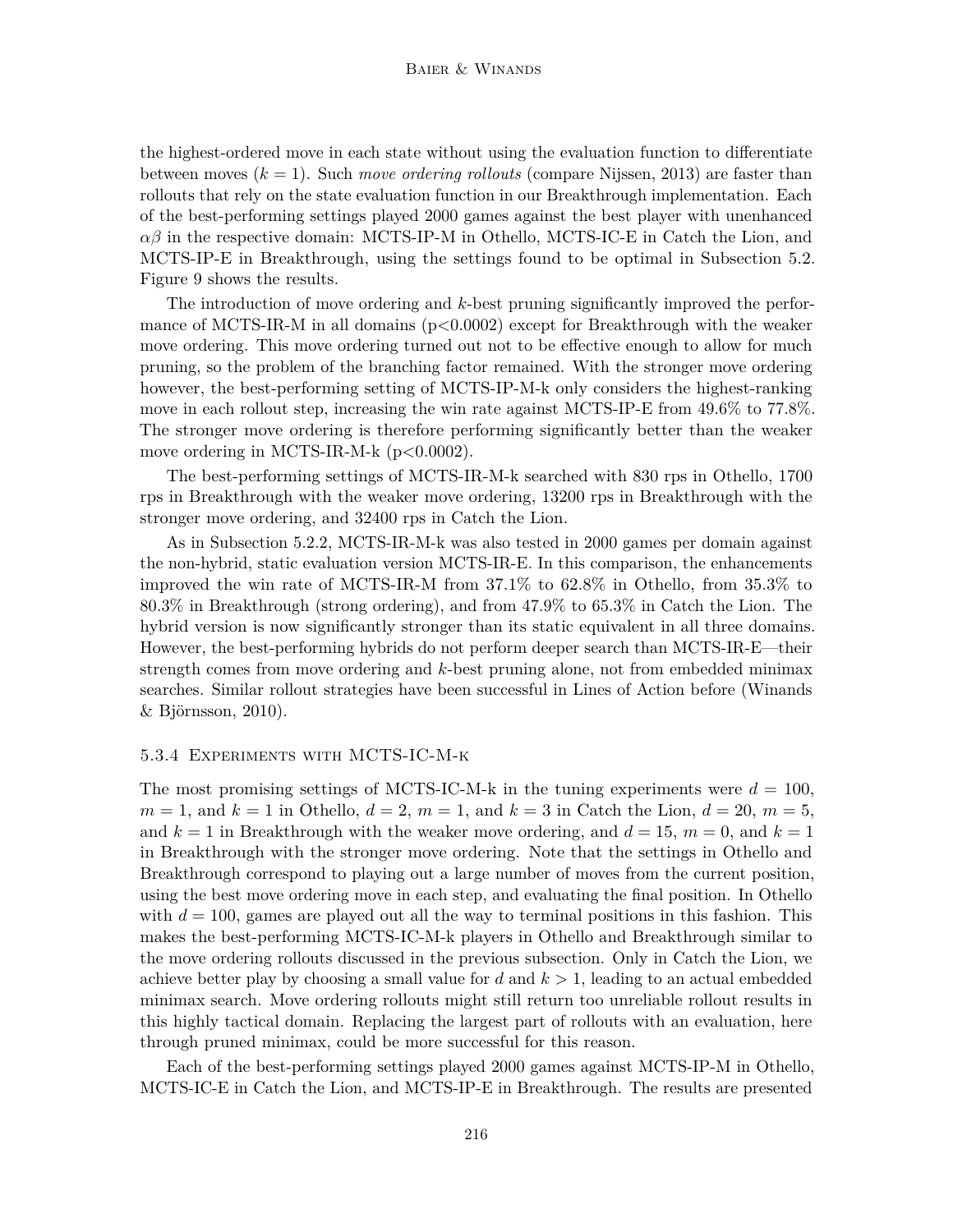

(c) Performance in Breakthrough with the weaker move ordering.



Figure 9: Performance of MCTS-IR-M(-k) in Othello, Breakthrough and Catch the Lion. In each game, the algorithm is playing against the best unenhanced player.

in Figure 10. Move ordering and *k*-best pruning significantly improved the performance of MCTS-IC-M in all domains (p*<*0.0002 in Othello and Breakthrough, p=0.001 in Catch the Lion). The strength difference between the weaker and the stronger move ordering in Breakthrough is again significant (p*<*0.0002).

The best-performing settings of MCTS-IC-M-k searched with 7800 rps in Othello, 82600 rps in Breakthrough with the weaker move ordering, 25900 rps in Breakthrough with the stronger move ordering, and 61000 rps in Catch the Lion.

For comparison to Subsection 5.2.3, MCTS-IC-M-k played 2000 games in each domain against MCTS-IC-E. The enhancements improved the win rate of MCTS-IC-M from 26*.*9% to 66*.*3% in Othello, from 41*.*7% to 89*.*8% in Breakthrough (strong ordering), and from 33*.*9% to 38*.*9% in Catch the Lion. The hybrid version is now significantly stronger than its static equivalent in Othello and Breakthrough. However, similar to the case of MCTS-IR-M-k in the previous subsection, the best-performing MCTS-IC-M-k players do not perform true embedded minimax searches with a branching factor of  $k > 1$  in these domains. The strength of MCTS-IC-M-k comes from move ordering and *k*-best pruning alone, not from minimax. Only in Catch the Lion, minimax with  $k > 1$  is used—but here the simple evaluation function call of MCTS-IC-E still works better.

#### 5.3.5 Experiments with MCTS-IP-M-k

The tuning results for MCTS-IP-M-k were  $n = 6$ ,  $\gamma = 15000$ ,  $d = 5$ , and  $k = 10$  in Othello,  $n = 4, \gamma = 1000, d = 7$ , and  $k = 50$  in Catch the Lion,  $n = 3, \gamma = 30000, d = 5$ , and  $k = 50$ in Breakthrough with the weaker move ordering, and  $n = 2$ ,  $\gamma = 20000$ ,  $d = 8$ , and  $k = 7$  in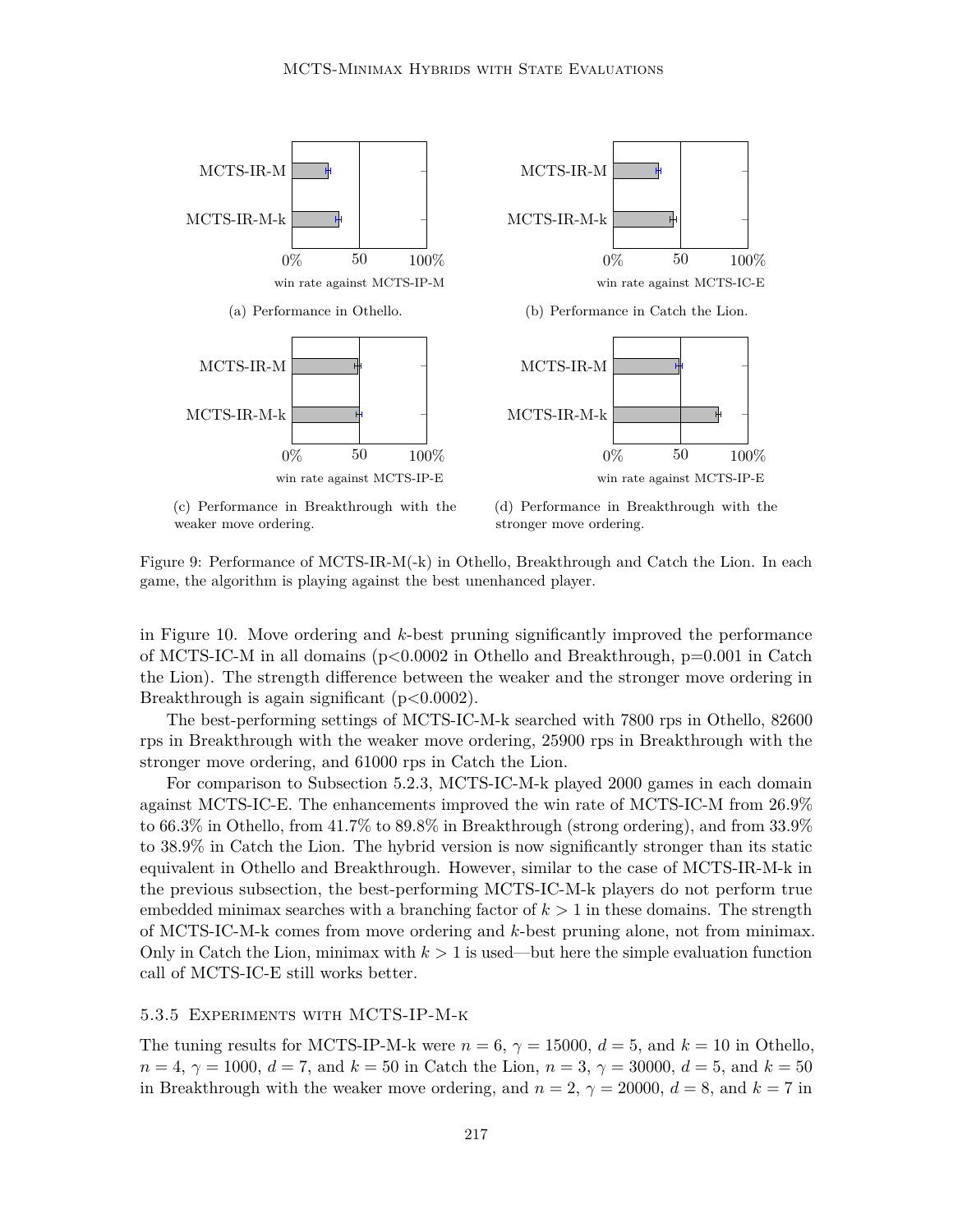

Figure 10: Performance of MCTS-IC-M(-k) in Othello, Breakthrough and Catch the Lion. In each game, the algorithm is playing against the best unenhanced player.

Breakthrough with the stronger move ordering. We can observe that move ordering and *k*-best pruning make it possible to search deeper than in plain MCTS-IP-M. The depth parameter *d* increases from 3 to 5 in Othello, from 5 to 7 in Catch the Lion, and from 1 to 5 or even 8 in Breakthrough, depending on the strength of the move ordering used. The cost of these deeper searches is further reduced by calling them less often: The visits parameter *n* increases from 2 to 6 in Othello, from 1 to 4 in Catch the Lion, and from 1 to 2 or 3 in Breakthrough. Thanks to their greater depth, these improved  $\alpha\beta$  searches get a stronger weight in all domains except for Catch the Lion. The weight parameter *γ* increases from 5000 to 15000 in Othello, and from 1000 to 20000 or 30000 in Breakthrough. In Catch the Lion, it decreases from 2500 to 1000—a significant strength difference could, however, not be observed.

Each of the settings listed above played 2000 additional games against the best unenhanced player in the respective domain. The results are shown in Figure 11. Move ordering and *k*-best pruning significantly improved the performance of MCTS-IP-M in all domains (p*<*0.0002). Just like with MCTS-IR-M-k and MCTS-IC-M-k, the performance difference between the two Breakthrough move orderings is significant (p*<*0.0002).

For comparison to Subsection 5.2.4, MCTS-IP-M-k was tested in 2000 games per domain against MCTS-IP-E. Move ordering and *k*-best pruning improved the win rate of MCTS-IP-M from 76*.*2% to 92*.*4% in Othello, from 36*.*4% to 80*.*3% in Breakthrough (strong ordering), and from 97*.*6% to 98*.*9% in Catch the Lion. The hybrid version is now significantly stronger than its static equivalent in all three domains.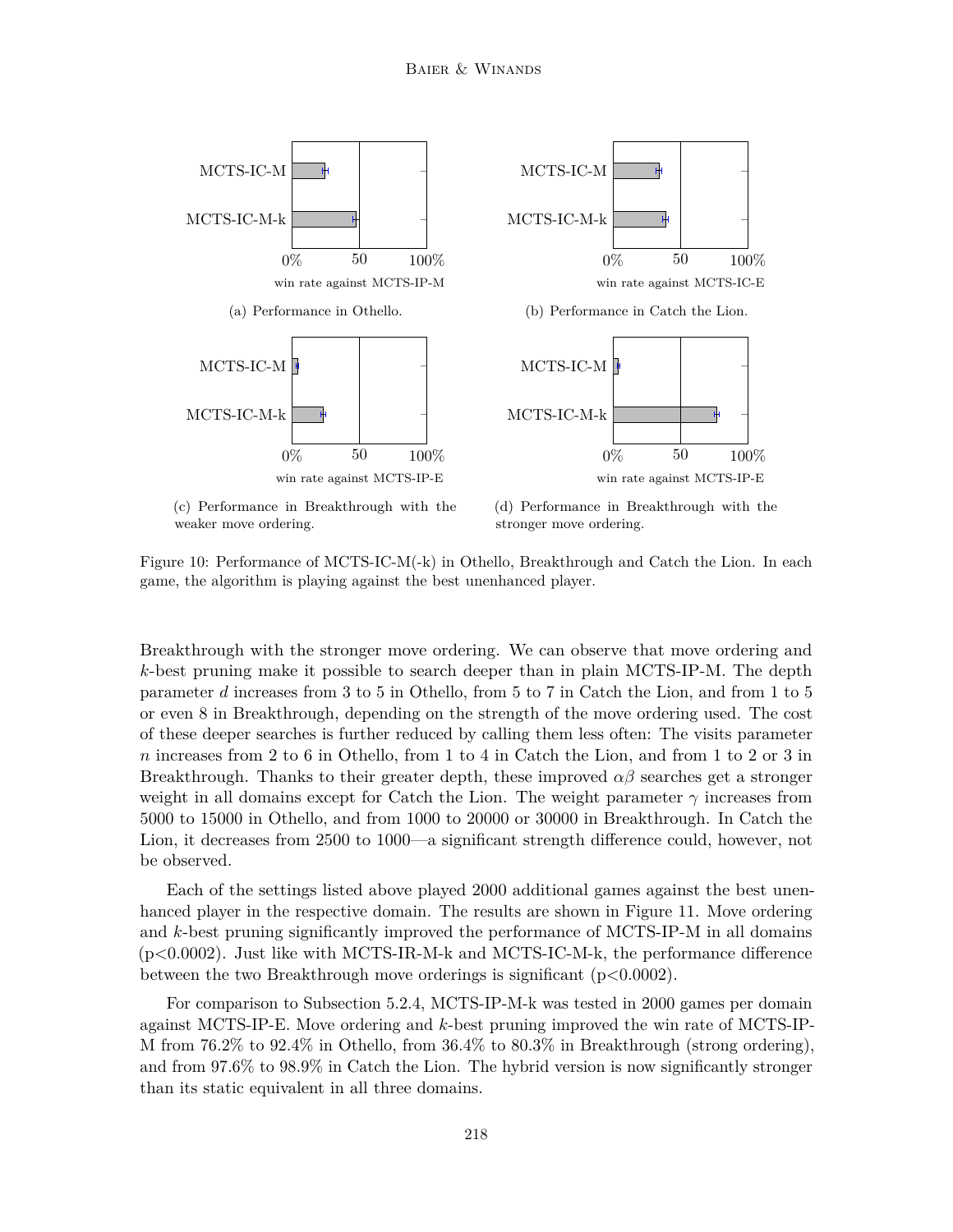The best-performing settings of MCTS-IP-M-k searched with 900 rps in Othello, 200 rps in Breakthrough with the weaker move ordering, 50 rps in Breakthrough with the stronger move ordering, and 380 rps in Catch the Lion. In particular in Breakthrough with the stronger move ordering,  $\alpha\beta$  search seems to almost completely dominate MCTS with these settings—but as we show in Subsection 5.3.11, MCTS-IP-M-k with an added IR-M-k rollout policy actually outperforms pure  $\alpha\beta$  in this domain.



<sup>(</sup>c) Performance in Breakthrough with the weaker move ordering.

Figure 11: Performance of MCTS-IP-M(-k) in Othello, Breakthrough and Catch the Lion. In each game, the algorithm is playing against the best unenhanced player.

In conclusion, we can say that introducing move ordering and *k*-best pruning has a strong positive effect on all hybrids in all domains. As demonstrated with the example of Breakthrough, the quality of the move ordering used is crucial; but even relatively weak move orderings such as that used in Othello (compare Table 1) are quite effective in improving the MCTS-minimax hybrids. In particular, MCTS-IP-M-k is significantly stronger than the best player found with unenhanced  $\alpha\beta$  in all domains (p $<0.0002$ ). MCTS-IP-M-k is also the only hybrid that truly profits from embedded minimax searches in all domains, whereas the best-performing variants of MCTS-IR-M-k do not search deeper than one ply, and the strongest versions of MCTS-IC-M-k do not perform real searches in two out of three domains (they reduce the branching factor to 1 and effectively perform move ordering rollouts instead).

#### 5.3.6 Comparison of Algorithms

The previous subsections show the performance of MCTS-IR-M-k, MCTS-IC-M-k, and MCTS-IP-M-k against a single opponent: the best-performing player without using move ordering and *k*-best pruning. We also tested the best-performing variant of the enhanced

<sup>(</sup>d) Performance in Breakthrough with the stronger move ordering.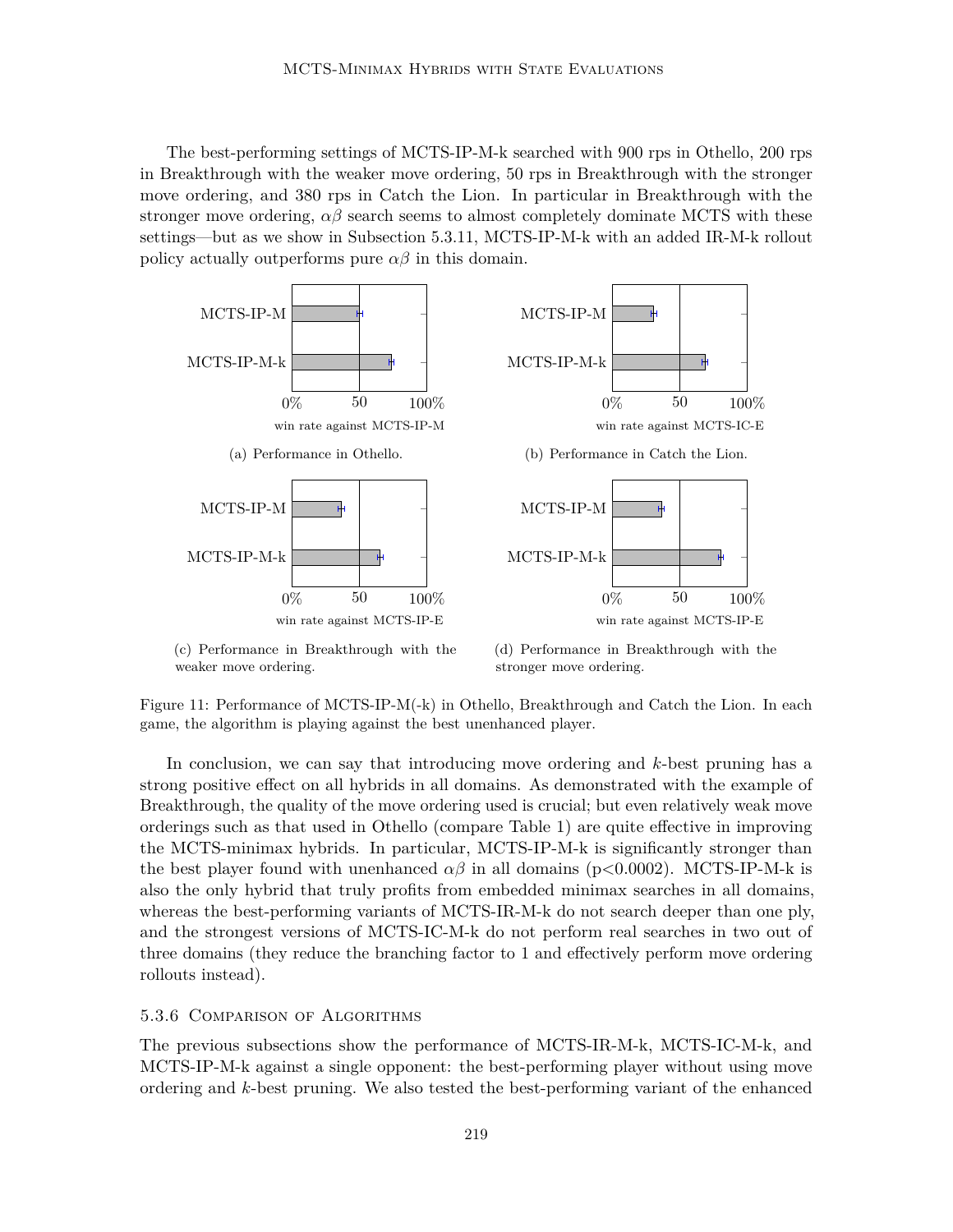hybrids (MCTS-IP-M-k in all domains) against all other discussed algorithms. Each condition consisted of 2000 games. Figure 12 shows the results.



Figure 12: Performance of MCTS-IP-M-k against the other algorithms in Othello, Breakthrough and Catch the Lion.

These results confirm that MCTS-IP-M-k is the strongest standalone MCTS-minimax hybrid tested in this article. It is significantly stronger than MCTS-IR-E, MCTS-IC-E, MCTS-IP-E, MCTS-IR-M-k, and MCTS-IC-M-k in all domains (p*<*0.0002), with the exception of Breakthrough with the stronger move ordering. In this domain it is stronger than MCTS-IC-M-k only with p*<*0.05, and could not be shown to be significantly different in performance from MCTS-IR-M-k. No tested algorithm played significantly better than MCTS-IP-M-k in any domain.

In the remainder of this article, we are always using Breakthrough with the stronger move ordering.

#### 5.3.7 Comparison of Domains

In the previous subsections, the experimental results were ordered by domain. Here, we compare the best-performing variants of the enhanced MCTS-minimax hybrids MCTS-IR-Mk, MCTS-IC-M-k, and MCTS-IP-M-k across domains instead, ordered by the type of hybrid. This could help us understand in which games each hybrid might be expected to be most successful. Since Subsections 5.3.3 to 5.3.5 have tested the performance of these hybrids against different opponents—the strongest unenhanced players in each domain—we are testing them against the regular MCTS-Solver baseline here to allow for this cross-domain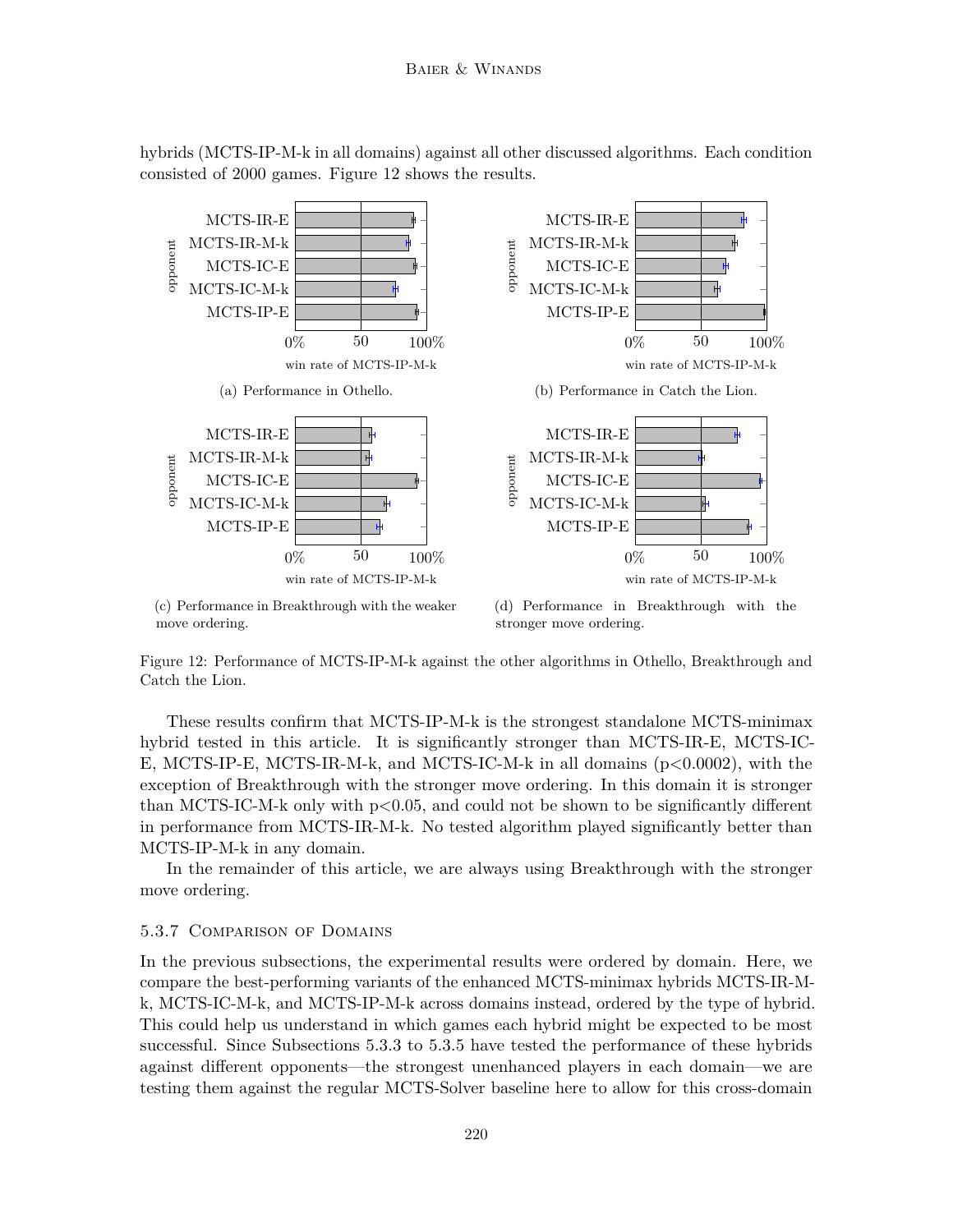comparison. Because of the large disparity in playing strength, each condition gave 1000 ms per move to the tested hybrid, and 3000 ms per move to MCTS-Solver. The results are presented in Figure 13.



(c) Performance of MCTS-IP-M-k.

Figure 13: Performance of the enhanced MCTS-minimax hybrids across test domains. The bestperforming parameter settings are compared for each game. Breakthrough uses the stronger move ordering. The MCTS-Solver baseline uses 300% search time.

Just like their counterparts without move ordering and *k*-best pruning, as well as the knowledge-free hybrids presented by Baier and Winands (2015), all hybrids are most successful in Catch the Lion. It seems that the high number of shallow hard traps in this Chess-like domain makes any kind of embedded minimax searches an effective tool for MCTS, with or without evaluation functions. The hybrids are comparatively least successful in Breakthrough. It remains to be determined by future research whether this is caused by the quality of the move ordering—which still results in a somewhat higher effective branching factor compared to the other domains, as Table 1 shows—, or other factors such as the evaluation function used or features of the search space of Breakthrough.

# 5.3.8 Effect of Time Settings

The results presented in the previous subsections of this article were all based on a time setting of 1000ms per move. In this set of experiments, the best-performing variants of MCTS-IR-M-k, MCTS-IC-M-k, and MCTS-IP-M-k played at different time settings from 250 ms per move to 5000 ms per move. The opponent in all conditions was the regular MCTS-Solver baseline at the same time settings as the hybrids, in order to determine how well the hybrids scale with search time. Each condition consisted of 2000 games. Figure 14 shows the results for all test domains.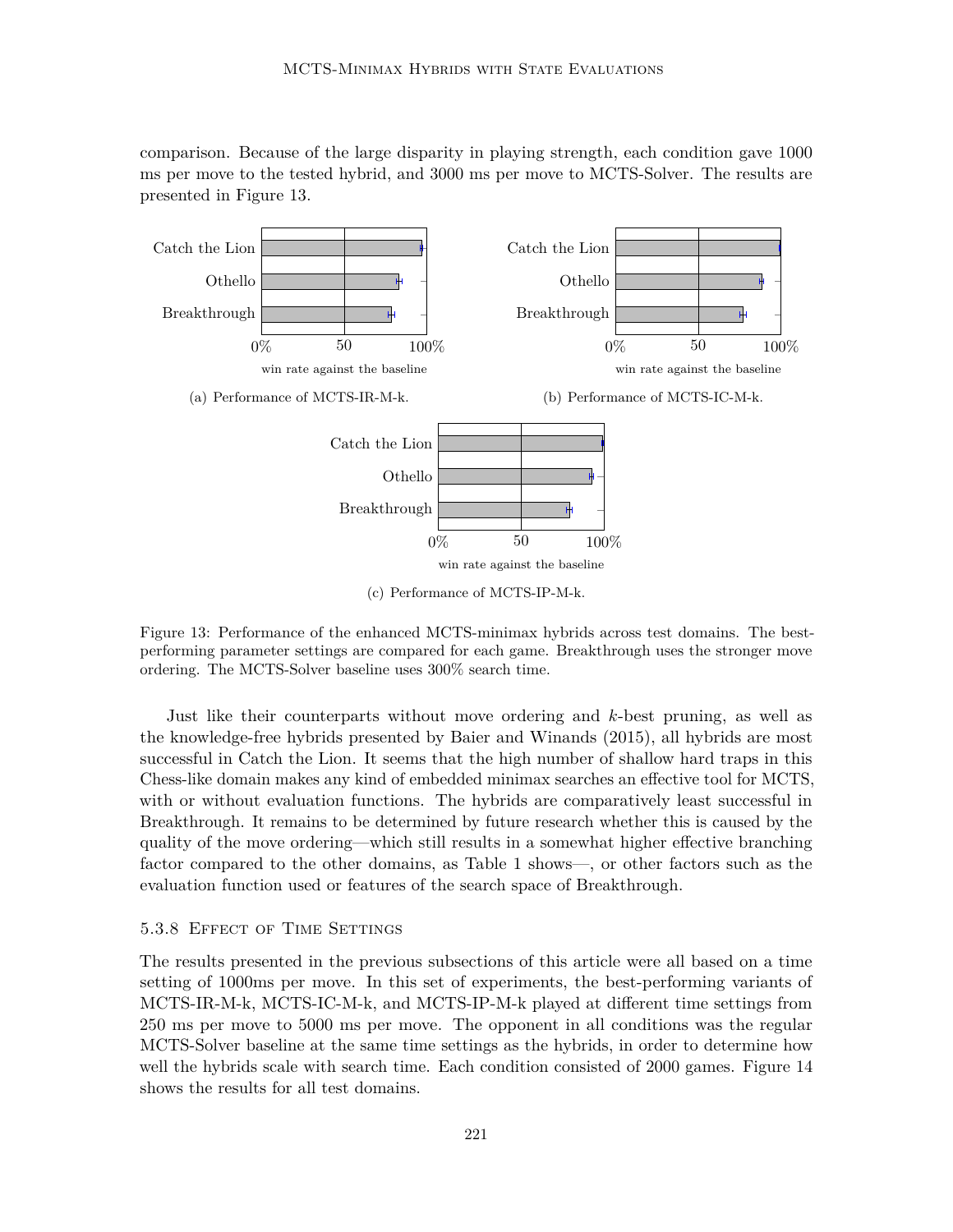

(c) Performance in Catch the Lion.

Figure 14: Performance of MCTS-IR-M-k, MCTS-IC-M-k, and MCTS-IP-M-k at different time settings. The best-performing parameter settings at 1000 ms are used.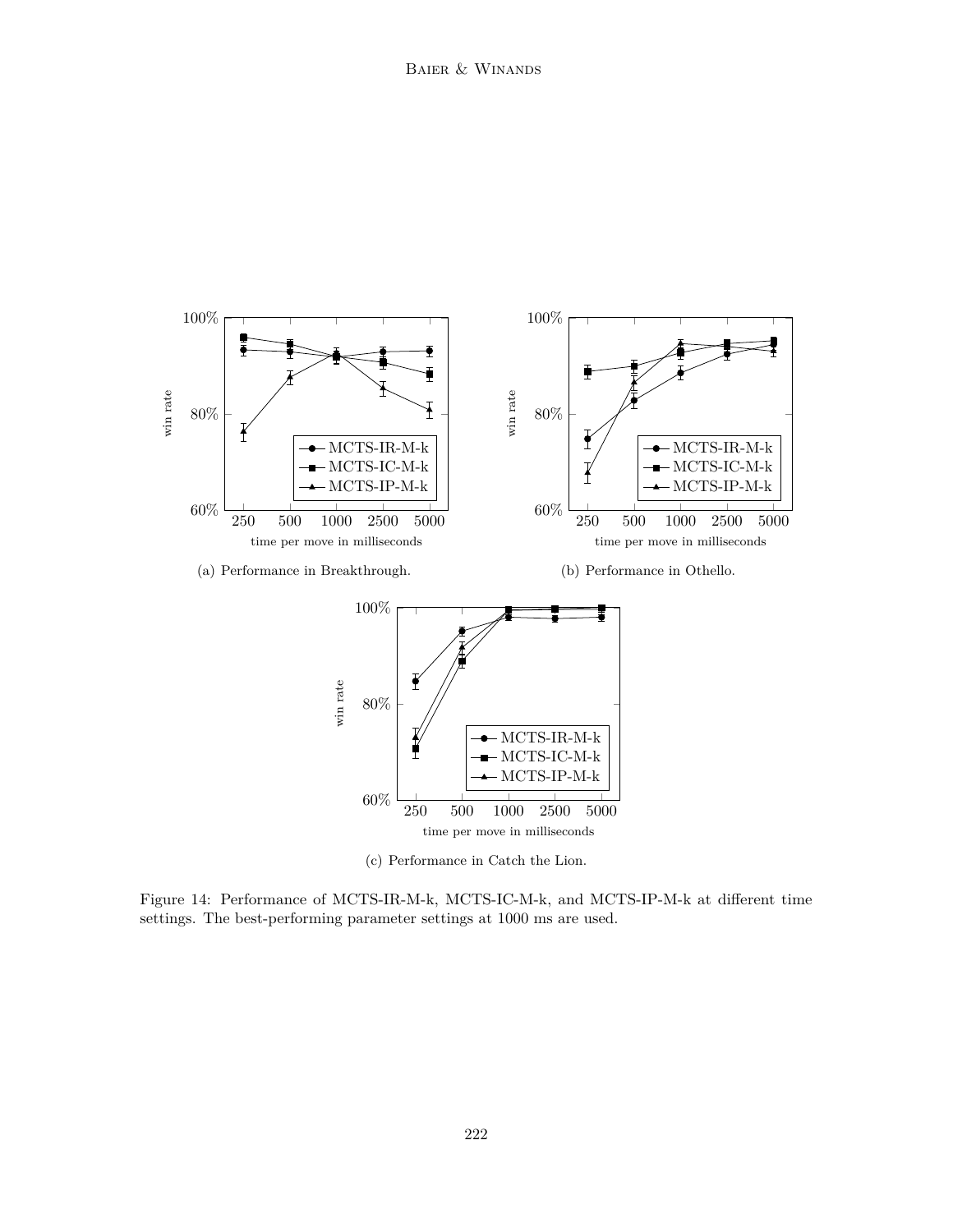The results indicate that in the range of time settings investigated, it is easier to transfer parameter settings to longer search times than to shorter search times (see in particular Figure  $14(c)$ ). MCTS-IP-M-k seems the most likely algorithm to overfit to the specific time setting it was optimized for (see in particular Figure  $14(a)$ ). As mentioned before, MCTS-IP-M-k is also most likely to overfit to the algorithm it is tuned against—the flexibility of its four parameters might be the reason. In case playing strength at different time settings is of importance, these time settings could be included in the tuning, just as different opponents were included in the tuning for this article.

Note that these results do not mean the hybrids are ineffective at low time settings. We retuned MCTS-IP-M-k for 250 ms in Breakthrough and Catch the Lion, finding the parameter settings  $n = 8$ ,  $\gamma = 30000$ ,  $d = 8$ , and  $k = 5$  for Breakthrough, and  $n = 10$ ,  $\gamma = 10000, d = 5$ , and  $k = 50$  for Catch the Lion. Switching to these variants increased the win rate against the baseline from 76*.*3% to 96*.*7% in Breakthrough, and from 73*.*0% to 90*.*0% in Catch the Lion. The parameter settings for low time limits are characterized by shortening the embedded minimax searches, either by decreasing *k* as in Breakthrough or by decreasing *d* as in Catch the Lion. Increased values of *n* also mean that the embedded searches are called less often, although from our tuning experience, it seems that the parameter landscape of *n* and *γ* is fairly flat compared to that of *k* and *d* for MCTS-IP-M-k.

#### 5.3.9 Effect of Branching Factor

In order to give an indication how well move ordering and *k*-best pruning can help deal with larger branching factors, the enhanced hybrids were also tuned for Breakthrough on an 18×6 board. Increasing the board width from 6 to 18 increases the average branching factor of Breakthrough from 15.5 to 54.2. This setup served as an approximation to varying the branching factor while keeping other game properties as equal as possible (without using artificial game trees). The best parameter settings found for  $18\times6$  Breakthrough were  $d=1$ ,  $\epsilon = 0.05$ , and  $k = 1$  for MCTS-IR-M-k,  $d = 4$ ,  $m = 0$ , and  $k = 25$  for MCTS-IC-M-k, and  $n = 2$ ,  $\gamma = 20000$ ,  $d = 3$ , and  $k = 30$  for MCTS-IP-M-k. Figure 15 compares the best-performing settings of the three hybrids on the two board sizes. Each data point represents 2000 games.

The branching factor has a strong effect on hybrids that use minimax in each rollout step: The win rate of MCTS-IR-M-k is reduced from  $78.5\%$  (on  $6\times6$ ) to  $37.9\%$  (on  $18\times6$ ). This is because the computational cost of the minimax searches is much higher on the larger board. While the MCTS-Solver baseline averages about 73600 rollouts per second from the initial  $6\times6$  board position, and MCTS-IR-M-k still achieves about 13200 (17.9%), the speed of the baseline is about 40700 rollouts per second on the  $18\times6$  board, and that of the hybrid only about 2100 (5.2%). The MCTS-minimax hybrids newly proposed in this article, however, show the opposite effect. Both MCTS-IC-M-k and MCTS-IP-M-k become considerably more effective as we increase the branching factor—probably because more legal moves in a given position mean that fewer simulations can be spent on each move, and domain knowledge becomes increasingly more important to obtain useful value estimates. These hybrids do not have to call minimax as often and are therefore not slowed down as much.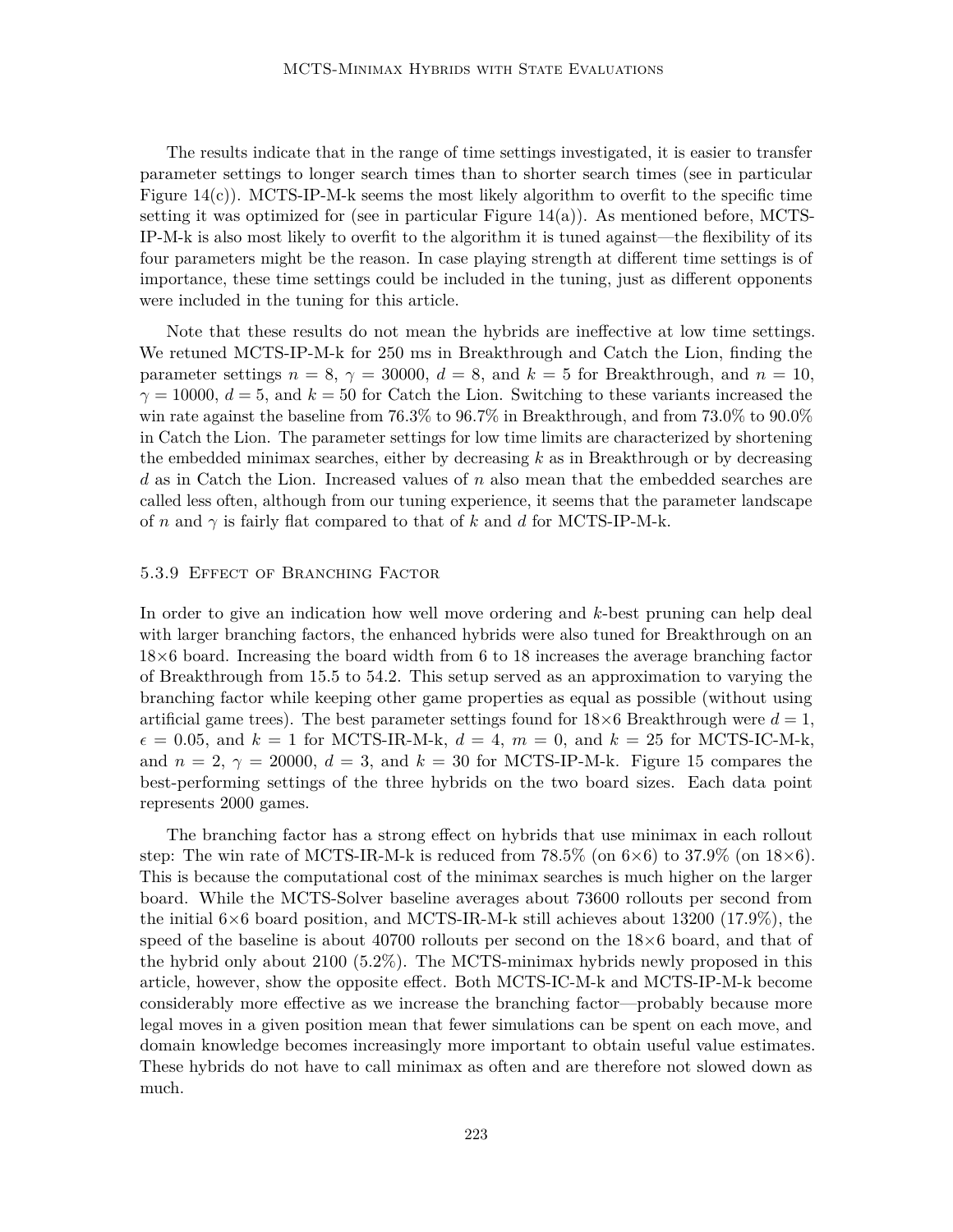

(c) Performance of MCTS-IP-M-k.

Figure 15: Performance of the enhanced MCTS-minimax hybrids in 18×6 Breakthrough. The MCTS-Solver baseline uses 300% search time.

| Domain         |           | MCTS-IP-M-k parameters |                | MCTS-IR-M-k parameters |            |          |
|----------------|-----------|------------------------|----------------|------------------------|------------|----------|
|                | $n_{\rm}$ |                        | $\mathfrak{a}$ |                        | $\epsilon$ | $\kappa$ |
| Othello        |           | 5000                   |                | 12                     |            |          |
| Breakthrough   |           | 500                    | 4              | 2                      | 0.05       |          |
| Catch the Lion | 10        | 20000                  |                | 100                    |            | 8        |

Table 3: Best-performing parameter settings for MCTS-IP-M-k-IR-M-k.

#### 5.3.10 Combination of Hybrids

Subsections 5.3.3 to 5.3.6 show the performance of MCTS-IR-M-k, MCTS-IC-M-k and MCTS-IP-M-k in isolation. In order to get an indication whether the different methods of applying heuristic knowledge can successfully be combined, this subsection provides some results on combinations of different enhanced hybrids. In all three domains, the best-performing hybrid MCTS-IP-M-k as well as MCTS-IC-M-k were combined with MCTS-IR-M-k. The resulting hybrids were named MCTS-IP-M-k-IR-M-k and MCTS-IC-M-k-IR-M-k, respectively. They were tuned against a mix of opponents consisting of the best-performing MCTS-IR, MCTS-IC, and MCTS-IP variants (with or without embedded minimax searches) found in Subsection 5.2, as well as the best-performing MCTS-IR-M-k, MCTS-IC-M-k, and MCTS-IP-M-k variants found in this subsection, for the domain at hand.

The parameter values found to work best for MCTS-IP-M-k-IR-M-k are presented in Table 3. Tuning of MCTS-IC-M-k-IR-M-k resulted in values of *m* = 0 for Othello and Catch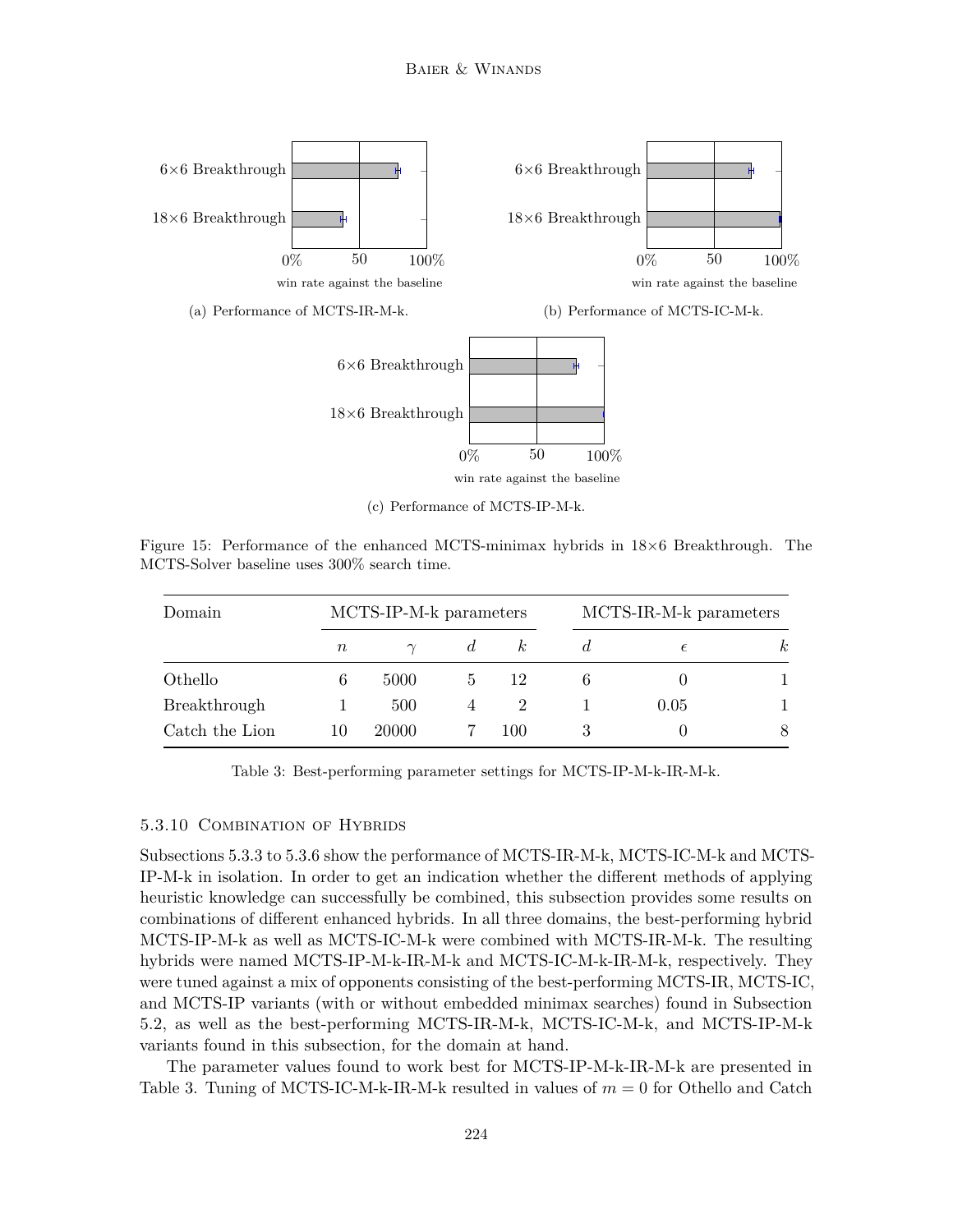|--|

| Domain         |     | MCTS-IC-M-k parameters |     |   | MCTS-IR-M-k parameters |                             |  |  |
|----------------|-----|------------------------|-----|---|------------------------|-----------------------------|--|--|
|                | đ.  | $m\,$                  |     |   | €                      | $\kappa$                    |  |  |
| Othello        | 100 |                        |     |   |                        |                             |  |  |
| Breakthrough   | 20  |                        |     | 3 |                        | 2                           |  |  |
| Catch the Lion |     |                        | 100 |   |                        | $\mathcal{D}_{\mathcal{L}}$ |  |  |

Table 4: Best-performing parameter settings for MCTS-IC-M-k-IR-M-k.

the Lion, and  $m = 1$  for Breakthrough—meaning that the informed rollout policies are used for at most one move per simulation and have little to no effect on MCTS-IC-M-k. MCTS-IC-M-k-IR-M-k does therefore not seem to be a promising combination of hybrids.

The tuned MCTS-IP-M-k-IR-M-k then played an additional 2000 test games against three opponents: the best unenhanced player in the respective domain in order to have results comparable to Subsections 5.3.3 to 5.3.5, and the two hybrids that the combination consists of (MCTS-IR-M-k and MCTS-IP-M-k). The results are shown in Figure 16.



Figure 16: Performance of MCTS-IP-M-k combined with MCTS-IR-M-k.

MCTS-IP-M-k-IR-M-k leads to stronger play than the individual hybrids in all three domains, with one exception. In Othello, the combination MCTS-IP-M-k-IR-M-k does perform better than MCTS-IR-M-k, but worse than the stronger component MCTS-IP-M-k. It seems that the slowness of the minimax rollouts outweighs their added strength in this domain.

We may conclude it is potentially useful to combine different ways of integrating identical domain knowledge into MCTS-minimax hybrids. Other than MCTS-IC-M-k, MCTS-IP-M-k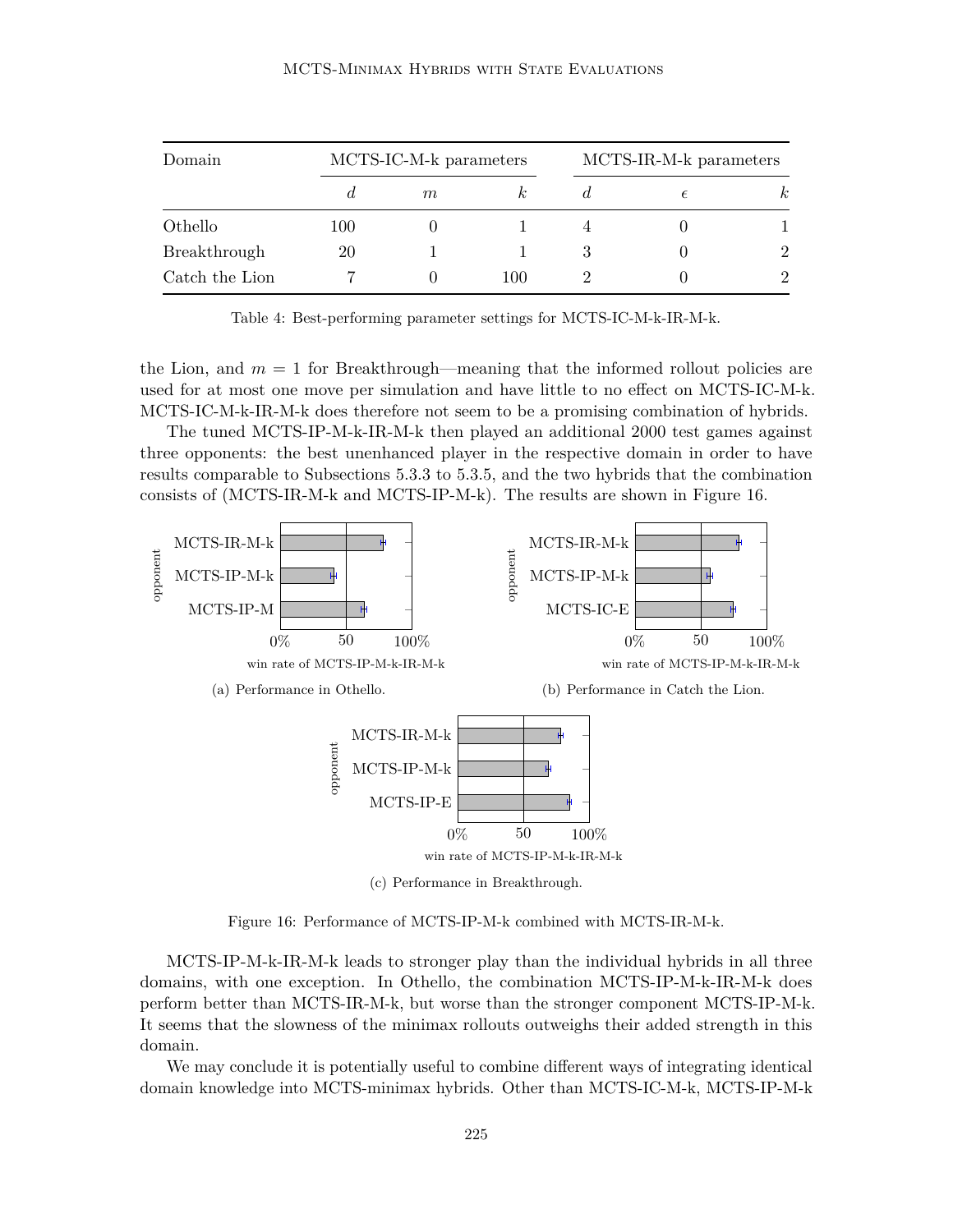profits from the combination with MCTS-IR-M-k. When testing MCTS-IP-M-k-IR-M-k and MCTS-IC-M-k-IR-M-k in 2000 games against each other, MCTS-IP-M-k-IR-M-k achieves a win rate of 63.6% in Othello, 74.7% in Breakthrough, and 67.0% in Catch the Lion. This means MCTS-IP-M-k-IR-M-k is significantly stronger than MCTS-IC-M-k-IR-M-k in all domains (p*<*0.0002).

#### 5.3.11 Comparison to *αβ*

Subsections 5.3.3 to 5.3.10 showed the performance of the MCTS-minimax hybrids against various MCTS-based baseline opponents. MCTS-IP-M-k-IR-M-k turned out to be the strongest player tested in Breakthrough and Catch the Lion, and MCTS-IP-M-k with a simple uniformly random rollout policy was the best player tested in Othello. This proves that combining MCTS with minimax can improve on regular MCTS. However, it does not show whether such combinations can also outperform minimax. If the MCTS-minimax hybrids improve on their MCTS component, but not on their minimax component, one could conclude that the test domains are more well-suited to minimax than to MCTS, and that the integration of minimax into MCTS only worked because it resulted in algorithms more similar to minimax. If the MCTS-minimax hybrids can improve on both their MCTS and their minimax component however, they represent a successful combination of the strengths of these two different search methods.

In the last set of experiments in this article, we therefore examined the performance of the strongest hybrid players against minimax. The strongest hybrid players were MCTS-IP-M-k-IR-M-k in Breakthrough and Catch the Lion, and MCTS-IP-M-k in Othello, with the optimal parameter settings found above. In addition, we tested the MCTS-Solver baseline and the best MCTS-IR-E, MCTS-IC-E, and MCTS-IP-E variants in each domain against minimax, in order to get a better picture of how our hybrids compare to state-of-the-art MCTS enhancements. As the minimax baseline we used the same basic  $\alpha\beta$  implementation that is also used within the hybrids. It used move ordering and *k*-best pruning as well, with parameter settings tuned against the hybrids. The optimal *k* for this standalone  $\alpha\beta$  was 10 in Breakthrough, 50 in Catch the Lion, and 14 in Othello. In addition, the standalone *αβ* used iterative deepening.

1000 games were played for each comparison. The results are shown in Figure 17. The hybrids performed significantly better against *αβ* than the MCTS-Solver baseline, MCTS-IR-E, MCTS-IC-E, and MCTS-IP-E, in every domain. The hybrid players achieved 66.9% win rate against *αβ* in Breakthrough, 17.4% in Catch the Lion, and 26.9% in Othello. This means that the MCTS-minimax hybrids presented in this article outperform both their MCTS part and their  $\alpha\beta$  part in Breakthrough, demonstrating a successful combination of the advantages of the two search approaches. In Catch the Lion and Othello however, regular  $\alpha\beta$  is still stronger. This result was expected in the highly tactical domain of Catch the Lion, where the selectivity of MCTS often leads to missing important moves, and the information returned from rollouts seems unreliable (compare with Subsection 5.3.4). The relative strength of  $\alpha\beta$  in Othello is more surprising and warrants future investigation. It is possible that the search space of Othello is full of soft traps (Ramanujan et al., 2010b), giving minimax a similar advantage as the hard traps in Catch the Lion.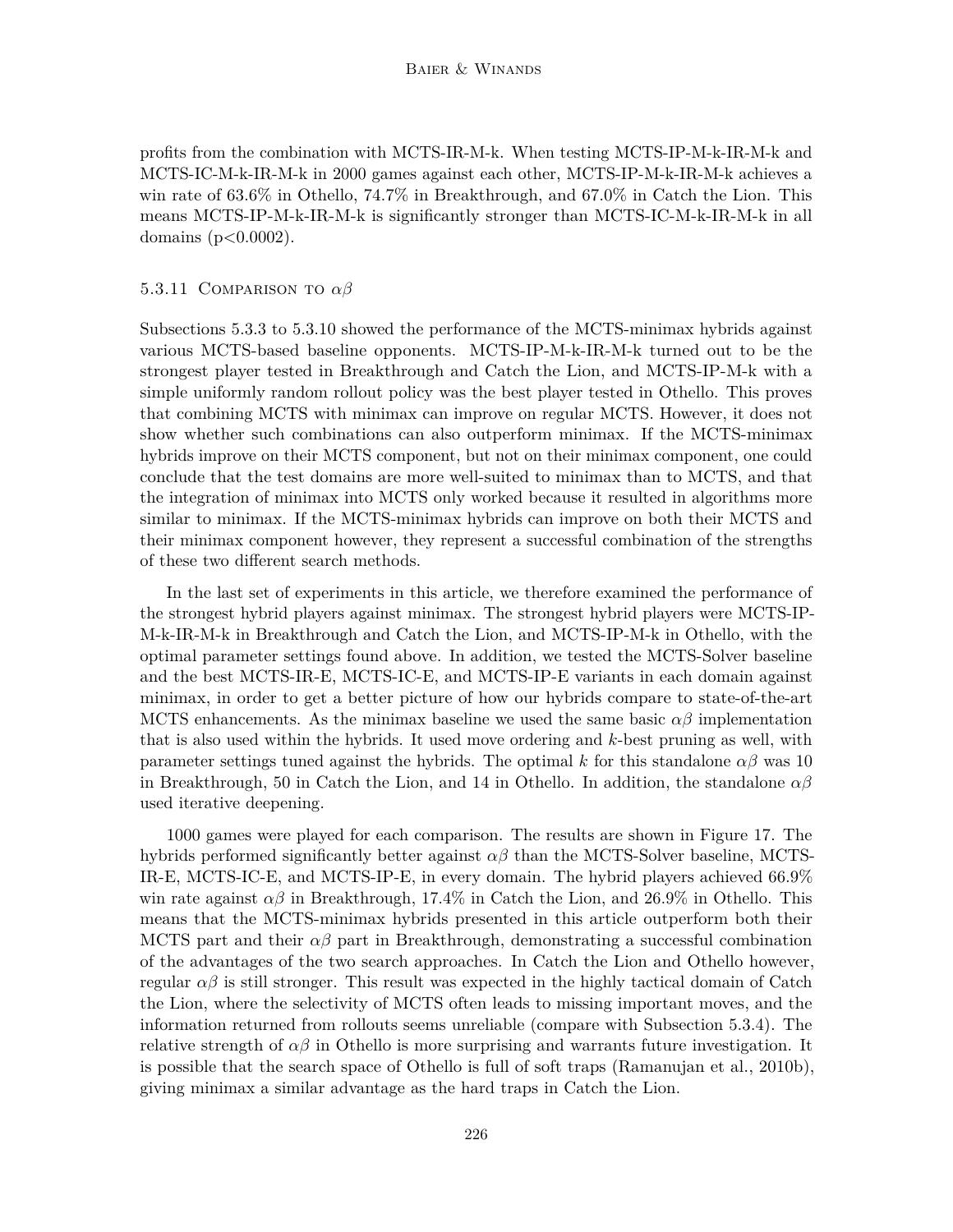

(c) Performance in Breakthrough.

Figure 17: Performance against  $\alpha\beta$  in Othello, Breakthrough and Catch the Lion.

## **6. Conclusion and Future Research**

In this article, we continued the research on MCTS-minimax hybrids for the case where domain knowledge in the form of heuristic evaluation functions is available. Three approaches for integrating such knowledge into MCTS were considered. MCTS-IR uses heuristic knowledge to improve the rollout policy. MCTS-IC uses heuristic knowledge to terminate rollouts early. MCTS-IP uses heuristic knowledge as prior for tree nodes. For all three approaches, we compared the computation of state evaluations through simple evaluation function calls (MCTS-IR-E, MCTS-IC-E, and MCTS-IP-E) to the computation of state evaluations through shallow-depth minimax searches using the same heuristic knowledge (MCTS-IR-M, MCTS-IC-M, and MCTS-IP-M). This hybrid MCTS-minimax technique has only been applied to MCTS-IR before in this form.

Experiments with unenhanced  $\alpha\beta$  in the domains of Othello, Breakthrough and Catch the Lion showed that the embedded minimax searches improve MCTS-IP in Othello and Catch the Lion, but are too computationally expensive for MCTS-IR and MCTS-IC in these two domains, as well as for all hybrids in Breakthrough. The main problem of MCTS-minimax hybrids with unenhanced  $\alpha\beta$  seems to be the sensitivity to the branching factor of the domain at hand.

Further experiments introduced move ordering and *k*-best pruning to the hybrids in order to cope with this problem, resulting in the enhanced hybrid players called MCTS-IR-M-k, MCTS-IC-M-k, and MCTS-IP-M-k. Results showed that with these relatively simple enhancements, MCTS-IP-M-k is the strongest standalone MCTS-minimax hybrid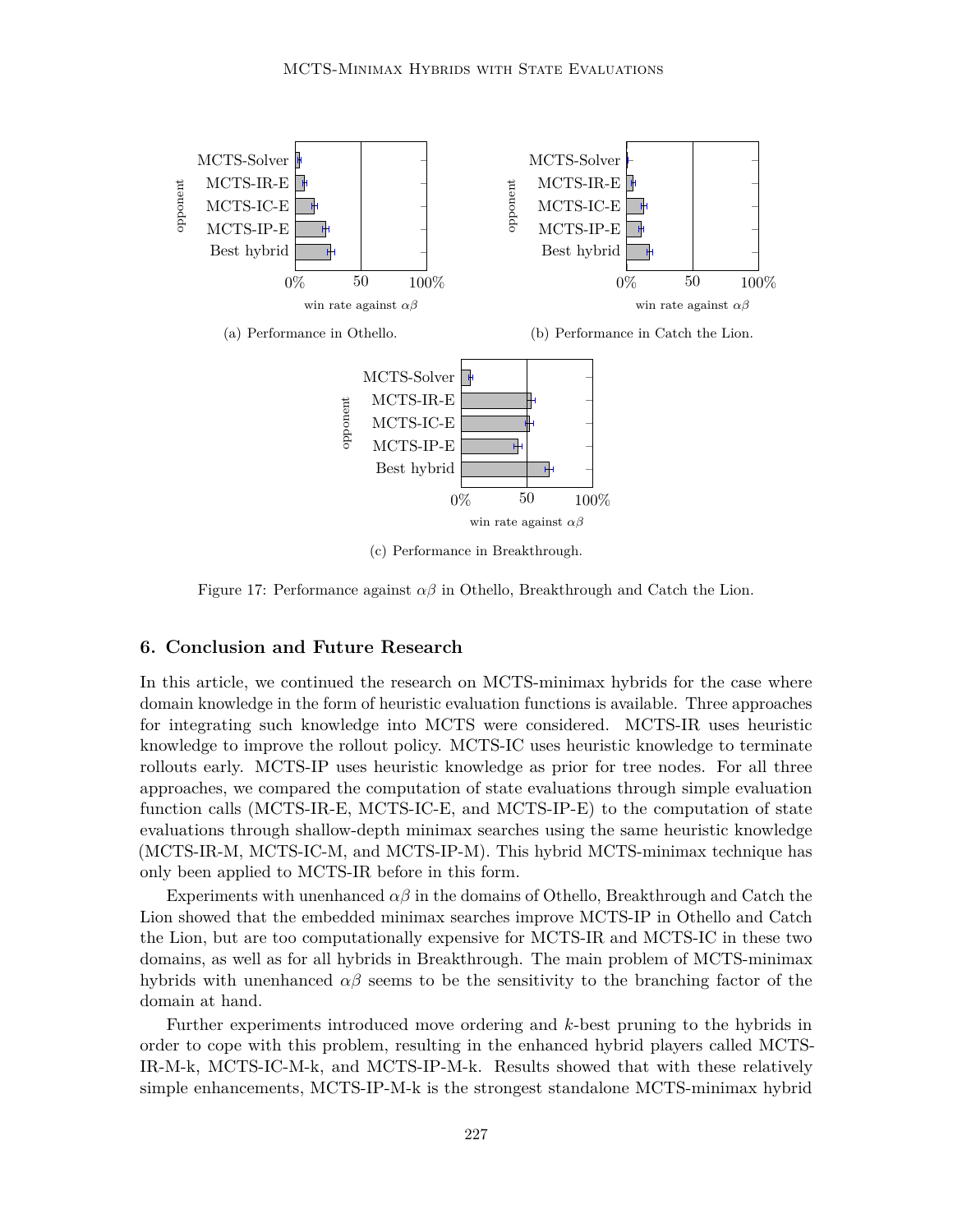investigated in this article in all three tested domains. Because MCTS-IP-M-k does not have to call minimax in every rollout or even in every rollout move, it performs better than the other hybrids at low time settings when performance is most sensitive to a reduction in rollouts. MCTS-IP-M-k was also shown to work better for Breakthrough on an enlarged  $18\times6$  board than on the  $6\times6$  board, demonstrating the suitability of the technique for domains with higher branching factors. Additionally, it was shown that the combination of MCTS-IP-M-k with minimax rollouts can lead to further improvements in Breakthrough and Catch the Lion. Moreover, the best-performing hybrid outperformed a simple *αβ* implementation in Breakthrough, demonstrating that at least in this domain, MCTS and minimax can be combined to an algorithm stronger than its parts. MCTS-IP-M-k, the use of enhanced minimax for computing node priors, is therefore a promising new technique for integrating domain knowledge into an MCTS framework.

A first direction for future research is the application of additional  $\alpha\beta$  enhancements. As a simple static move ordering has proven quite effective in all domains, one could for example experiment with dynamic move ordering techniques such as killer moves or the history heuristic.

Second, some combinations of the hybrids play at a higher level than the hybrids in isolation, despite using the same heuristic knowledge. This may mean we have not yet found a way to fully and optimally exploit this knowledge, which should be investigated further. Combinations of MCTS-IR, MCTS-IC and MCTS-IP could be examined in more detail, as well as new ways of integrating heuristics into MCTS.

Third, all three approaches for using heuristic knowledge have shown cases where embedded minimax searches did not lead to stronger MCTS play than shallower minimax searches or even simple evaluation function calls at equal numbers of rollouts (compare Subsections 5.2.2 to 5.2.4). This phenomenon has only been observed in MCTS-IR before and deserves further study.

Fourth, differences between test domains such as their density of terminal states, their density of hard and soft traps, or their progression property (Finnsson & Björnsson, 2011) could be studied in order to better understand the behavior of MCTS-minimax hybrids with heuristic evaluation functions, and how they compare to standalone MCTS and minimax. The influence of the quality of the evaluation functions and the move ordering functions themselves could also be investigated in greater depth. Comparing Breakthrough with two different move orderings was only a first step in this direction. As mentioned by Baier and Winands (2015), artificial game trees could be a valuable tool to separate the effects of individual domain properties.

## **Acknowledgments**

This work was supported by the Netherlands Organization for Scientific Research (NWO) in the framework of the project Go4Nature, Grant 612.000.938.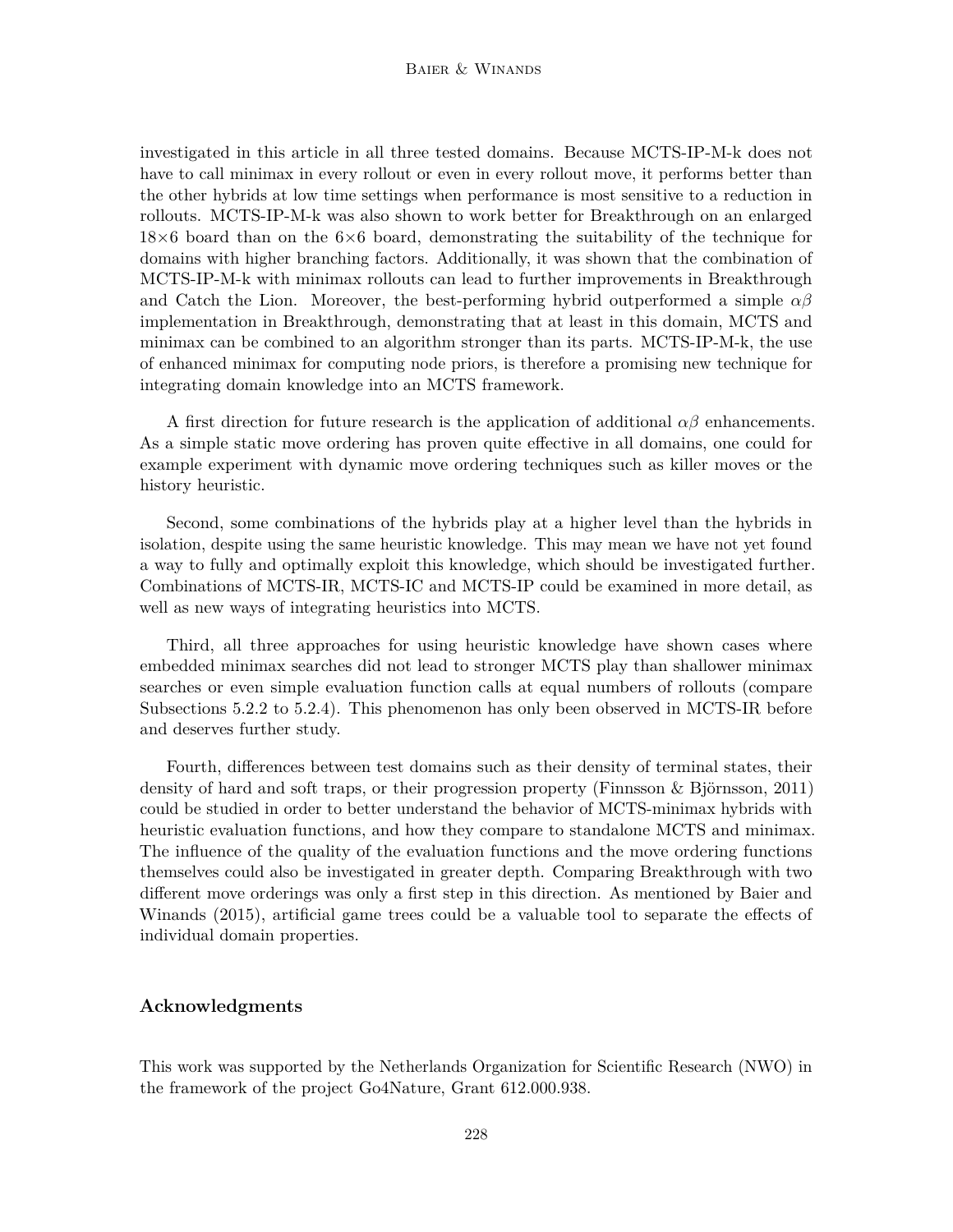# **References**

- Auer, P., Cesa-Bianchi, N., & Fischer, P. (2002). Finite-Time Analysis of the Multiarmed Bandit Problem. *Machine Learning*, *47* (2-3), 235–256.
- Baier, H., & Winands, M. H. M. (2014). Monte-Carlo Tree Search and Minimax Hybrids with Heuristic Evaluation Functions. In Cazenave, T., Winands, M. H. M., & Björnsson, Y. (Eds.), *Computer Games: Third Workshop on Computer Games, CGW 2014*, Vol. 504 of *Communications in Computer and Information Science*, pp. 45–63.
- Baier, H., & Winands, M. H. M. (2015). MCTS-Minimax Hybrids. *IEEE Transactions on Computational Intelligence and AI in Games*, *7* (2), 167–179.
- Bouzy, B. (2005). Associating Domain-Dependent Knowledge and Monte Carlo Approaches within a Go Program. *Information Sciences*, *175* (4), 247–257.
- Browne, C., Powley, E. J., Whitehouse, D., Lucas, S. M., Cowling, P. I., Rohlfshagen, P., Tavener, S., Perez, D., Samothrakis, S., & Colton, S. (2012). A Survey of Monte Carlo Tree Search Methods. *IEEE Transactions on Computational Intelligence and AI in Games*, *4* (1), 1–43.
- Chaslot, G. M. J.-B., Winands, M. H. M., van den Herik, H. J., Uiterwijk, J. W. H. M., & Bouzy, B. (2008). Progressive Strategies for Monte-Carlo Tree Search. *New Mathematics and Natural Computation*, *4* (3), 343–357.
- Coulom, R. (2007). Efficient Selectivity and Backup Operators in Monte-Carlo Tree Search. In van den Herik, H. J., Ciancarini, P., & Donkers, H. H. L. M. (Eds.), *5th International Conference on Computers and Games, CG 2006. Revised Papers*, Vol. 4630 of *Lecture Notes in Computer Science*, pp. 72–83.
- Finnsson, H., & Björnsson, Y. (2008). Simulation-Based Approach to General Game Playing. In Fox, D., & Gomes, C. P. (Eds.), *23rd AAAI Conference on Artificial Intelligence, AAAI 2008*, pp. 259–264.
- Finnsson, H., & Björnsson, Y. (2011). Game-Tree Properties and MCTS Performance. In *IJCAI 2011 Workshop on General Intelligence in Game Playing Agents, GIGA'11*, pp. 23–30.
- Gelly, S., & Silver, D. (2007). Combining Online and Offline Knowledge in UCT. In Ghahramani, Z. (Ed.), *24th International Conference on Machine Learning, ICML 2007*, Vol. 227 of *ACM International Conference Proceeding Series*, pp. 273–280.
- Gelly, S., Wang, Y., Munos, R., & Teytaud, O. (2006). Modification of UCT with Patterns in Monte-Carlo Go. Tech. rep., HAL - CCSd - CNRS, France.
- Gudmundsson, S. F., & Björnsson, Y. (2013). Sufficiency-Based Selection Strategy for MCTS. In *23rd International Joint Conference on Artificial Intelligence, IJCAI 2013*, pp. 559–565.
- Knuth, D. E., & Moore, R. W. (1975). An Analysis of Alpha-Beta Pruning. *Artificial Intelligence*, *6* (4), 293–326.
- Kocsis, L., & Szepesvári, C. (2006). Bandit Based Monte-Carlo Planning. In Fürnkranz, J., Scheffer, T., & Spiliopoulou, M. (Eds.), *17th European Conference on Machine Learning, ECML 2006*, Vol. 4212 of *Lecture Notes in Computer Science*, pp. 282–293.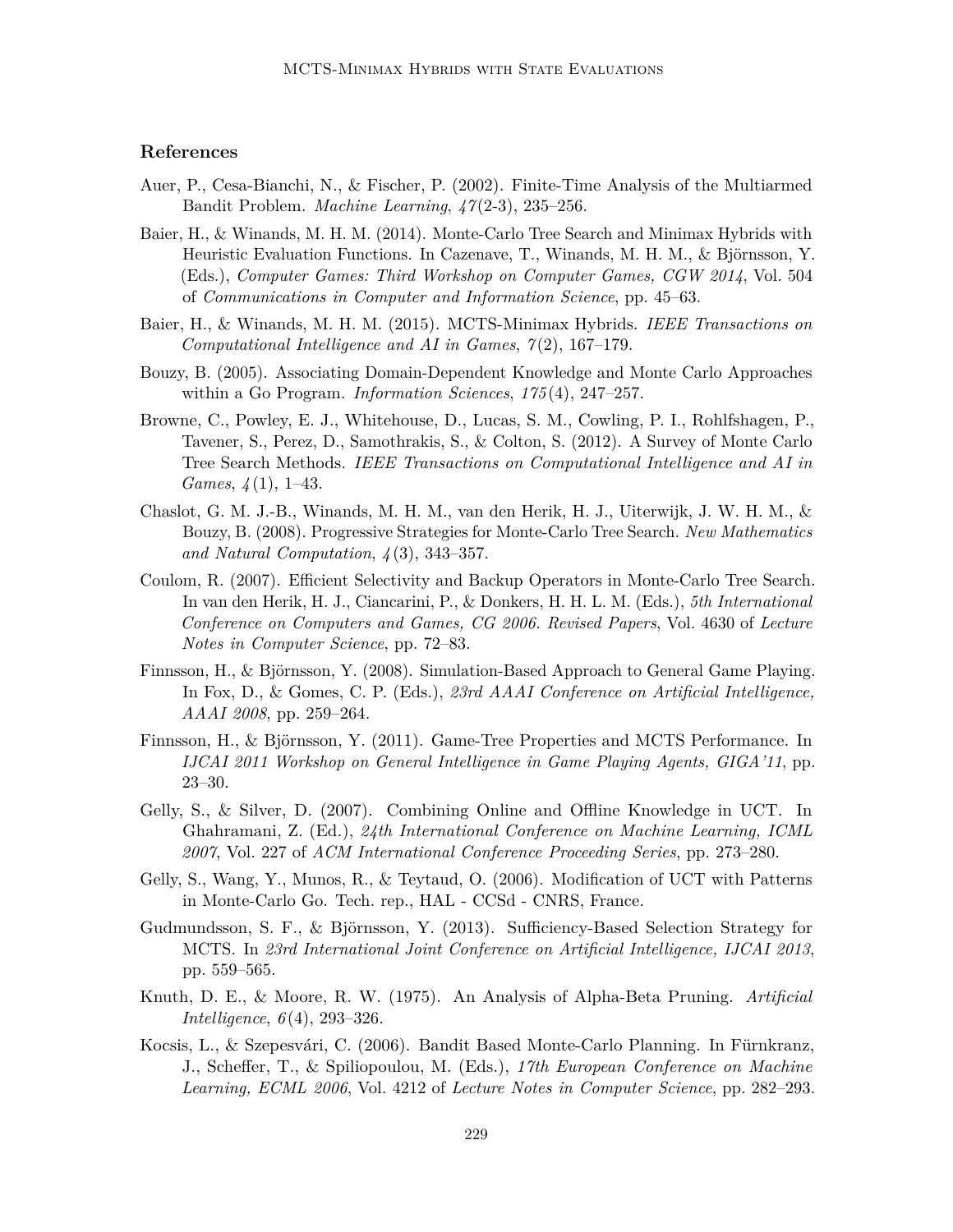- Lanctot, M., Winands, M. H. M., Pepels, T., & Sturtevant, N. R. (2014). Monte Carlo Tree Search with Heuristic Evaluations using Implicit Minimax Backups. In *2014 IEEE Conference on Computational Intelligence and Games, CIG 2014*, pp. 341–348.
- Lorentz, R. J. (2008). Amazons Discover Monte-Carlo. In van den Herik, H. J., Xu, X., Ma, Z., & Winands, M. H. M. (Eds.), *6th International Conference on Computers and Games, CG 2008*, Vol. 5131 of *Lecture Notes in Computer Science*, pp. 13–24.
- Lorentz, R. J. (2011). Experiments with Monte-Carlo Tree Search in the Game of Havannah. *ICGA Journal*, *34* (3), 140–149.
- Lorentz, R. J., & Horey, T. (2014). Programming Breakthrough. In van den Herik, H. J., Iida, H., & Plaat, A. (Eds.), *8th International Conference on Computers and Games, CG 2013*, Vol. 8427 of *Lecture Notes in Computer Science*, pp. 49–59.
- Nijssen, J. A. M. (2013). *Monte-Carlo Tree Search for Multi-Player Games*. Ph.D. thesis, Maastricht University, Maastricht, The Netherlands.
- Nijssen, J. A. M., & Winands, M. H. M. (2012). Playout Search for Monte-Carlo Tree Search in Multi-player Games. In van den Herik, H. J., & Plaat, A. (Eds.), *13th International Conference on Advances in Computer Games, ACG 2011*, Vol. 7168 of *Lecture Notes in Computer Science*, pp. 72–83.
- Ramanujan, R., Sabharwal, A., & Selman, B. (2010a). On Adversarial Search Spaces and Sampling-Based Planning. In Brafman, R. I., Geffner, H., Hoffmann, J., & Kautz, H. A. (Eds.), *20th International Conference on Automated Planning and Scheduling, ICAPS 2010*, pp. 242–245.
- Ramanujan, R., Sabharwal, A., & Selman, B. (2010b). Understanding Sampling Style Adversarial Search Methods. In Grünwald, P., & Spirtes, P. (Eds.), *26th Conference on Uncertainty in Artificial Intelligence, UAI 2010*, pp. 474–483.
- Ramanujan, R., & Selman, B. (2011). Trade-Offs in Sampling-Based Adversarial Planning. In Bacchus, F., Domshlak, C., Edelkamp, S., & Helmert, M. (Eds.), *21st International Conference on Automated Planning and Scheduling, ICAPS 2011*, pp. 202–209.
- Robilliard, D., Fonlupt, C., & Teytaud, F. (2014). Monte-Carlo Tree Search for the Game of "7 Wonders". In Cazenave, T., Winands, M. H. M., & Björnsson, Y. (Eds.), *Computer Games: Third Workshop on Computer Games, CGW 2014*, Vol. 504 of *Communications in Computer and Information Science*, pp. 64–77.
- Rosenbloom, P. S. (1982). A World-Championship-Level Othello Program. *Artificial Intelligence*, *19* (3), 279–320.
- Sato, Y., Takahashi, D., & Grimbergen, R. (2010). A Shogi Program Based on Monte-Carlo Tree Search. *ICGA Journal*, *33* (2), 80–92.
- Schadd, M. P. D., & Winands, M. H. M. (2011). Best Reply Search for Multiplayer Games. *IEEE Transactions on Computational Intelligence and AI in Games*, *3* (1), 57–66.
- Sheppard, B. (2002). World-championship-caliber Scrabble. *Artificial Intelligence*, *134* (1-2), 241–275.
- Silver, D., Schrittwieser, J., Simonyan, K., Antonoglou, I., Huang, A., Guez, A., Hubert, T., Baker, L., Lai, M., Bolton, A., Chen, Y., Lillicrap, T., Hui, F., Sifre, L., van den